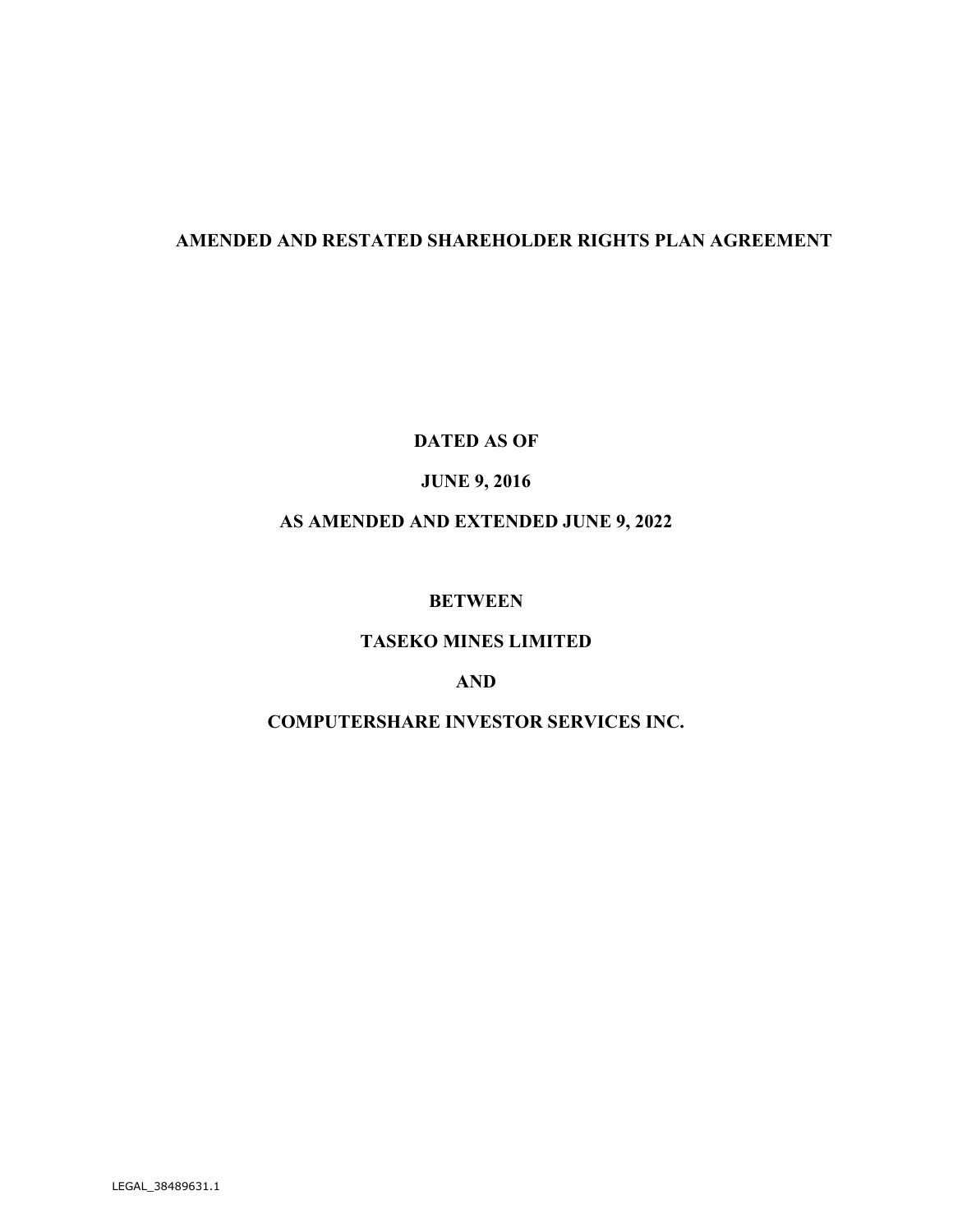# **TABLE OF CONTENTS**

| 1.1 |                                                                                    |  |
|-----|------------------------------------------------------------------------------------|--|
| 1.2 |                                                                                    |  |
| 1.3 |                                                                                    |  |
| 1.4 | CALCULATION OF NUMBER AND PERCENTAGE OF BENEFICIAL OWNERSHIP OF OUTSTANDING VOTING |  |
| 1.5 |                                                                                    |  |
| 1.6 |                                                                                    |  |
|     |                                                                                    |  |
| 2.1 |                                                                                    |  |
| 2.2 |                                                                                    |  |
| 2.3 |                                                                                    |  |
| 2.4 |                                                                                    |  |
| 2.5 |                                                                                    |  |
| 2.6 |                                                                                    |  |
| 2.7 |                                                                                    |  |
| 2.8 |                                                                                    |  |
| 2.9 |                                                                                    |  |
|     |                                                                                    |  |
|     |                                                                                    |  |
|     |                                                                                    |  |
| 3.1 |                                                                                    |  |
|     |                                                                                    |  |
| 4.1 |                                                                                    |  |
| 4.2 | MERGER, AMALGAMATION OR CONSOLIDATION OR CHANGE OF NAME OF RIGHTS AGENT 31         |  |
| 4.3 |                                                                                    |  |
| 4.4 |                                                                                    |  |
|     |                                                                                    |  |
| 5.1 |                                                                                    |  |
| 5.2 |                                                                                    |  |
| 5.3 |                                                                                    |  |
| 5.4 |                                                                                    |  |
| 5.5 |                                                                                    |  |
| 5.6 | $\frac{40}{2}$<br><b>RIGHTS OF ACTION.</b>                                         |  |
| 5.7 |                                                                                    |  |
| 5.8 |                                                                                    |  |
| 5.9 |                                                                                    |  |
|     |                                                                                    |  |
|     |                                                                                    |  |
|     |                                                                                    |  |
|     |                                                                                    |  |
|     |                                                                                    |  |
|     |                                                                                    |  |
|     |                                                                                    |  |
|     |                                                                                    |  |
|     |                                                                                    |  |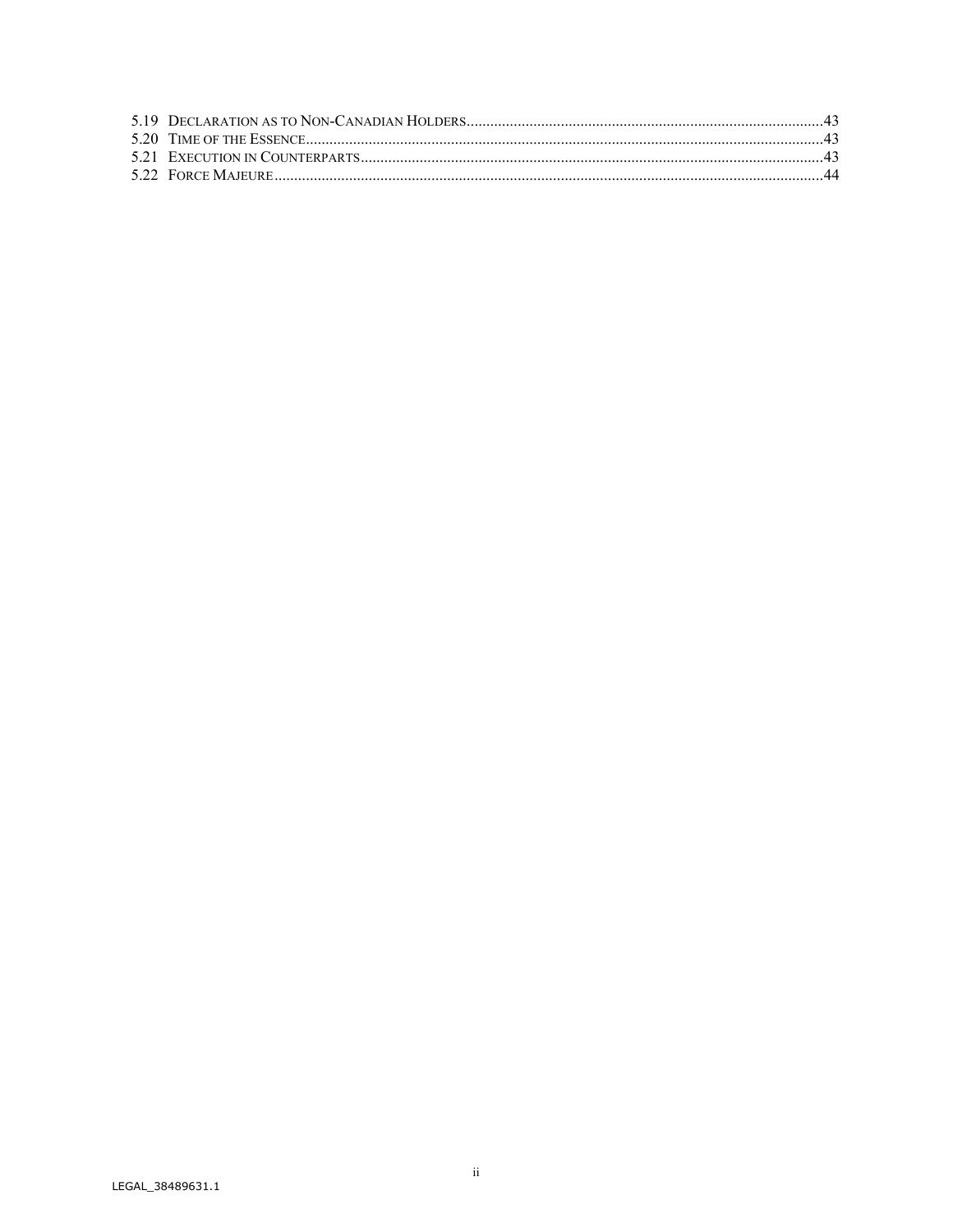## **AMENDED AND RESTATED SHAREHOLDER RIGHTS PLAN AGREEMENT**

**MEMORANDUM OF AGREEMENT**, dated June 9, 2016 as amended and extended as of June 9, 2022 between Taseko Mines Limited (the "**Company**"), a company incorporated under the laws of British Columbia and Computershare Investor Services Inc., a corporation existing under the laws of Canada (the "**Rights Agent**");

**WHEREAS** the Board of Directors of the Company, in the exercise of its fiduciary duties to the Company, has determined that it is advisable for the Company to adopt a shareholder rights plan (the "**Rights Plan**") to take effect on the Effective Date (as hereinafter defined) to prevent, to the extent possible, a creeping takeover of the Company and to ensure that any offer to acquire shares of the Company is made to all shareholders and cannot be completed unless shareholders holding at least 50% of the outstanding shares (other than the offeror and related parties) are deposited or tendered in acceptance of the offer, to ensure, to the extent possible, the fair treatment of all shareholders in connection with any take-over bid for the securities of the Company, and to ensure that the Board of Directors is provided with sufficient time to evaluate unsolicited take-over bids and to explore and develop alternatives to maximize shareholder value;

**AND WHEREAS** in order to implement the adoption of a shareholder rights plan as established by this Agreement, the board of directors of the Company has:

(a) authorized the issuance, effective at the close of business (Vancouver time) on the Effective Date, of one Right (as hereinafter defined) in respect of each Share (as hereinafter defined) outstanding at the close of business (Vancouver time) on the Effective Date (the "**Record Time**");

(b) authorized the issuance of one Right in respect of each Voting Share (as hereinafter defined) of the Company issued after the Record Time and prior to the earlier of the Separation Time (as hereinafter defined) and the Expiration Time (as hereinafter defined); and

(c) authorized the issuance of Rights Certificates (as hereinafter defined) to holders of Rights pursuant to the terms and subject to the conditions set forth herein;

**AND WHEREAS** each Right entitles the holder thereof, after the Separation Time, to purchase securities of the Company pursuant to the terms and subject to the conditions set forth herein;

**AND WHEREAS** the Company desires to appoint the Rights Agent to act on behalf of the Company and the holders of Rights, and the Rights Agent is willing to so act, in connection with the issuance, transfer, exchange and replacement of Rights Certificates, the exercise of Rights and other matters referred to herein;

**NOW THEREFORE**, in consideration of the premises and the respective covenants and agreements set forth herein, and subject to such covenants and agreements, the parties hereby agree as follows: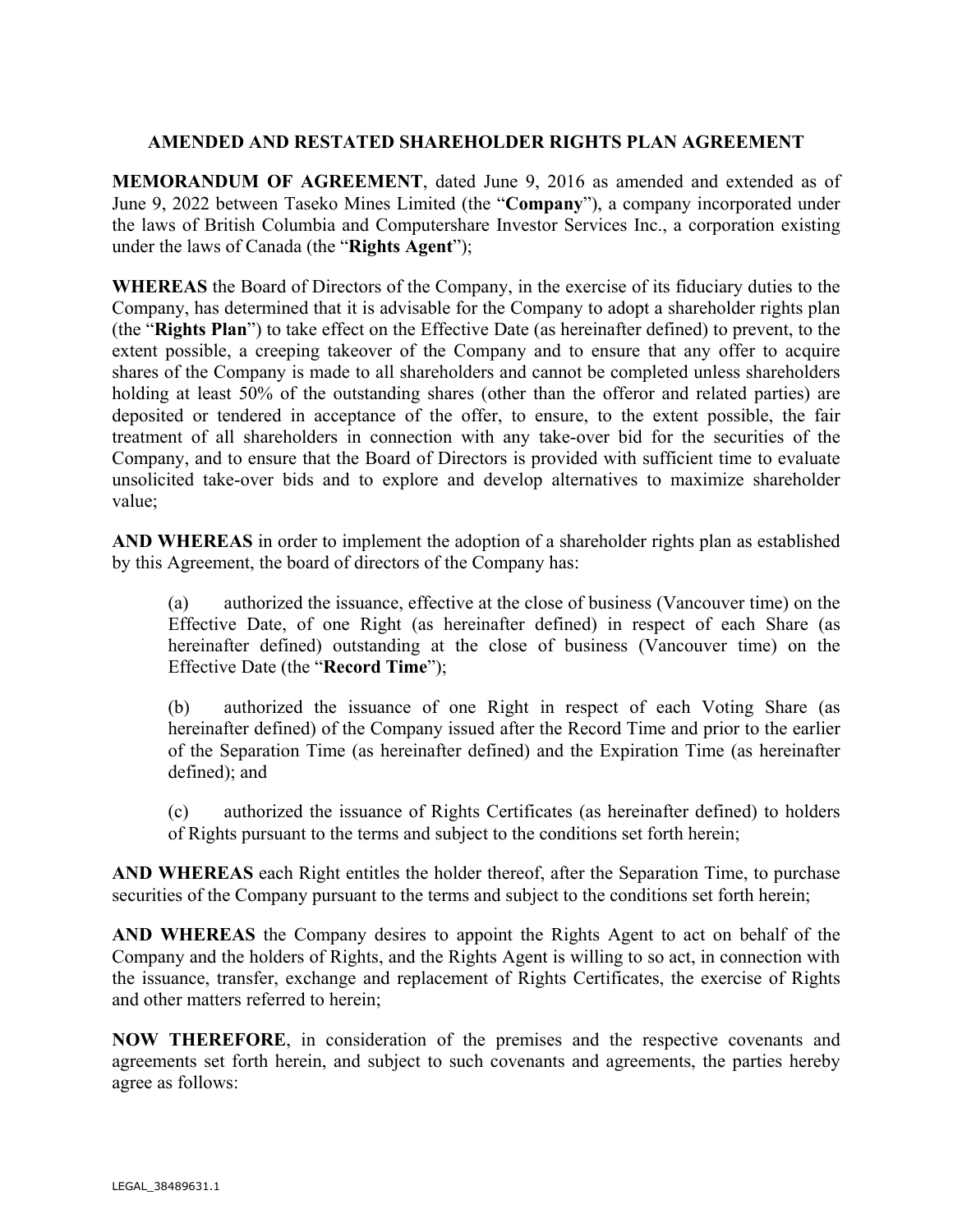## **ARTICLE 1**

### **INTERPRETATION**

#### **1.1 Certain Definitions**

For purposes of this Agreement, the following terms have the meanings indicated:

(a) "**1934 Exchange Act**" means the *Securities Exchange Act of 1934* of the United States, as amended, and the rules and regulations thereunder as now in effect or as the same may from time to time be amended, re-enacted or replaced;

(b) "**Acquiring Person**" shall mean any Person who is the Beneficial Owner of 20% or more of the outstanding Voting Shares; provided, however, that the term "**Acquiring Person**" shall not include:

(i) the Company or any Subsidiary of the Company;

(ii) any Person who becomes the Beneficial Owner of 20% or more of the outstanding Voting Shares as a result of one or any combination of:

- (A) a Voting Share Reduction;
- (B) Permitted Bid Acquisitions;
- (C) an Exempt Acquisition;
- (D) Pro Rata Acquisitions; or
- (E) a Convertible Security Acquisition;

provided, however, that if a Person becomes the Beneficial Owner of 20% or more of the outstanding Voting Shares by reason of one or any combination of the operation of Paragraphs (A), (B), (C), (D) or (E) above and such Person's Beneficial Ownership of Voting Shares thereafter increases by more than 1% of the number of Voting Shares outstanding (other than pursuant to one or any combination of a Voting Share Reduction, a Permitted Bid Acquisition, an Exempt Acquisition, a Pro Rata Acquisition or a Convertible Security Acquisition), then as of the date such Person becomes the Beneficial Owner of such additional Voting Shares, such Person shall become an "**Acquiring Person**";

(iii) for a period of ten days after the Disqualification Date (as defined below), any Person who becomes the Beneficial Owner of 20% or more of the outstanding Voting Shares as a result of such Person becoming disqualified from relying on Clause  $1.1(g)(iii)(B)$  because such Person is making or has announced a current intention to make a Take-over Bid, either alone or by acting jointly or in concert with any other Person. For the purposes of this definition, "**Disqualification Date**"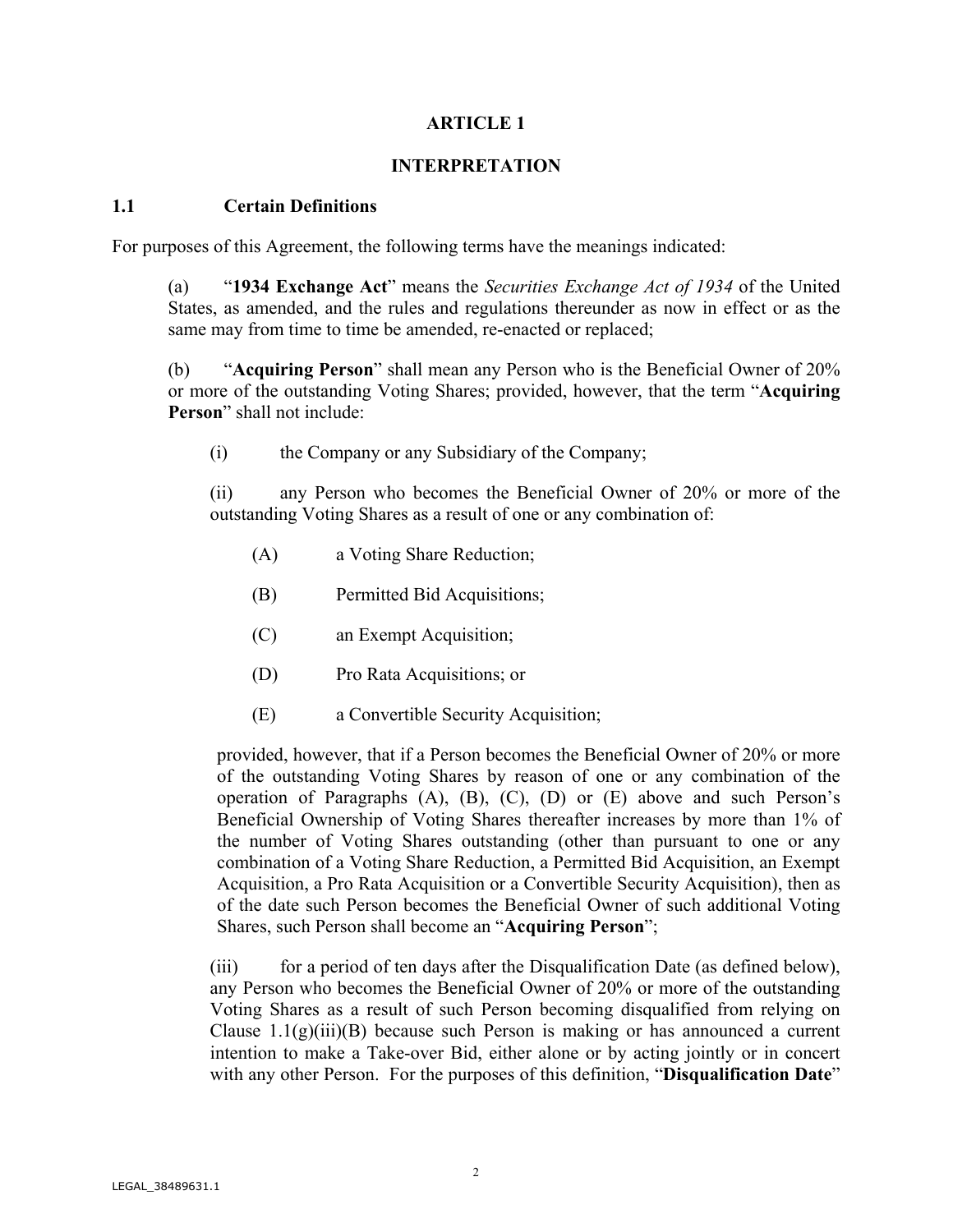means the first date of public announcement that any Person is making or intends to make a Take-over Bid;

(iv) an underwriter or member of a banking or selling group that becomes the Beneficial Owner of 20% or more of the Voting Shares in connection with a distribution of securities of the Company pursuant to an underwriting agreement with the Company; or

(v) a Person (a "**Grandfathered Person**") who is the Beneficial Owner of 20% or more of the outstanding Voting Shares determined as at the Record Time, provided, however, that this exception shall not be, and shall cease to be, applicable to a Grandfathered Person in the event that such Grandfathered Person shall, after the Record Time, become the Beneficial Owner of any additional Voting Shares that increases its Beneficial Ownership of Voting Shares by more than 1% of the number of Voting Shares outstanding, other than through one or any combination of a Permitted Bid Acquisition, an Exempt Acquisition, a Voting Share Reduction, a Pro Rata Acquisition or a Convertible Security Acquisition; and provided, further, that a Person shall cease to be a Grandfathered Person in the event that such Person ceases to Beneficially Own 20% or more of the then outstanding Voting Shares at any time after the Record Time;

(c) "**Affiliate**", when used to indicate a relationship with a specified Person, shall mean a Person that directly, or indirectly through one or more intermediaries, controls, or is controlled by, or is under common control with, such specified Person;

(d) "**Agreement**" or "**Shareholder Rights Plan Agreement**" shall mean this amended and restated shareholder rights plan agreement dated June 9, 2016 and amended and extended June 9, 2022 between the Company and the Rights Agent, as amended or supplemented from time to time; "**hereof**", "**herein**", "**hereto**" and similar expressions mean and refer to this Agreement as a whole and not to any particular part of this Agreement;

(e) "**annual cash dividend**" shall mean cash dividends paid in any fiscal year of the Company to the extent that such cash dividends do not exceed, in the aggregate on a per share basis, in any fiscal year, the greatest of:

(i) 200% of the aggregate amount of cash dividends, on a per share basis, declared payable by the Company on its Shares in its immediately preceding fiscal year; and

(ii) 300% of the arithmetic mean of the aggregate amounts of the cash dividends, on a per share basis, declared payable by the Company on its Shares in its three immediately preceding fiscal years;

(f) "**Associate**" shall mean, when used to indicate a relationship with a specified Person, a spouse of that Person, any Person of the same or opposite sex with whom that Person is living in a conjugal relationship outside marriage, a child of that Person or a relative of that Person if that relative has the same residence as that Person;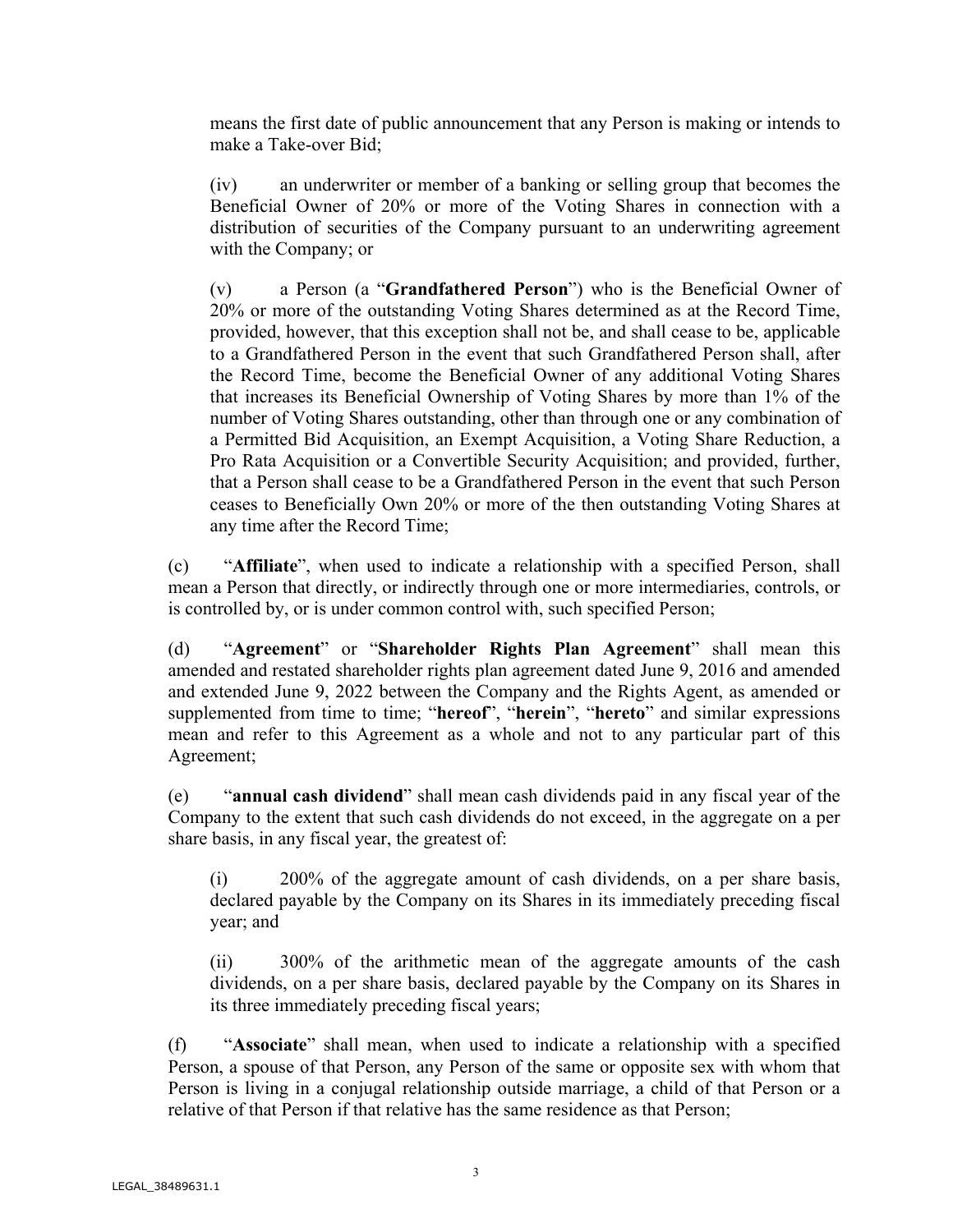(g) A Person shall be deemed the "**Beneficial Owner**" of, and to have "**Beneficial Ownership**" of, and to "**Beneficially Own**",

(i) any securities as to which such Person or any of such Person's Affiliates or Associates is the owner at law or in equity;

(ii) any securities as to which such Person or any of such Person's Affiliates or Associates has the right to become the owner at law or in equity (where such right is exercisable within a period of 60 days, whether or not on condition or on the happening of any contingency) pursuant to any agreement, arrangement, pledge or understanding, whether or not in writing, or upon the exercise of any conversion, exchange or purchase right (other than the Rights) attaching to a Convertible Security; other than pursuant to (x) customary agreements between the Company and underwriters or between underwriters and/or banking group members and/or selling group members with respect to a distribution of securities by the Company, (y) pledges of securities in the ordinary course of business), and (z) any agreement between the Company and any Person or Persons relating to a plan of arrangement, amalgamation or other statutory procedure which is subject to the approval of the holders of Voting Shares;

(iii) any securities which are Beneficially Owned within the meaning of Clauses  $1.1(g)(i)$  or (ii) by any other Person with which such Person is acting jointly or in concert;

provided, however, that a Person shall not be deemed the "**Beneficial Owner**" of, or to have "**Beneficial Ownership**" of, or to "**Beneficially Own**", any security:

> (A) where such security has been deposited or tendered pursuant to any Take-over Bid or where the holder of such security has agreed pursuant to a Permitted Lock-Up Agreement to deposit or tender such security pursuant to a Take-Over Bid, in each case made by such Person, made by any of such Person's Affiliates or Associates or made by any other Person acting jointly or in concert with such Person, until such deposited or tendered security has been taken up or paid for, whichever shall first occur;

> (B) where such Person, any of such Person's Affiliates or Associates or any other Person referred to in Clause  $1.1(g)(iii)$ , holds such security provided that (1) the ordinary business of any such Person (the "**Investment Manager**") includes the management of mutual funds or investment funds for others (which others, for greater certainty, may include or be limited to one or more employee benefit plans or pension plans and/or includes the acquisition or holding of securities for a nondiscretionary account of a Client (as defined below) by a dealer or broker registered under applicable securities laws to the extent required) and such security is held by the Investment Manager in the ordinary course of such business and in the performance of such Investment Manager's duties for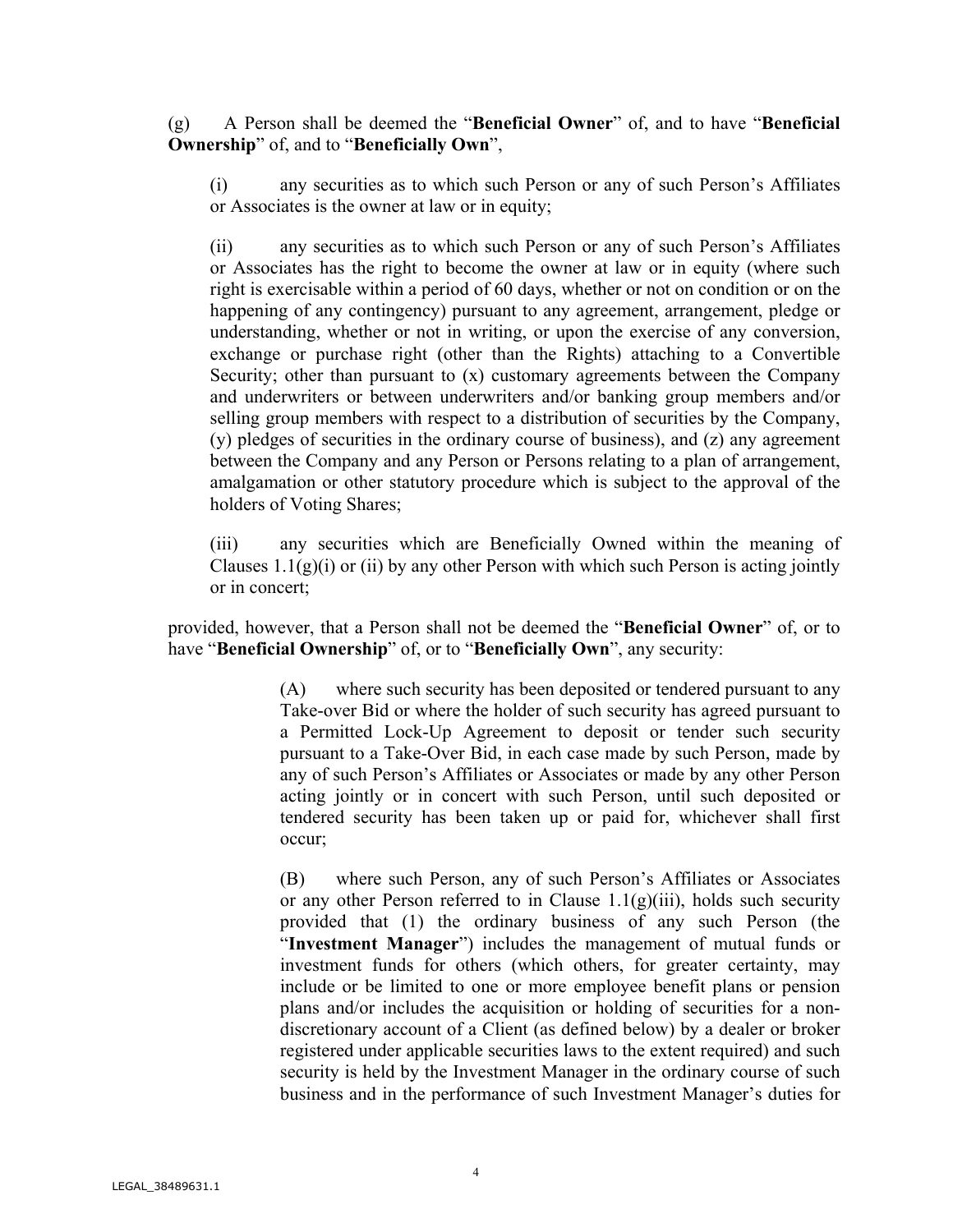the account of any other Person or Persons (a "**Client**"); or (2) such Person (the "**Trust Company**") is licensed to carry on the business of a trust company under applicable laws and, as such, acts as trustee or administrator or in a similar capacity in relation to the estates of deceased or incompetent Persons (each an "**Estate Account**") or in relation to other accounts (each an "**Other Account**") and holds such security in the ordinary course of such duties for such Estate Accounts or for such Other Accounts, or (3) such Person is a pension plan or fund registered under the laws of Canada or any Province thereof or the laws of the United States of America (a "**Plan**") or is a Person established by statute for purposes that include, and the ordinary business or activity of such Person (the "**Statutory Body**") includes, the management of investment funds for employee benefit plans, pension plans, insurance plans of various public bodies; or (4) such Person (the "**Administrator**") is the administrator or trustee of one or more Plans and holds such security for the purposes of its activities as an Administrator; provided, in any of the above cases, that the Investment Manager, the Trust Company, the Statutory Body, the Administrator or the Plan, as the case may be, is not then making and has not then announced an intention to make a Take-over Bid (other than an Offer to Acquire Voting Shares or other securities by means of a distribution by the Company or by means of ordinary market transactions (including prearranged trades) executed through the facilities of a stock exchange or organized over-the-counter market), alone or by acting jointly or in concert with any other Person;

(C) where such Person or any of such Person's Affiliates or Associates is (1) a Client of the same Investment Manager as another Person on whose account the Investment Manager holds such security, (2) an Estate Account or an Other Account of the same Trust Company as another Person on whose account the Trust Company holds such security, or (3) a Plan with the same Administrator as another Plan on whose account the Administrator holds such security;

(D) where such Person is (1) a Client of an Investment Manager and such security is owned at law or in equity by the Investment Manager, (2) an Estate Account or an Other Account of a Trust Company and such security is owned at law or in equity by the Trust Company or (3) a Plan and such security is owned at law or in equity by the Administrator of the Plan; or

(E) where such person is the registered holder of securities as a result of carrying on the business of or acting as a nominee of a securities depository.

(h) "**Board of Directors**" shall mean the board of directors of the Company or any duly constituted and empowered committee thereof;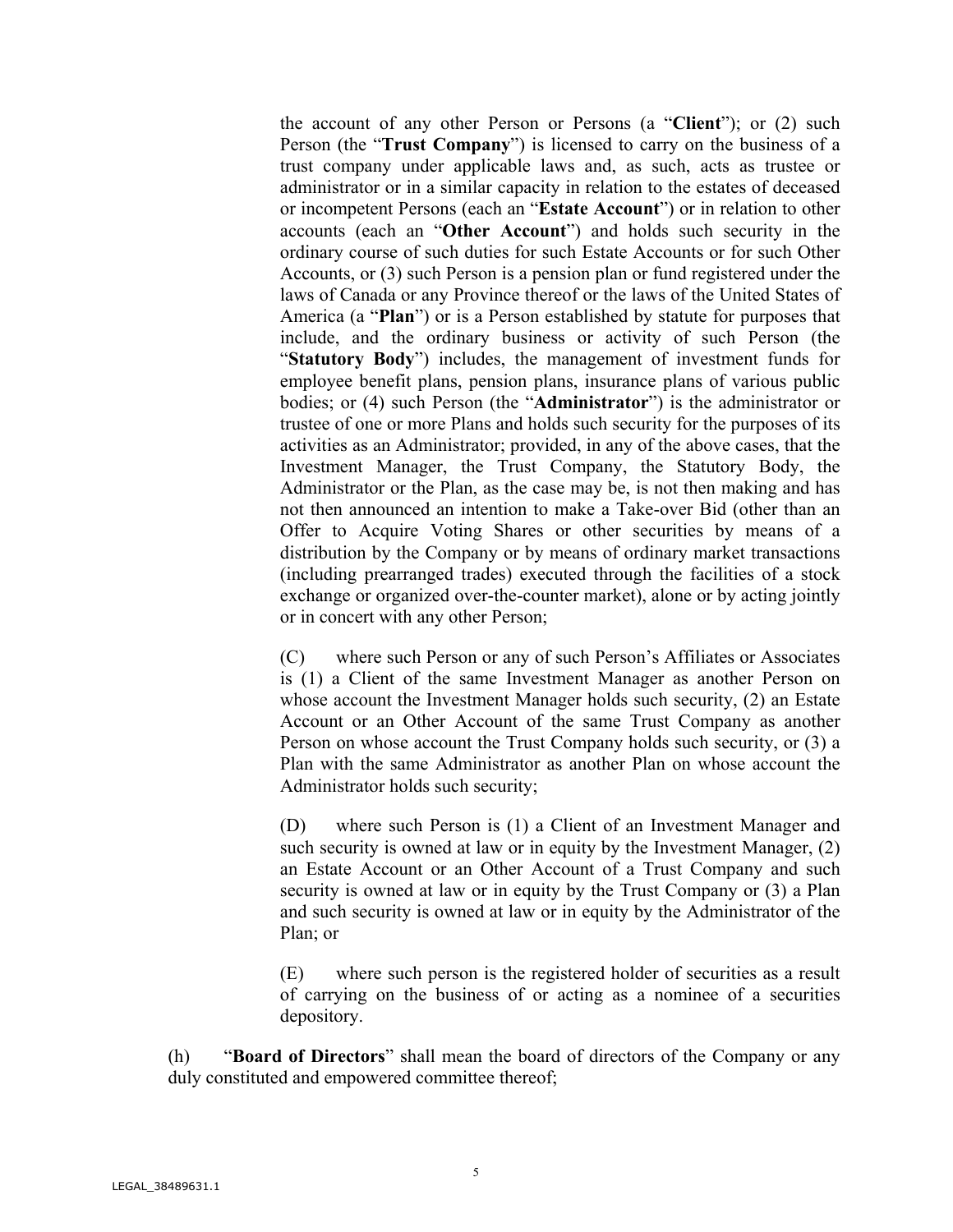(i) "**Business Day**" shall mean any day other than a Saturday, Sunday or a day on which banking institutions in Vancouver, British Columbia are authorized or obligated by law to close;

(j) "**Business Corporations Act**" shall mean the British Columbia *Business Corporations Act*, S.B.C. 2002, c.57, as amended, and the regulations made thereunder and any comparable or successor laws or regulations thereto;

(k) "**Canadian Dollar Equivalent**" of any amount which is expressed in United States dollars shall mean on any day the Canadian dollar equivalent of such amount determined by reference to the U.S.- Canadian Exchange Rate in effect on such date;

(l) "**close of business**" on any given date shall mean the time on such date (or, if such date is not a Business Day, the time on the next succeeding Business Day) at which the transfer office in Vancouver, B.C. of the transfer agent for the Shares (or, after the Separation Time, the principal transfer office in Vancouver, B.C. of the Rights Agent) is closed to the public in the city in which such transfer agent or rights agent has an office for the purposes of this Agreement;

(m) "**Competing Permitted Bid**" shall mean a Take-over Bid that:

(i) is made after a Permitted Bid or another Competing Permitted Bid has been made and prior to the expiry, termination or withdrawal of such Permitted Bid or Competing Permitted Bid;

(ii) satisfies all of the provisions of a Permitted Bid other than the condition set forth in Clause (iii) of the definition of a Permitted Bid; and

(iii) contains, and the take-up and payment for securities tendered or deposited is subject to, an irrevocable and unqualified provision that no Voting Shares will be taken up or paid for pursuant to the Take-over Bid prior to the close of business on the date that is no earlier than the date on which Voting Shares may be taken up under any Permitted Bid (determined as of the date of making the Takeover Bid, assuming no amendment or variation to the terms and satisfaction of all conditions to the completion of the Permitted Bid) that preceded the Competing Permitted Bid;

(n) "**controlled**": a body corporate is "controlled" by another Person or two or more Persons acting jointly or in concert if:

(i) securities entitled to vote in the election of directors carrying more than 50% of the votes for the election of directors are held, directly or indirectly, by or on behalf of the other Person or two or more Persons acting jointly or in concert; and

(ii) the votes carried by such securities are entitled, if exercised, to elect a majority of the board of directors of such body corporate;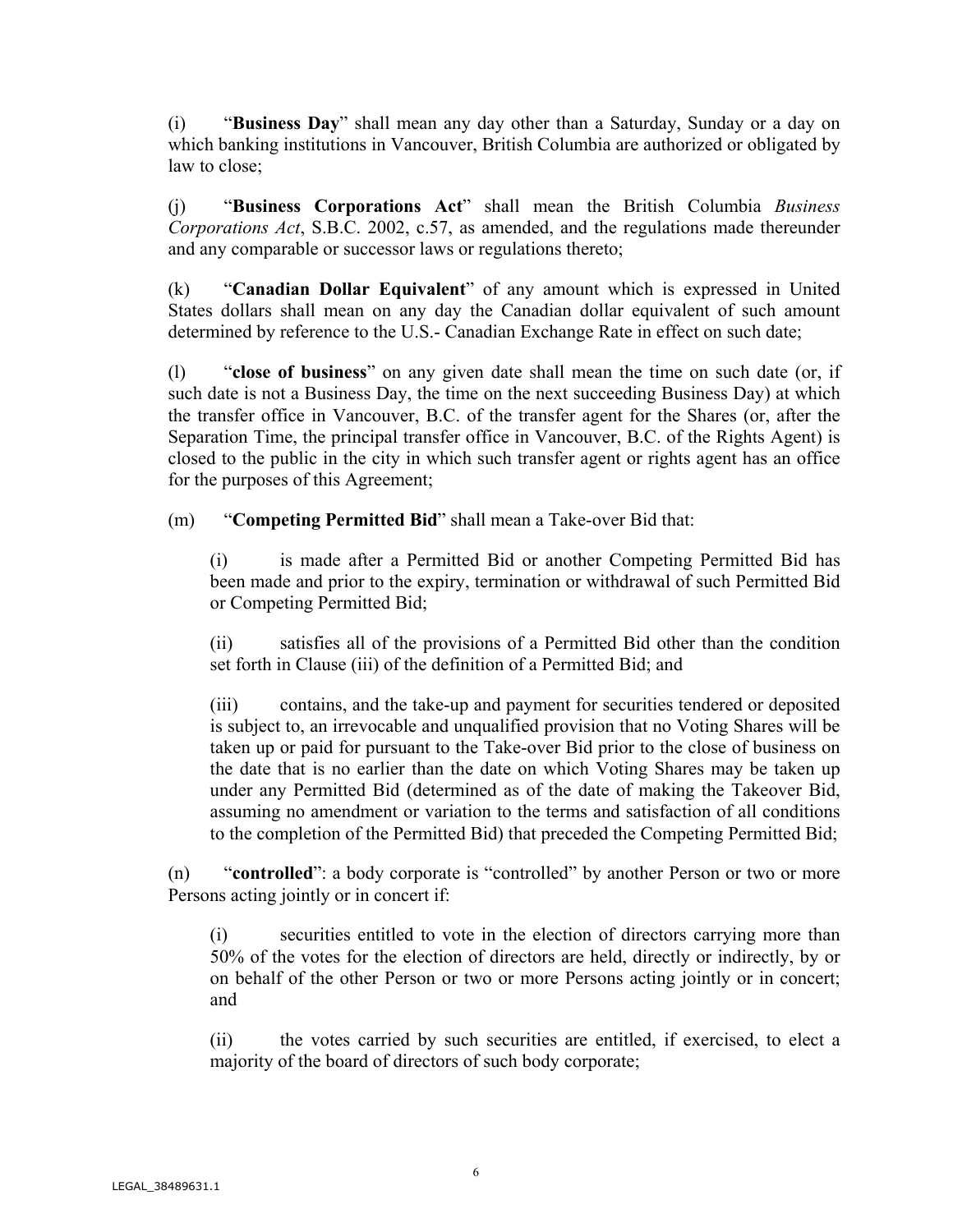and "**controls**", "**controlling**" and "**under common control with**" shall be interpreted accordingly;

(o) "**Convertible Security**" shall mean a security convertible, exercisable or exchangeable into a Voting Share and a "**Convertible Security Acquisition**" shall mean an acquisition by a Person of Voting Shares upon the exercise, conversion or exchange of a Convertible Security received by a Person pursuant to a Permitted Bid Acquisition, an Exempt Acquisition or a Pro Rata Acquisition;

(p) "**Co-Rights Agents**" shall have the meaning ascribed thereto in Subsection 4.1(a);

(q) "**Disposition Date**" shall have the meaning ascribed thereto in Subsection 5.1(d);

(r) "**Dividend Reinvestment Acquisition**" shall mean an acquisition of Voting Shares of any class pursuant to a Distribution Reinvestment Plan;

(s) "**Dividend Reinvestment Plan**" shall mean a regular dividend reinvestment or other plan of the Company made available by the Company to holders of its securities where such plan permits the holder to direct that some or all of:

- (i) dividends paid in respect of shares of any class of the Company;
- (ii) proceeds of redemption of shares of the Company;
- (iii) interest paid on evidences of indebtedness of the Company; or
- (iv) optional cash payments;

be applied to the purchase from the Company of Shares;

(t) "**early warning requirements**" shall have the meaning ascribed thereto under National Instrument 62-103 The Early Warning System promulgated under the Securities Act;

(u) "**Effective Date**" shall mean June 9, 2016;

(v) "**Election to Exercise**" shall have the meaning ascribed thereto in Clause  $2.2(d)(ii);$ 

(w) "**Exempt Acquisition**" shall mean an acquisition by a Person of Voting Shares and/or Convertible Securities (i) in respect of which the Board of Directors has waived the application of Section 3.1 pursuant to the provisions of Subsection 5.1(b), (c) or (d); (ii) pursuant to a distribution of Voting Shares and/or Convertible Securities made by the Company: (A) to the public pursuant to a prospectus, provided that such Person does not thereby become the Beneficial Owner of a greater percentage of Voting Shares so offered than the percentage of Voting Shares Beneficially Owned by such Person immediately prior to such distribution; or (B) pursuant to a private placement provided that: (x) all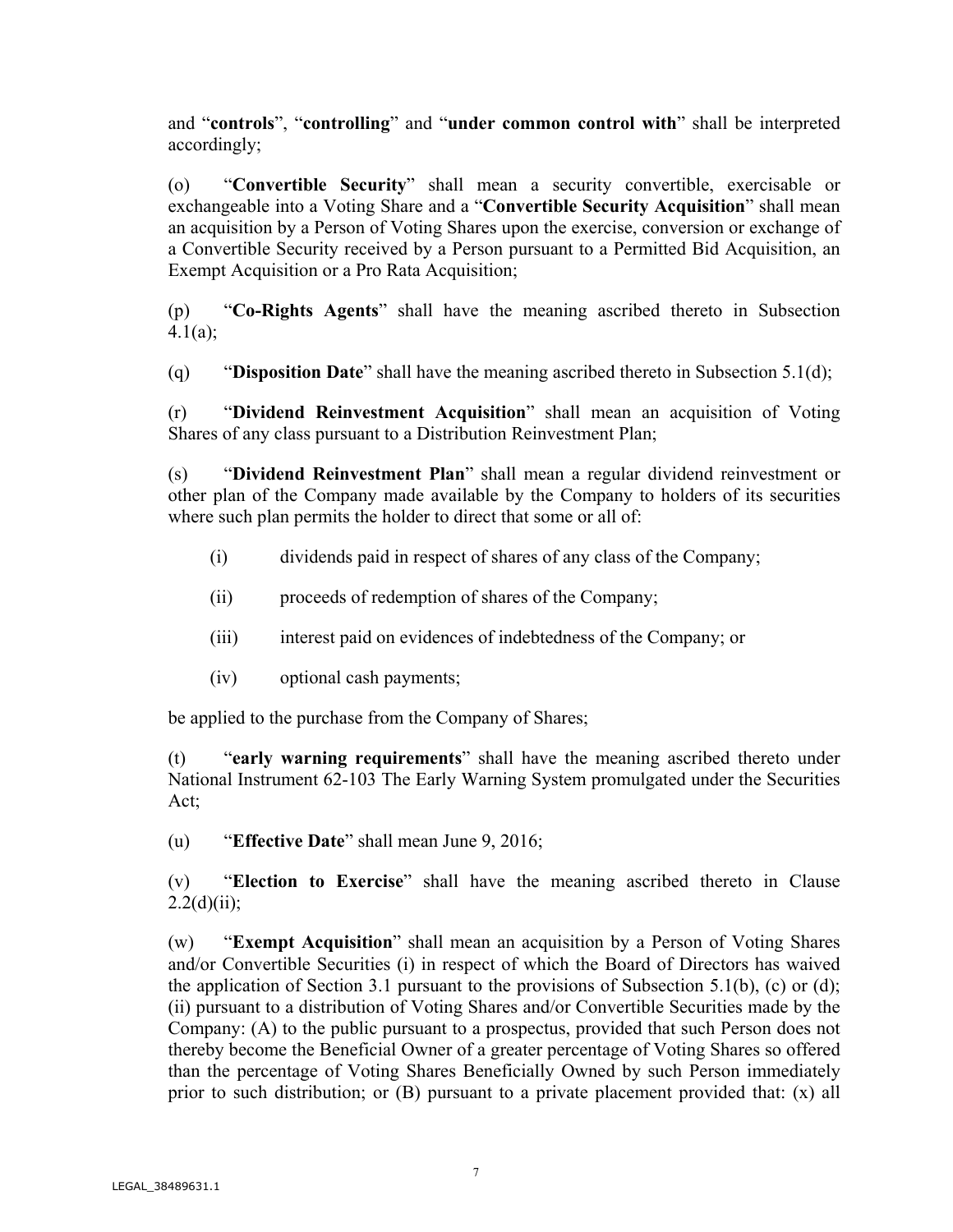necessary stock exchange approvals for such private placement have been obtained and such private placement complies with the terms and conditions of such approvals; and (y) such Person does not thereby become the Beneficial Owner of Voting Shares equal in number to more than 25% of the Voting Shares outstanding immediately prior to the private placement and, in making this determination, the securities to be issued to such Person on the private placement shall be deemed to be held by such Person but shall not be included in the aggregate number of Voting Shares outstanding immediately prior to the private placement; or (iii) pursuant to an amalgamation, merger, arrangement or other statutory procedure requiring shareholder approval;

(x) "**Exercise Price**" shall mean, as of any date, the price at which a holder may purchase the securities issuable upon exercise of one whole Right which, until adjustment thereof in accordance with the terms hereof, shall be:

(i) until the Separation Time, an amount equal to three times the Market Price, from time to time, per Share; and

(ii) from and after the Separation Time, an amount equal to three times the Market Price, as at the Separation Time, per Share;

(y) "**Expansion Factor**" shall have the meaning ascribed thereto in Clause 2.3(a)(x);

(z) "**Expiration Time**" shall have the meaning ascribed thereto in Clause 5.15;

(aa) "**Flip-in Event**" shall mean a transaction in or pursuant to which any Person becomes an Acquiring Person;

(bb) "**holder**" shall have the meaning ascribed thereto in Section 2.8;

(cc) "**Independent Shareholders**" shall mean holders of Voting Shares, other than:

- (i) any Acquiring Person;
- (ii) any Offeror, other than a Person referred to in Clause  $1.1(g)(iii)(B)$ ;
- (iii) any Affiliate or Associate of such Acquiring Person or Offeror;

(iv) any Person acting jointly or in concert with such Acquiring Person or Offeror; and

(v) any employee benefit plan, deferred profit sharing plan, stock participation plan and any other similar plan or trust for the benefit of employees of the Company or a Subsidiary of the Company, unless the beneficiaries of the plan or trust direct the manner in which the Voting Shares are to be voted or direct whether the Voting Shares are to be tendered to a Take-over Bid;

(dd) "**Market Price**" per share of any securities on any date of determination shall mean the average of the daily closing prices per share of such securities (determined as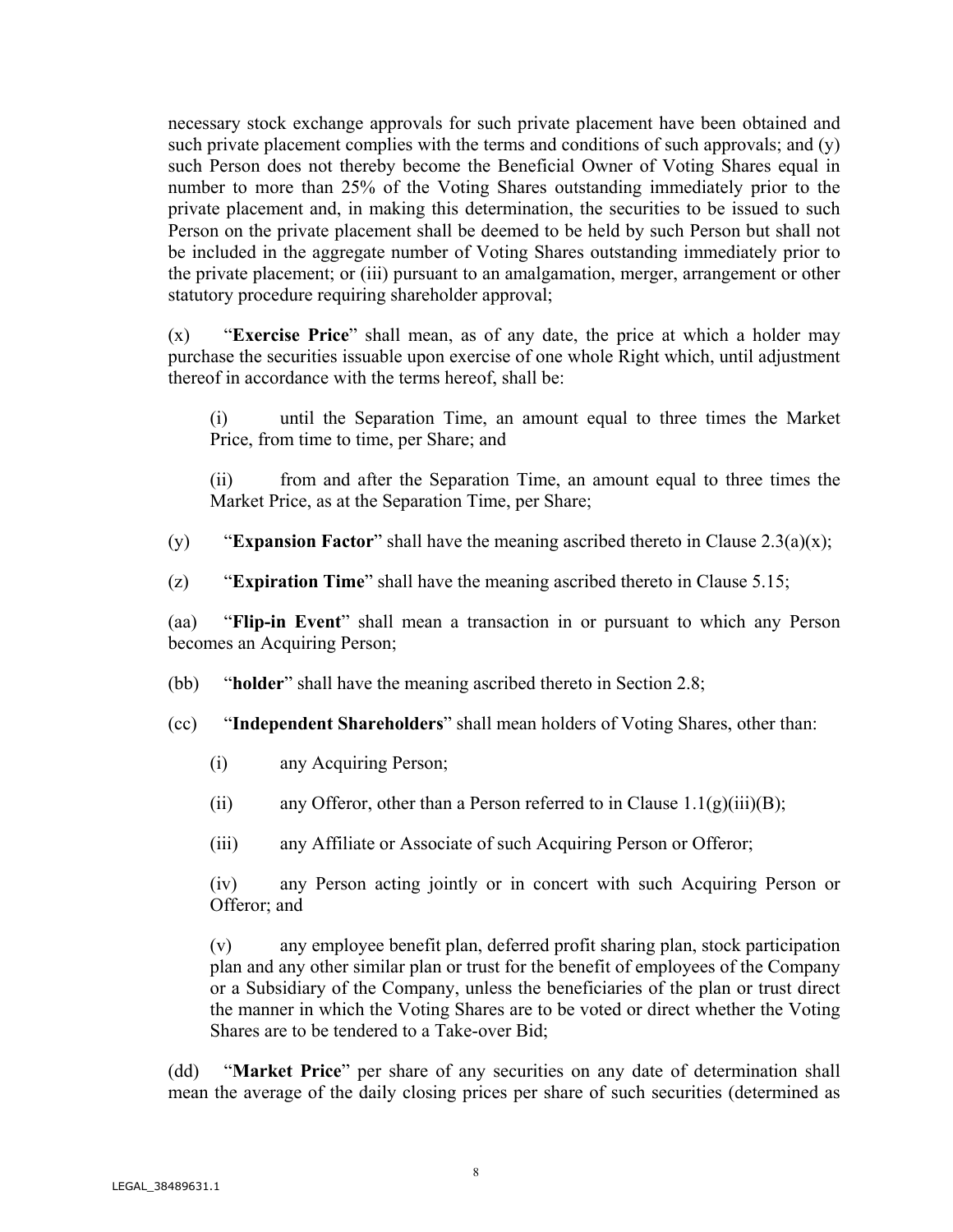described below) on each of the 20 consecutive Trading Days through and including the Trading Day immediately preceding such date; provided, however, that if an event of a type analogous to any of the events described in Section 2.3 hereof shall have caused the closing prices used to determine the Market Price on any Trading Days not to be fully comparable with the closing price on such date of determination or, if the date of determination is not a Trading Day, on the immediately preceding Trading Day, each such closing price so used shall be appropriately adjusted in a manner analogous to the applicable adjustment provided for in Section 2.3 hereof in order to make it fully comparable with the closing price on such date of determination or, if the date of determination is not a Trading Day, on the immediately preceding Trading Day. The closing price per share of any securities on any date shall be:

(i) the closing board lot sale price or, in case no such sale takes place on such date, the average of the closing bid and asked prices for each of such securities as reported by the principal Canadian stock exchange on which such securities are listed or admitted to trading;

(ii) if for any reason none of such prices is available on such day or the securities are not listed or admitted to trading on a Canadian stock exchange, the last sale price or, in case no such sale takes place on such date, the average of the high bid and low asked prices for each of such securities in the Canadian over-thecounter market, as quoted by any reporting system then in use; or

(iii) if for any reason none of such prices is available on such day or the securities are not listed or admitted to trading on a Canadian stock exchange or quoted by any such reporting system, the average of the closing bid and asked prices as furnished by a professional market maker making a market in the securities selected in good faith by the Board of Directors;

provided, however, that if for any reason none of such prices is available on such day, the closing price per share of such securities on such date means the fair value per share of such securities on such date as determined by a nationally or internationally recognized investment dealer or investment banker with respect to the fair value per share of such securities. The Market Price shall be expressed in Canadian dollars and, if initially determined in respect of any day forming part of the 20 consecutive Trading Day period in question in United States dollars, such amount shall be translated into Canadian dollars on such date at the Canadian Dollar Equivalent thereof;

(ee) "**Nominee**" shall have the meaning ascribed thereto in Subsection 2.2(c);

(ff) "**Offer to Acquire**" shall include:

(i) an offer to purchase or a solicitation of an offer to sell or a public announcement of an intention to make such an offer or solicitation; and

(ii) an acceptance of an offer to sell, whether or not such offer to sell has been solicited;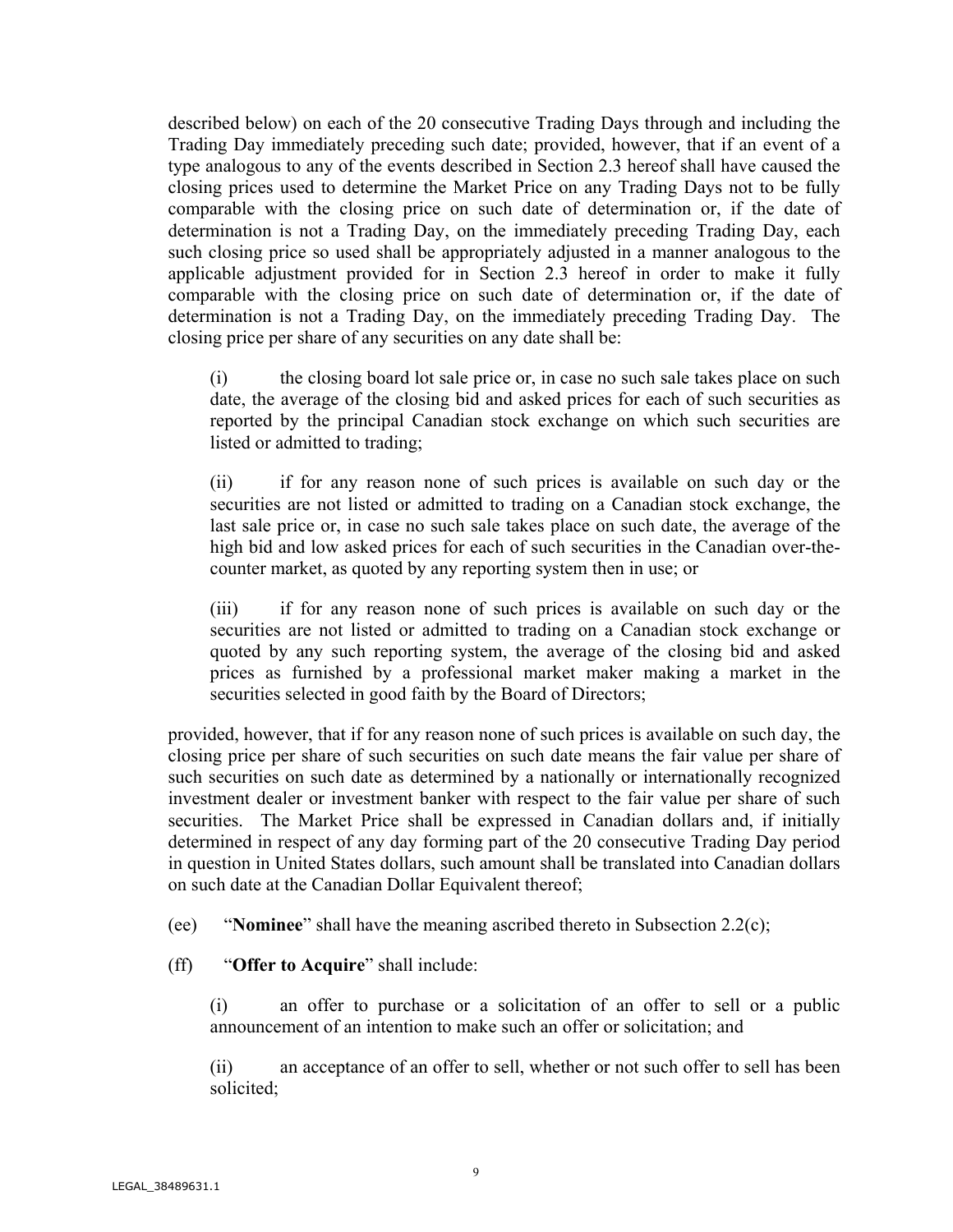or any combination thereof, and the Person accepting an offer to sell shall be deemed to be making an Offer to Acquire to the Person that made the offer to sell;

(gg) "**Offeror**" shall mean a Person who has made a public announcement of a current intention to make or who is making a Take-over Bid but only so long as the Take-over Bid so announced or made has not been withdrawn or terminated or has not expired;

(hh) "**Permitted Bid**" shall mean a Take-over Bid made by an Offeror by way of takeover bid circular which also complies with the following additional provisions:

(i) the Take-over Bid is made to all holders of Voting Shares on the books of the Company, other than the Offeror;

(ii) the Take-over Bid contains an irrevocable and unqualified provision that no Voting Shares will be taken up or paid for pursuant to the Take-over Bid unless more than 50% of the Voting Shares held by Independent Shareholders have, prior to the close of business on the date of such first take-up or payment, been deposited or tendered pursuant to the Take-over Bid and not withdrawn;

(iii) the Take-over Bid contains, and the take-up and payment for securities tendered or deposited is subject to, an irrevocable and unqualified provision that no Voting Shares will be taken up or paid for pursuant to the Take-over Bid prior to the close of business on the date which is not less than 105 days following the date of the Take-over Bid;

(iv) the Take-over Bid contains an irrevocable and unqualified provision that unless the Take-over Bid is withdrawn, Voting Shares may be deposited pursuant to such Take-over Bid at any time during the period of time between the date of the Take- over Bid and the date on which Voting Shares may be taken up and paid for and that any Voting Shares deposited pursuant to the Take-over Bid may be withdrawn until taken up and paid for; and

(v) the Take-over Bid contains an irrevocable and unqualified provision that if, on the date on which Voting Shares may be taken up and paid for, more than 50% of the Voting Shares held by Independent Shareholders shall have been deposited pursuant to the Take-over Bid and not withdrawn, the Offeror will make a public announcement of that fact and the Take-over Bid will remain open for deposits and tenders of Voting Shares for not less than ten Business Days from the date of such public announcement;

For purposes of this Agreement, (A) should a Take-over Bid which qualified as a Permitted Bid cease to be a Permitted Bid because it ceases to meet any or all of the requirements mentioned above prior to the time it expires (after giving effect to any extension) or is withdrawn, any acquisition of Voting Shares made pursuant to such Take-over Bid shall not be a Permitted Bid Acquisition and (B) the term "**Permitted Bid**" shall include a Competing Permitted Bid.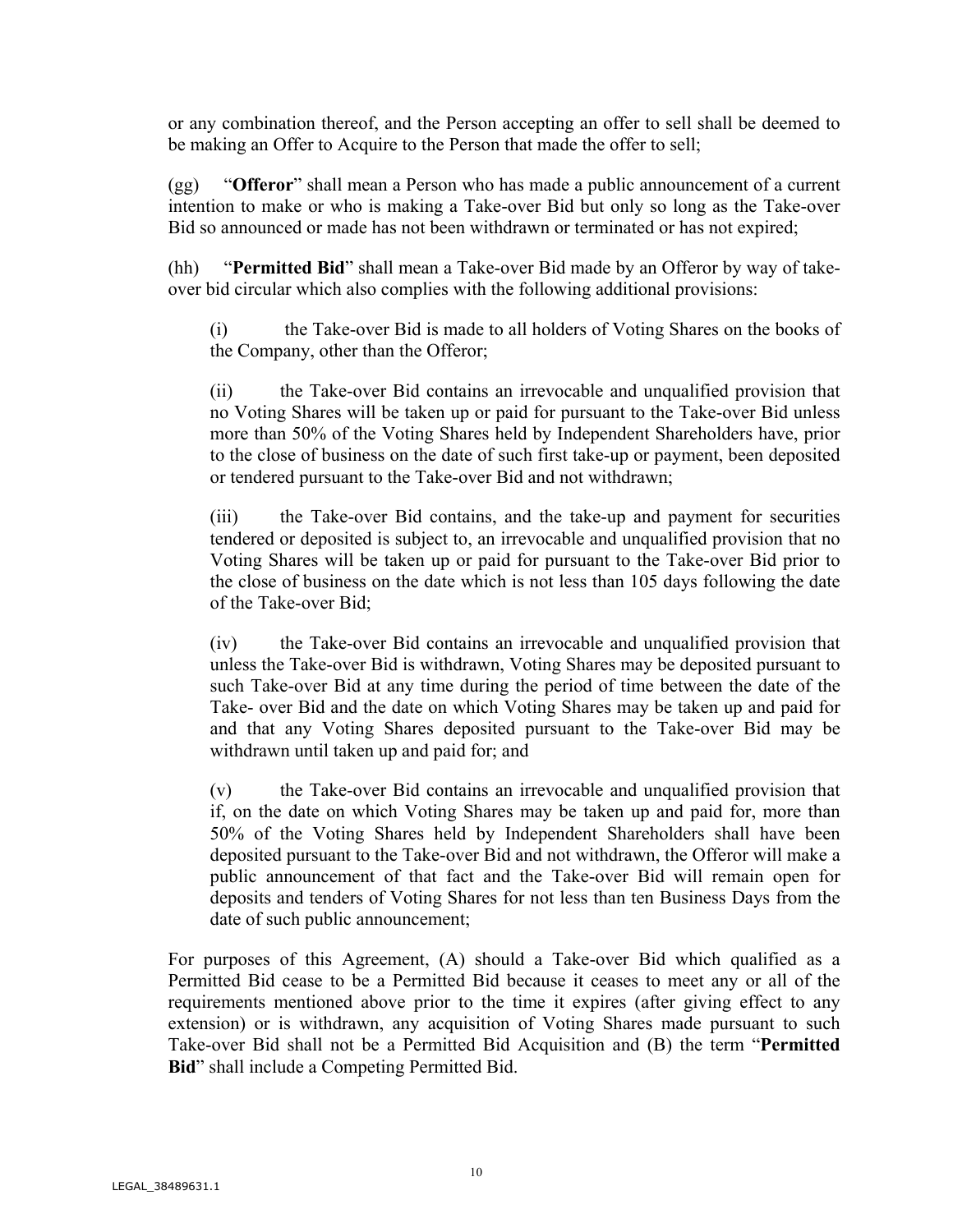(ii) "**Permitted Bid Acquisition**" shall mean an acquisition of Voting Shares made pursuant to a Permitted Bid or a Competing Permitted Bid;

(jj) "**Permitted Lock-Up Agreement**" shall mean an agreement between a Person and one or more holders of Voting Shares pursuant to which such holders (each a "**Locked-Up Person**") agree to deposit or tender Voting Shares to a Take-Over Bid (the "**Lock-Up Bid**") made or to be made by such Person or any of such Person's Affiliates or Associates or any other Person with which such Person is acting jointly or in concert, provided that:

(i) the terms of such agreement are publicly disclosed and a copy of such agreement is made available to the public (including the Company) not later than the date of the Lock-Up Bid or, if the Lock-Up Bid has been made prior to the date on which such agreement is entered into, not later than the first business day following the date of such agreement;

(ii) the agreement permits a Locked-Up Person to terminate its obligation to deposit or tender Voting Shares to or not to withdraw such Voting Shares from the Lock-Up Bid, and to terminate any obligation with respect to the voting of such Voting Shares, in order to tender or deposit the Voting Shares to another Take-over Bid or to support another transaction:

> (A) where the price or value of the consideration per Voting Share offered under such other Take-over Bid or transaction:

(I) is greater than the price or value of the consideration per Voting Share at which the Locked-Up Person has agreed to deposit or tender Voting Shares to the Lock-Up Bid; or

(II) exceeds by as much as or more than a specified amount (the "**Specified Amount**") the price or value of the consideration per Voting Share at which the Locked-Up Person has agreed to deposit or tender Voting Shares to the Lock-Up Bid, provided that such Specified Amount is not greater than 7% of the price or value of the consideration per Voting Share at which the Locked-Up Person has agreed to deposit or tender Voting Shares to the Lock-Up Bid; and

(B) if the number of Voting Shares offered to be purchased under the Lock-Up Bid is less than 100% of the Voting Shares held by Independent Shareholders, where the number of Voting Shares to be purchased under such other Take-over Bid or transaction at a price or value per Voting Share that is not less than the price or value per Voting Share offered under the Lock-Up Bid:

(I) is greater than the number of Voting Shares that the Offeror has offered to purchase under the Lock-Up Bid; or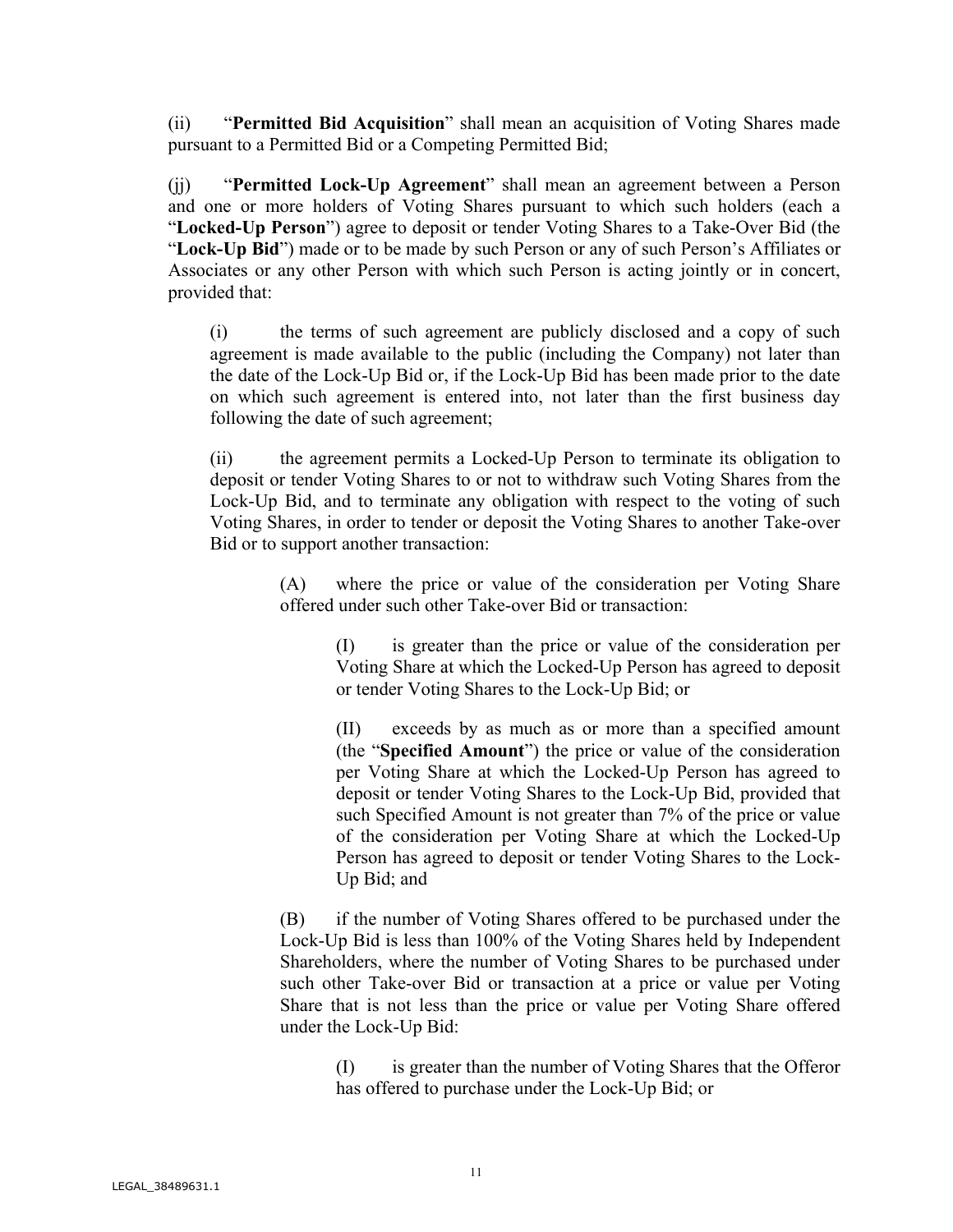(II) exceeds by as much as or more than a specified number (the "**Specified Number**") the number of Voting Shares that the Offeror has offered to purchase under the Lock-Up Bid, provided that the Specified Number is not greater than 7% of the number of Voting Shares offered to purchased under the Lock-Up Bid,

and, for greater clarity, the agreement may contain a right of first refusal or require a period of delay to give such Person an opportunity to match a higher price in another Take-over Bid or transaction or other similar limitation on a Locked-up Person's right to withdraw Voting Shares from the agreement, so long as the limitation does not preclude the exercise by the Locked-up Person of the right to withdraw Voting Shares during the period of the other Take-over Bid or transaction; and

(iii) no "**break-up**" fees, "**top-up**" fees, penalties, expenses or other amounts that exceed in aggregate the greater of:

> (A) 2.5% of the price or value of the consideration payable under the Lock-Up Bid to a Locked-Up Person; and

> (B) 50% of the amount by which the price or value of the consideration received by a Locked-Up Person under another Take-over Bid or transaction exceeds the price or value of the consideration that the Locked-Up Person would have received under the Lock-Up Bid,

shall be payable by such Locked-Up Person pursuant to the agreement if the Locked-Up Person fails to deposit or tender Voting Shares to the Lock-Up Bid, withdraws Voting Shares previously tendered thereto or supports another transaction;

(kk) "**Person**" shall include an individual, body corporate, firm, partnership, syndicate or other form of unincorporated association, trust, trustee, executor, administrator, legal personal representative, group, unincorporated organization, a government and its agencies or instrumentalities, or other entity whether or not having legal personality;

(ll) "**Pro Rata Acquisition**" shall mean an acquisition by a Person of Voting Shares pursuant to:

(i) a Dividend Reinvestment Acquisition;

(ii) a stock dividend, stock split or other event in respect of securities of the Company of one or more particular classes or series pursuant to which such Person becomes the Beneficial Owner of Voting Shares on the same pro rata basis as all other holders of securities of the particular class, classes or series; or

(iii) the acquisition or the exercise by the Person of rights to purchase Voting Shares issued by the Company to all holders of securities of the Company (other than holders resident in any jurisdiction where such issuance is restricted or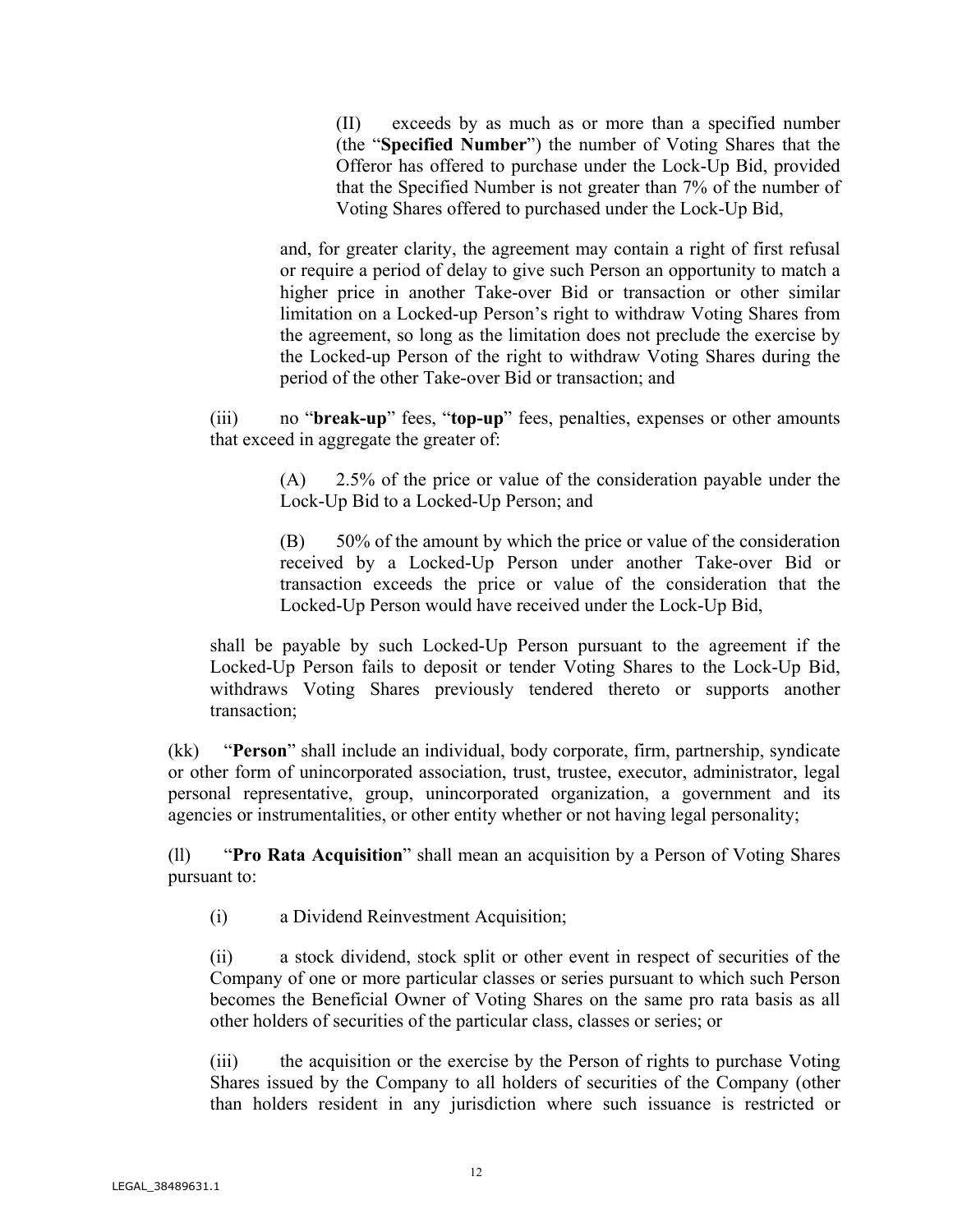impractical as a result of applicable law) of one or more particular classes or series pursuant to a rights offering or pursuant to a prospectus, provided that such rights are acquired directly from the Company and not from any other Person and the Person does not thereby acquire a greater percentage of such Voting Shares than the Person's percentage of Voting Shares Beneficially Owned immediately prior to such acquisition;

(mm) "**Record Time**" has the meaning set forth in the recitals hereto;

(nn) "**Redemption Price**" shall have the meaning attributed thereto in Subsection 5.1(a);

(oo) "**Right**" shall mean a right to purchase a Share of the Company, upon the terms and subject to the conditions set forth in this Agreement;

(pp) "**Rights Certificate**" shall mean a certificate representing the Rights after the Separation Time, which shall be substantially in the form attached hereto as Attachment 1;

(qq) "**Rights Register**" shall have the meaning ascribed thereto in Subsection 2.6(a);

(rr) "**Securities Act (British Columbia)**" shall mean the *Securities Act*, R.S.B.C. 1996 C.418, as amended, and the regulations thereunder, and any comparable or successor laws or regulations thereto;

(ss) "**Separation Time**" shall mean, subject to Subsection 5.1(d), the close of business on the tenth Trading Day after the earlier of:

(i) the Share Acquisition Date;

(ii) the date of the commencement of or first public announcement of the intent of any Person (other than the Company or any Subsidiary of the Company) to commence a Take-over Bid (other than a Permitted Bid or a Competing Permitted Bid); and

(iii) the date on which a Permitted Bid or Competing Permitted Bid ceases to qualify as such;

or such later time as may be determined by the Board of Directors, provided that, if any Take-over Bid referred to in clause (ii) above expires, is not made, is cancelled, terminated or otherwise withdrawn prior to the Separation Time, such Take-over Bid shall be deemed, for the purposes of this definition, never to have been commenced, made or announced and further provided that if the Board of Directors determines, pursuant to Section 5.1, to waive the application of Section 3.1 to a Flip-In Event, then the Separation Time in respect of such Flip-In Event shall be deemed never to have occurred and further provided that if the foregoing results in the Separation Time being prior to the Record Time, the Separation Time shall be the Record Time;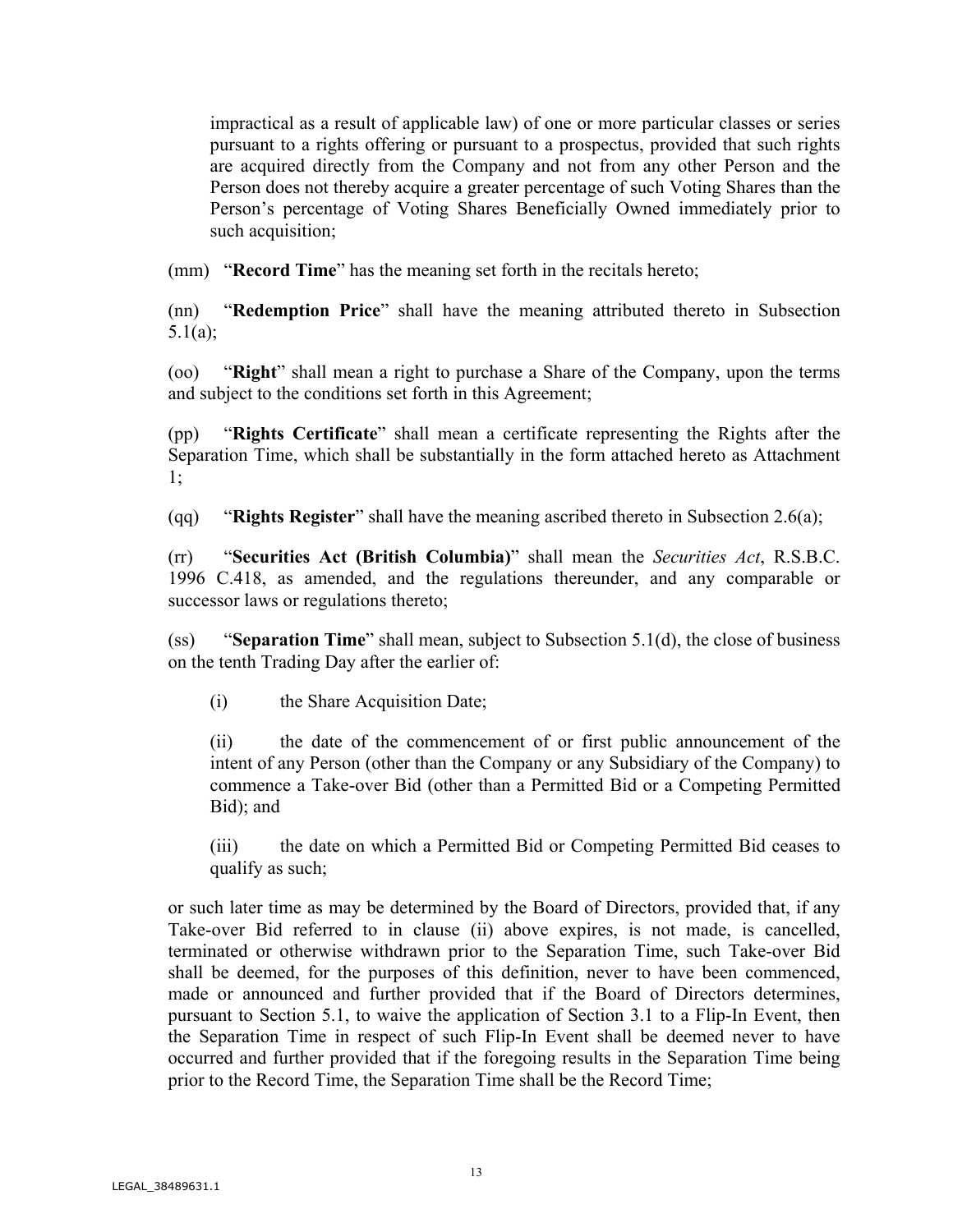(tt) "**Share Acquisition Date**" shall mean the first date of public announcement (which, for purposes of this definition, shall include, without limitation, a report filed pursuant to early warning requirements under applicable securities laws) by the Company or an Acquiring Person of facts indicating that a Person has become an Acquiring Person;

(uu) "**Shares**" shall mean the common shares in the capital of the Company as presently constituted, as such shares may be subdivided, consolidated, reclassified or otherwise changed from time to time;

(vv) "**Subsidiary**": a Person is a Subsidiary of another Person if:

- (i) it is controlled by:
	- (A) that other; or

(B) that other and one or more Persons each of which is controlled by that other; or

- (C) two or more Persons each of which is controlled by that other; or
- (ii) it is a Subsidiary of a Person that is that other's Subsidiary;

(ww) "**Take-over Bid**" shall mean an Offer to Acquire Voting Shares or Convertible Securities, if, assuming that the Voting Shares or Convertible Securities subject to the Offer to Acquire are acquired and are Beneficially Owned at the date of such Offer to Acquire by the Person making such Offer to Acquire, the Voting Shares Beneficially Owned by the Person making the Offer to Acquire would constitute in the aggregate 20% or more of the outstanding Voting Shares at the date of the Offer to Acquire;

(xx) "**Termination Time**" shall mean the time at which the right to exercise Rights shall terminate pursuant to Section  $5.1(g)$ ;

(yy) "**Trading Day**", when used with respect to any securities, shall mean a day on which the principal Canadian stock exchange on which such securities are listed or admitted to trading is open for the transaction of business or, if the securities are not listed or admitted to trading on any Canadian stock exchange, a Business Day;

(zz) "**U.S. – Canadian Exchange Rate**" on any date shall mean:

(i) if on such date the Bank of Canada sets an average noon spot rate of exchange for the conversion of one United States dollar into Canadian dollars, such rate; and

(ii) in any other case, the rate for such date for the conversion of one United States dollar into Canadian dollars which is calculated in the manner which shall be determined by the Board of Directors from time to time acting in good faith;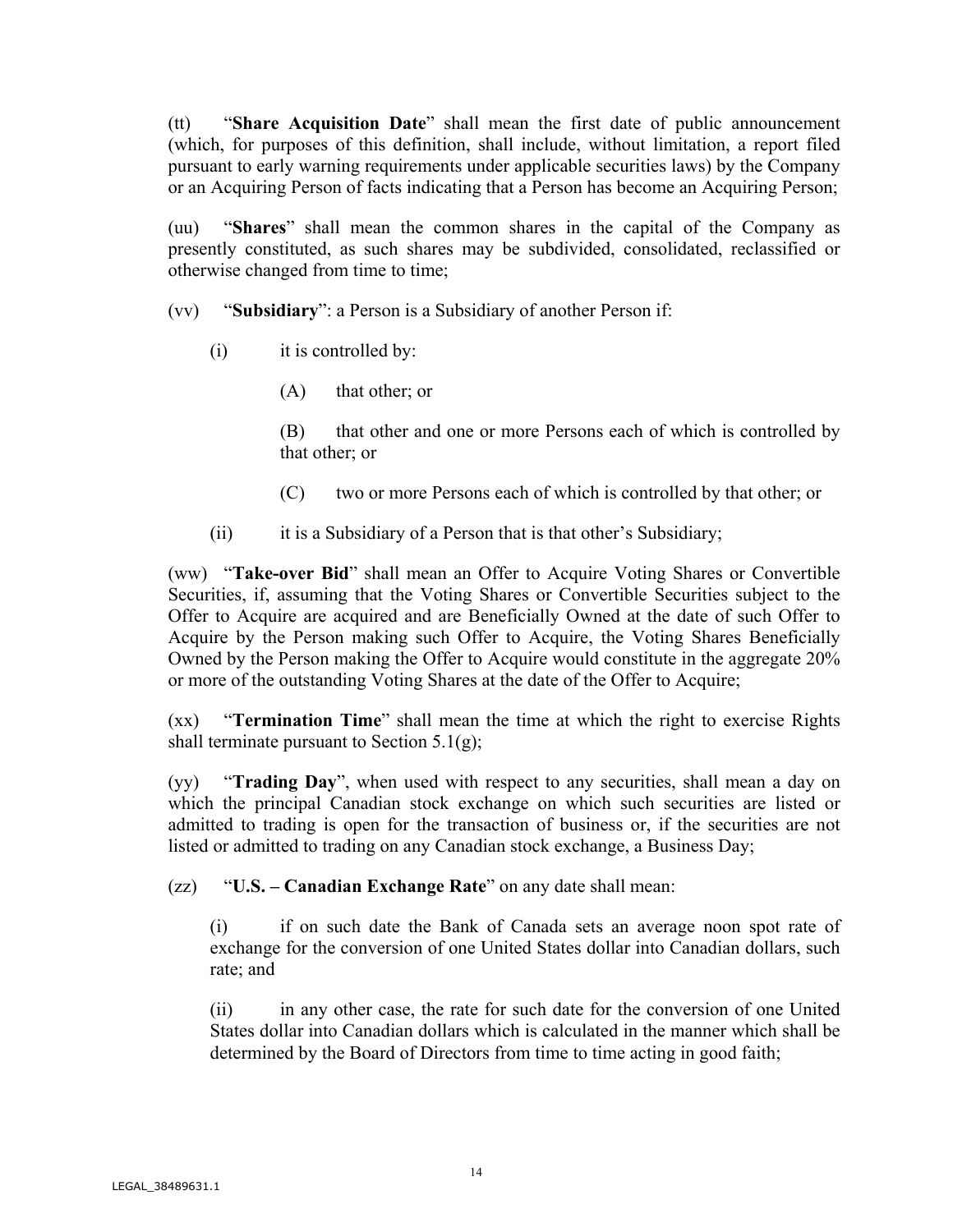(aaa) "**Voting Share Reduction**" shall mean an acquisition or redemption by the Company of Voting Shares which, by reducing the number of Voting Shares outstanding, increases the percentage of outstanding Voting Shares Beneficially Owned by any Person to 20% or more of the Voting Shares then outstanding; and

(bbb) "**Voting Shares**" shall mean the Shares and any other shares in the capital of the Company entitled to vote generally in the election of all directors of the Company.

## **1.2 Currency**

All sums of money which are referred to in this Agreement are expressed in lawful money of Canada, unless otherwise specified.

## **1.3 Headings**

The division of this Agreement into Articles, Sections, Subsections, Clauses, Paragraphs, Subparagraphs or other portions hereof and the insertion of headings, subheadings and a table of contents are for convenience of reference only and shall not affect the construction or interpretation of this Agreement.

## **1.4 Calculation of Number and Percentage of Beneficial Ownership of Outstanding Voting Shares**

(a) For purposes of this Agreement, in determining the percentage of outstanding Voting Shares with respect to which a Person is or is deemed to be the Beneficial Owner, all unissued Voting Shares of which such person is deemed to be the Beneficial Owner shall be deemed to be outstanding.

(b) For purposes of this Agreement, the percentage of Voting Shares Beneficially Owned by any Person shall be and be deemed to be the product (expressed as a percentage) determined by the formula:

### $100 \times A/B$

where:

A = the number of votes for the election of all directors of the Company generally attaching to the Voting Shares Beneficially Owned by such Person; and

B = the number of votes for the election of all directors of the Company generally attaching to all outstanding Voting Shares.

The percentage of outstanding Voting Shares represented by any particular group of Voting Shares acquired or held by any Person shall be determined in like manner mutatis mutandis.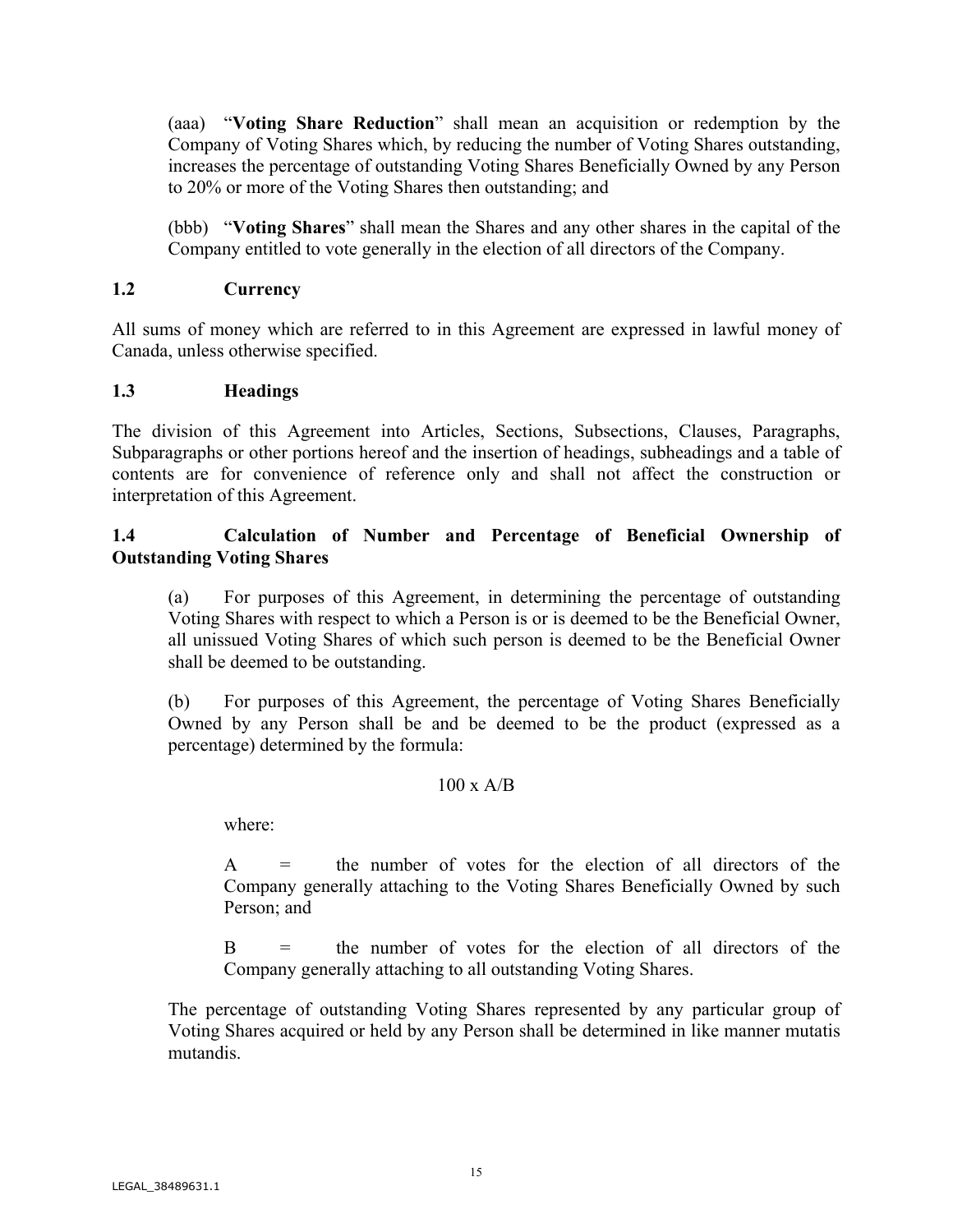### **1.5 Acting Jointly or in Concert**

For purposes of this Agreement a Person is acting jointly or in concert with every Person who is a party to an agreement, commitment, arrangement or understanding, whether formal or informal or written or unwritten, with the first Person to acquire or Offer to Acquire any Voting Shares or Convertible Securities (other than (x) customary agreements with and between underwriters and/or banking group members and/or selling group members with respect to a distribution of securities by the Company, (y) pledges of securities in the ordinary course of business, and (z) Permitted Lock-Up Agreements).

## **1.6 Generally Accepted Accounting Principles**

Wherever in this Agreement reference is made to generally accepted accounting principles, such reference shall be deemed to be the recommendations at the relevant time of the Canadian Institute of Chartered Accountants, or any successor institute, applicable on a consolidated basis (unless otherwise specifically provided herein to be applicable on an unconsolidated basis) and which incorporates International Financial Reporting Standards as adopted by the Canadian Accounting Standards Board for periods beginning on or after January 1, 2011, as at the date on which a calculation is made or required to be made in accordance with generally accepted accounting principles. Where the character or amount of any asset or liability or item of revenue or expense is required to be determined, or any consolidation or other accounting computation is required to be made for the purpose of this Agreement or any document, such determination or calculation shall, to the extent applicable and except as otherwise specified herein or as otherwise agreed in writing by the parties, be made in accordance with such generally accepted accounting principles applied on a consistent basis.

## **ARTICLE 2**

## **THE RIGHTS**

## **2.1 Issue of Rights: Legend on Common Share Certificates**

(a) One Right shall be issued on the Effective Date in respect of each Common Share outstanding at the Record Time and one Right shall be issued in respect of each Common Share issued after the Record Time and prior to the earlier of the Separation Time and the Expiration Time.

(b) Certificates representing Shares which are issued after the Record Time but prior to the earlier of the Separation Time and the Expiration Time, shall also evidence one Right for each Share represented thereby until the earlier of the Separation Time or the Expiration Time and shall have impressed on, printed on, written on or otherwise affixed to them the following legend:

Until the earlier of the Separation Time or the Expiration Time (as both terms are defined in the Shareholder Rights Agreement referred to below), this certificate also evidences and entitles the holder hereof to certain Rights as set forth in the Amended and Restated Shareholder Rights Plan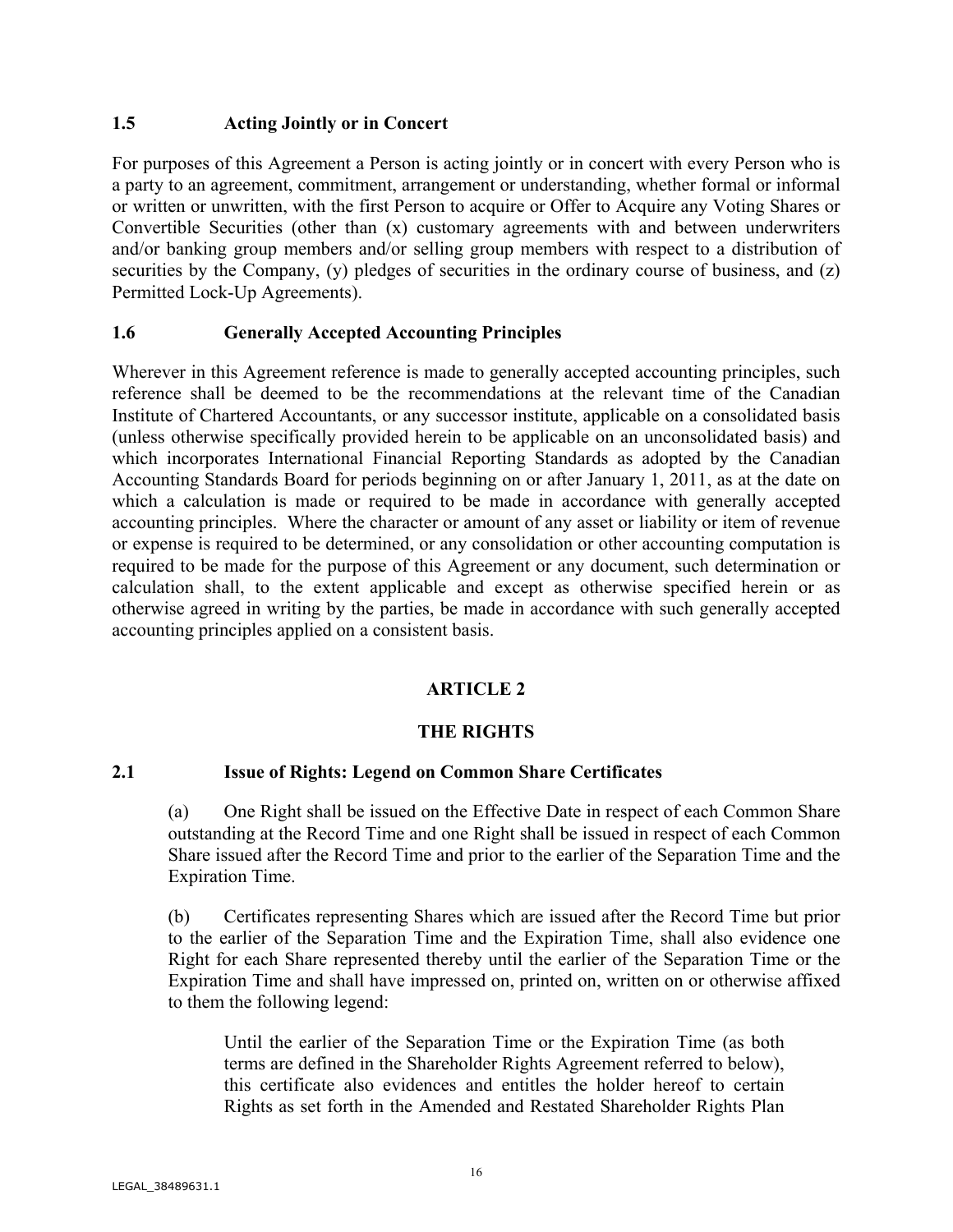Agreement dated as of June 9, 2016, as amended and extended as of June 9, 2022, as may be amended or supplemented from time to time (the "**Shareholder Rights Agreement**"), between Taseko Mines Limited (the "**Company**") and Computershare Investor Services Inc., as Rights Agent, the terms of which are incorporated herein by reference and a copy of which is on file at the principal executive offices of the Company. Under certain circumstances set out in the Shareholder Rights Agreement, the rights may be amended or redeemed, may expire or may become void (if, in certain cases they are "**Beneficially Owned**" by an "**Acquiring Person**" as such terms are defined in the Shareholder Rights Agreement, whether currently held by or on behalf of such Person or a subsequent holder) or may be evidenced by separate certificates and no longer evidenced by this certificate. The Company will mail or arrange for the mailing of a copy of the Shareholder Rights Agreement to the holder of this certificate without charge as soon as practicable after the receipt of a written request therefor.

Certificates representing Shares that are issued and outstanding at the Record Time shall also evidence one Right for each Share represented thereby notwithstanding the absence of the foregoing legend, until the earlier of the Separation Time and the Expiration Time.

### **2.2 Initial Exercise Price; Exercise of Rights; Detachment of Rights**

(a) Subject to adjustment as herein set forth, each Right will entitle the holder thereof, from and after the Separation Time and prior to the Expiration Time, to purchase one Share for the Exercise Price as at the Business Day immediately preceding the day of exercise of the Right (which Exercise Price and number of Shares are subject to adjustment as set forth below). Notwithstanding any other provision of this Agreement, any Rights held by the Company or any of its Subsidiaries shall be void.

- (b) Until the Separation Time,
	- (i) the Rights shall not be exercisable and no Right may be exercised; and

(ii) each Right will be evidenced by the certificate for the associated Voting Share registered in the name of the holder thereof (which certificate shall also be deemed to represent a Rights Certificate) and will be transferable only together with, and will be transferred by a transfer of, such associated Voting Share.

- (c) From and after the Separation Time and prior to the Expiration Time:
	- (i) the Rights shall be exercisable; and

(ii) the registration and transfer of Rights shall be separate from and independent of Voting Shares.

Promptly following the Separation Time, the Company will prepare or cause to be prepared and the Rights Agent will mail to each holder of record of Voting Shares as of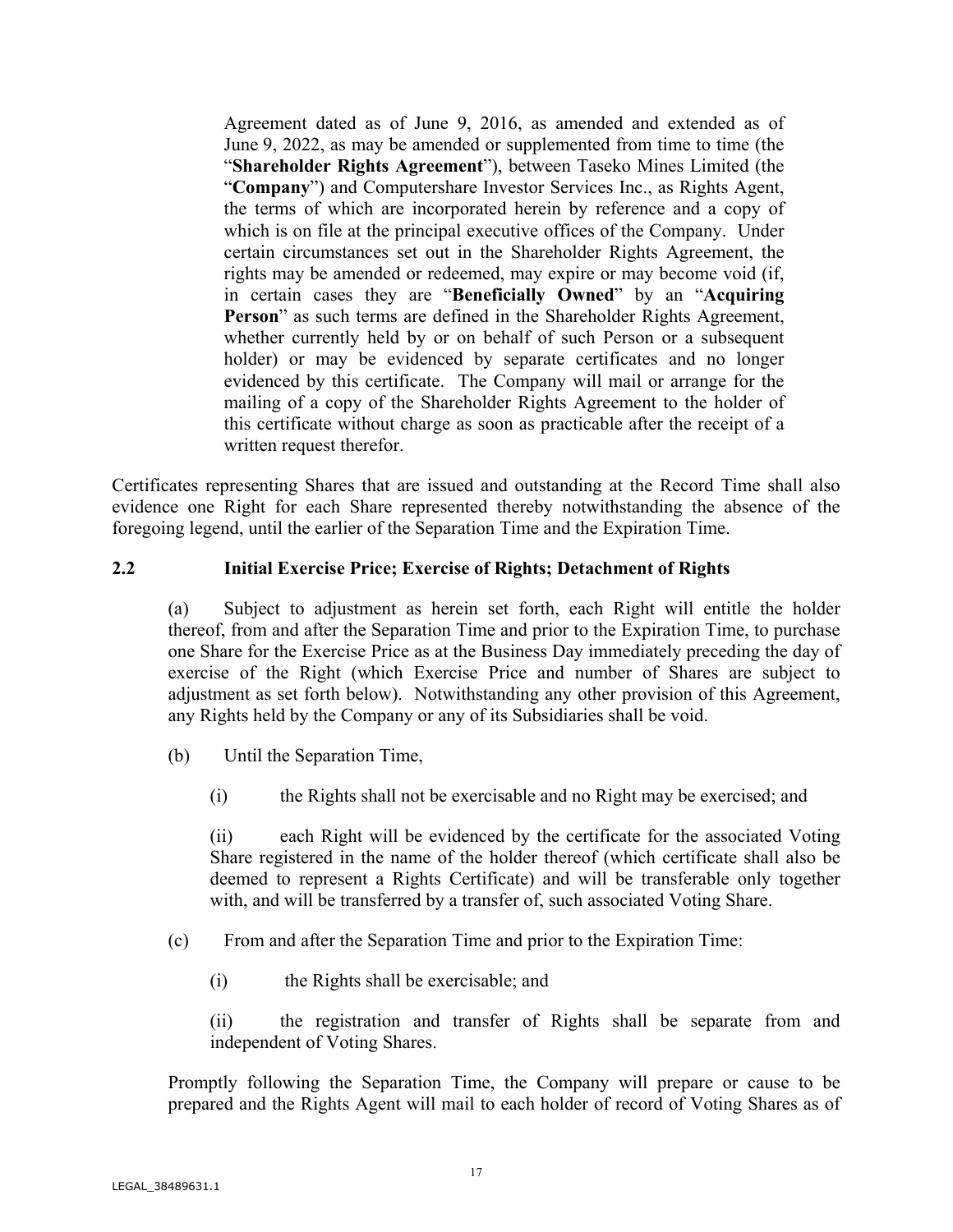the Separation Time and, in respect of each Convertible Security converted into Voting Shares after the Separation Time and prior to the Expiration Time, promptly after such conversion, the Company will prepare or cause to be prepared and the Rights Agent will mail to the holder so converting (other than in either case an Acquiring Person and any Transferee whose rights are or become null and void pursuant to Section 3.1(b) and, in respect of any Rights Beneficially Owned by such Acquiring Person or Transferee which are not held of record by such Acquiring Person or Transferee, the holder of record of such Rights (a "**Nominee**")), at such holder's address as shown by the records of the Company (the Company hereby agreeing to furnish copies of such records to the Rights Agent for this purpose):

(x) a Rights Certificate appropriately completed, representing the number of Rights held by such holder at the Separation Time or at the time of conversion, as applicable, and having such marks of identification or designation and such legends, summaries or endorsements printed thereon as the Company may deem appropriate and as are not inconsistent with the provisions of this Agreement, or as may be required to comply with any law, rule or regulation or judicial or administrative order made pursuant thereto or with any rule or regulation of any self-regulatory organization, stock exchange or quotation system on which the Rights may from time to time be listed or traded, or to conform to usage; and

(y) disclosure statement describing the Rights,

provided that a Nominee shall be sent the materials provided for in  $(x)$  and  $(y)$  only in respect of all Shares held of record by it which are not Beneficially Owned by an Acquiring Person. In order for the Company to determine whether any Person is holding Shares which are Beneficially Owned by another Person, the Company may require such first Person to furnish such information and documentation as the Company deems necessary.

(d) Rights may be exercised, in whole or in part, on any Business Day after the Separation Time and prior to the Expiration Time by submitting to the Rights Agent at its office in Vancouver, Canada or any other office of the Rights Agent in cities designated from time to time for that purpose by the Company with the approval of the Rights Agent:

(i) the Rights Certificate evidencing such Rights;

(ii) an election to exercise such Rights (an "**Election to Exercise**") substantially in the form attached to the Rights Certificate appropriately completed and duly executed by the holder or such holder's executors or administrators or other personal representatives or such holder's or their legal attorney duly appointed by an instrument in writing in form and executed in a manner satisfactory to the Rights Agent; and

(iii) payment by certified cheque, banker's draft, money order or wire transfer payable to the order of the Rights Agent, of a sum equal to the Exercise Price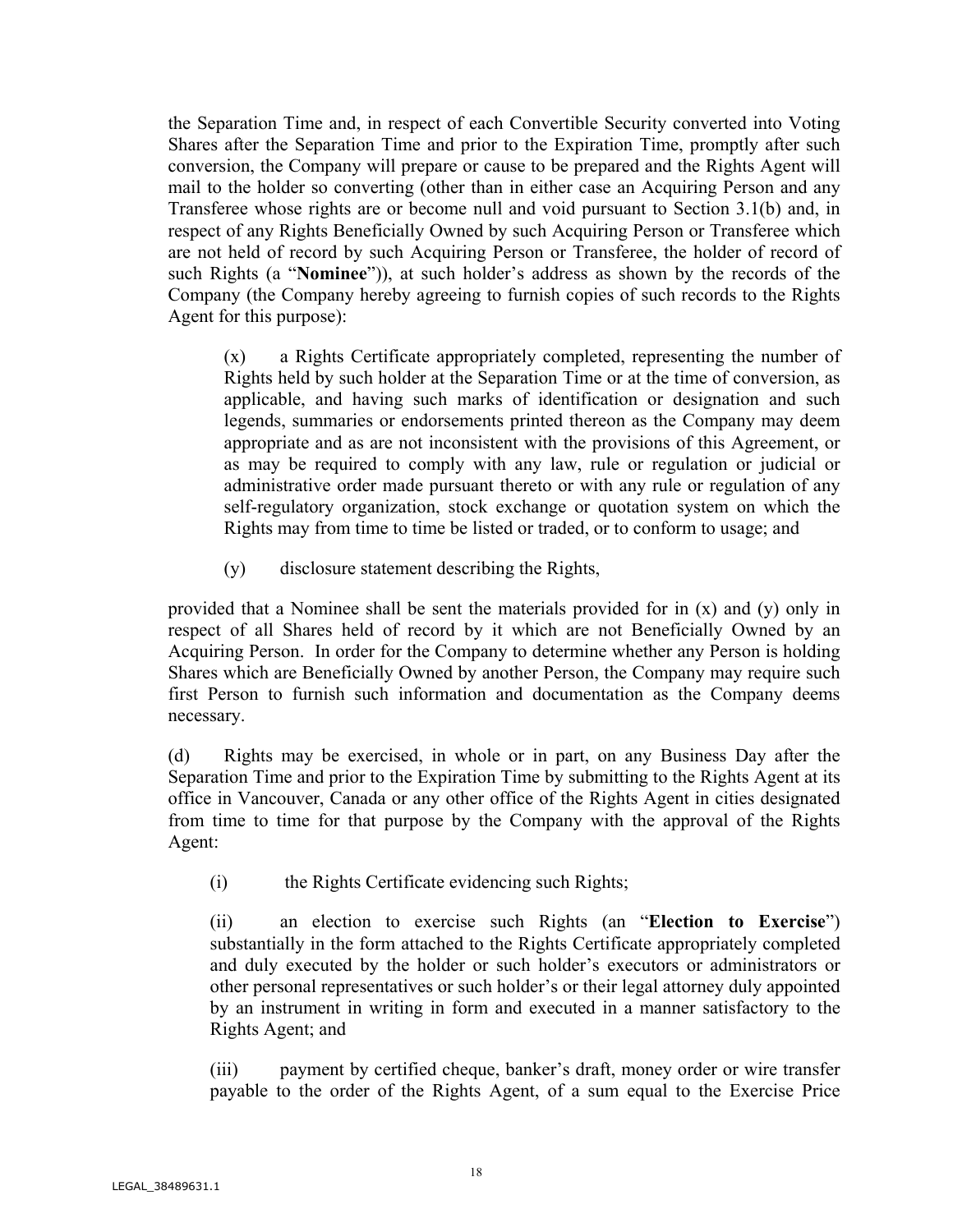multiplied by the number of Rights being exercised and a sum sufficient to cover any transfer tax or charge which may be payable in respect of any transfer involved in the transfer or delivery of Rights Certificates or the issuance or delivery of certificates for Shares in a name other than that of the holder of the Rights being exercised.

(e) Upon receipt of a Rights Certificate, together with a completed Election to Exercise executed in accordance with Clause 2.2(d)(ii), which does not indicate that such Right is null and void as provided by Subsection 3.1(b), and payment as set forth in Clause 2.2(d)(iii), the Rights Agent (unless otherwise instructed by the Company in the event that the Company is of the opinion that the Rights cannot be exercised in accordance with this Agreement) will thereupon as soon as practicable:

(i) requisition from the transfer agent certificates representing the number of such Shares to be purchased (the Company hereby irrevocably authorizing its transfer agent to comply with all such requisitions);

(ii) when appropriate, requisition from the Company the amount of cash to be paid in lieu of issuing fractional Shares;

(iii) after receipt of the certificates referred to in Clause 2.2(e)(i), deliver the same to or upon the order of the registered holder of such Rights Certificates, registered in such name or names as may be designated by such holder;

(iv) when appropriate, after receipt, deliver the cash referred to in Clause  $2.2(e)(ii)$  to or to the order of the registered holder of such Rights Certificate; and

(v) remit to the Company all payments received on the exercise of Rights.

(f) In case the holder of any Rights shall exercise less than all the Rights evidenced by such holder's Rights Certificate, a new Rights Certificate evidencing the Rights remaining unexercised (subject to the provisions of Subsection 5.5(a)) will be issued by the Rights Agent to such holder or to such holder's duly authorized assigns.

(g) The Company covenants and agrees that it will:

(i) take all such action as may be necessary and within its power to ensure that all Shares delivered upon exercise of Rights shall, at the time of delivery of the certificates for such Shares (subject to payment of the Exercise Price), be duly and validly authorized, executed, issued and delivered as fully paid and non-assessable;

(ii) take all such action as may be necessary and within its power to comply with the requirements of the Business Corporations Act (British Columbia), the Securities Act (British Columbia) and the securities laws or comparable legislation of each of the provinces of Canada, and any other applicable law, rule or regulation, in connection with the issuance and delivery of the Rights Certificates and the issuance of any Shares upon exercise of Rights;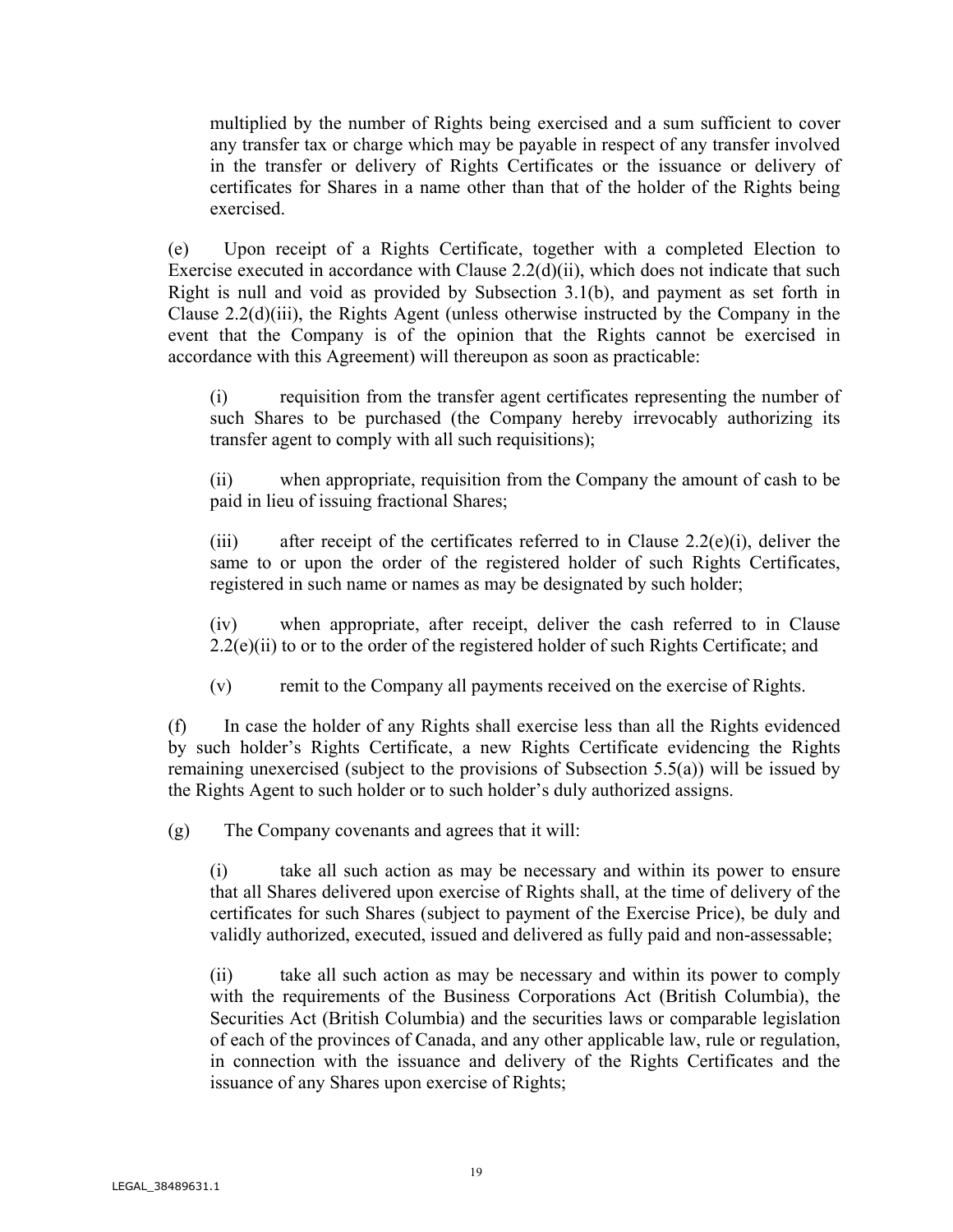(iii) use reasonable efforts to cause all Shares issued upon exercise of Rights to be listed on the stock exchanges and markets on which such Shares were traded immediately prior to the Separation Time;

(iv) pay when due and payable, if applicable, any and all federal, provincial and municipal transfer taxes and charges (not including any income or capital taxes of the holder or exercising holder or any liability of the Company to withhold tax) which may be payable in respect of the original issuance or delivery of the Rights Certificates, or certificates for Shares to be issued upon exercise of any Rights, provided that the Company shall not be required to pay any transfer tax or charge which may be payable in respect of any transfer involved in the transfer or delivery of Rights Certificates or the issuance or delivery of certificates for Shares in a name other than that of the holder of the Rights being transferred or exercised; and

(v) after the Separation Time, except as permitted by Sections 5.1 and 5.4, not take (or permit any Subsidiary to take) any action if at the time such action is taken it is reasonably foreseeable that such action will diminish substantially or otherwise eliminate the benefits intended to be afforded by the Rights.

## **2.3 Adjustments to Exercise Price; Number of Rights**

The Exercise Price, the number and kind of securities subject to purchase upon exercise of each Right and the number of Rights outstanding are subject to adjustment from time to time as provided in this Section 2.3.

(a) In the event the Company shall at any time after the Record Time and prior to the Expiration Time:

(i) declare or pay a dividend on Shares payable in Shares or Convertible Securities in respect thereof other than pursuant to any Dividend Reinvestment Plan;

(ii) subdivide or change the then outstanding Shares into a greater number of Shares;

(iii) consolidate or change the then outstanding Shares into a smaller number of Shares; or

(iv) issue any Shares (or Convertible Securities in respect thereof) in respect of, in lieu of or in exchange for existing Shares except as otherwise provided in this Section 2.3,

then the Exercise Price and the number of Rights outstanding (or, if the payment or effective date therefor shall occur after the Separation Time, the securities purchasable upon exercise of Rights) shall be adjusted as of the payment or effective date in the manner set forth below.

If the Exercise Price and number of Rights outstanding are to be adjusted: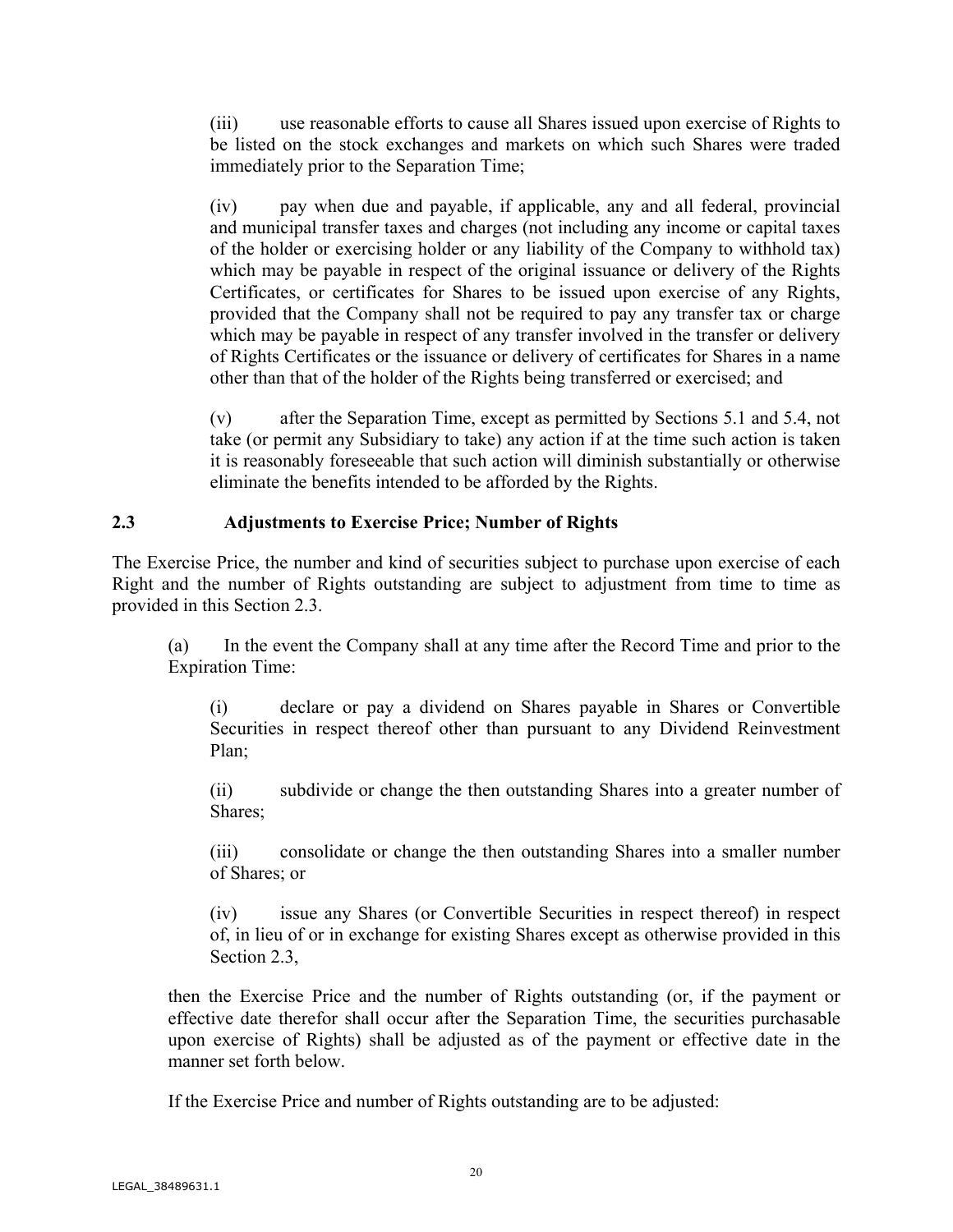(x) the Exercise Price in effect after such adjustment will be equal to the Exercise Price in effect immediately prior to such adjustment divided by the number of Shares (or other capital stock) (the "**Expansion Factor**") that a holder of one Share immediately prior to such distribution, subdivision, change, consolidation or issuance would hold thereafter as a result thereof; and

(y) each Right held prior to such adjustment will become that number of Rights equal to the Expansion Factor,

and the adjusted number of Rights will be deemed to be distributed among the Shares with respect to which the original Rights were associated (if they remain outstanding) and the Shares issued in respect of such dividend, subdivision, change, consolidation or issuance, so that each such Share (or other capital stock) will have exactly one Right associated with it.

For greater certainty, if the securities purchasable upon exercise of Rights are to be adjusted, the securities purchasable upon exercise of each Right after such adjustment will be the securities that a holder of the securities purchasable upon exercise of one Right immediately prior to such dividend, subdivision, change, consolidation or issuance would hold thereafter as a result of such dividend, subdivision, change, consolidation or issuance.

If, after the Record Time and prior to the Expiration Time, the Company shall issue any shares of capital stock other than Shares in a transaction of a type described in Clause  $2.3(a)(i)$  or (iv), such shares of capital stock shall be treated herein as nearly equivalent to Shares as may be practicable and appropriate under the circumstances and the Company and the Rights Agent agree to amend this Agreement in order to effect such treatment.

If an event occurs which would require an adjustment under both this Section 2.3 and Section 3.1, the adjustment provided for in this Section 2.3 shall be in addition to, and shall be made prior to, any adjustment required under Section 3.1.

In the event the Company shall at any time after the Record Time and prior to the Separation Time issue any Shares otherwise than in a transaction referred to in this Subsection 2.3(a), each such Share so issued shall automatically have one new Right associated with it, which Right shall be evidenced by the certificate representing such associated Share.

(b) In the event the Company shall at any time after the Record Time and prior to the Separation Time fix a record date for the issuance of rights, options or warrants to all holders of Shares entitling them (for a period expiring within 45 calendar days after such record date) to subscribe for or purchase Shares (or Convertible Securities in respect of Shares) at a price per Share (or, in the case of a Convertible Security, having a conversion, exchange or exercise price per share, including the price required to be paid to purchase such Convertible Security) less than the Market Price per Share on such record date, the Exercise Price to be in effect after such record date shall be determined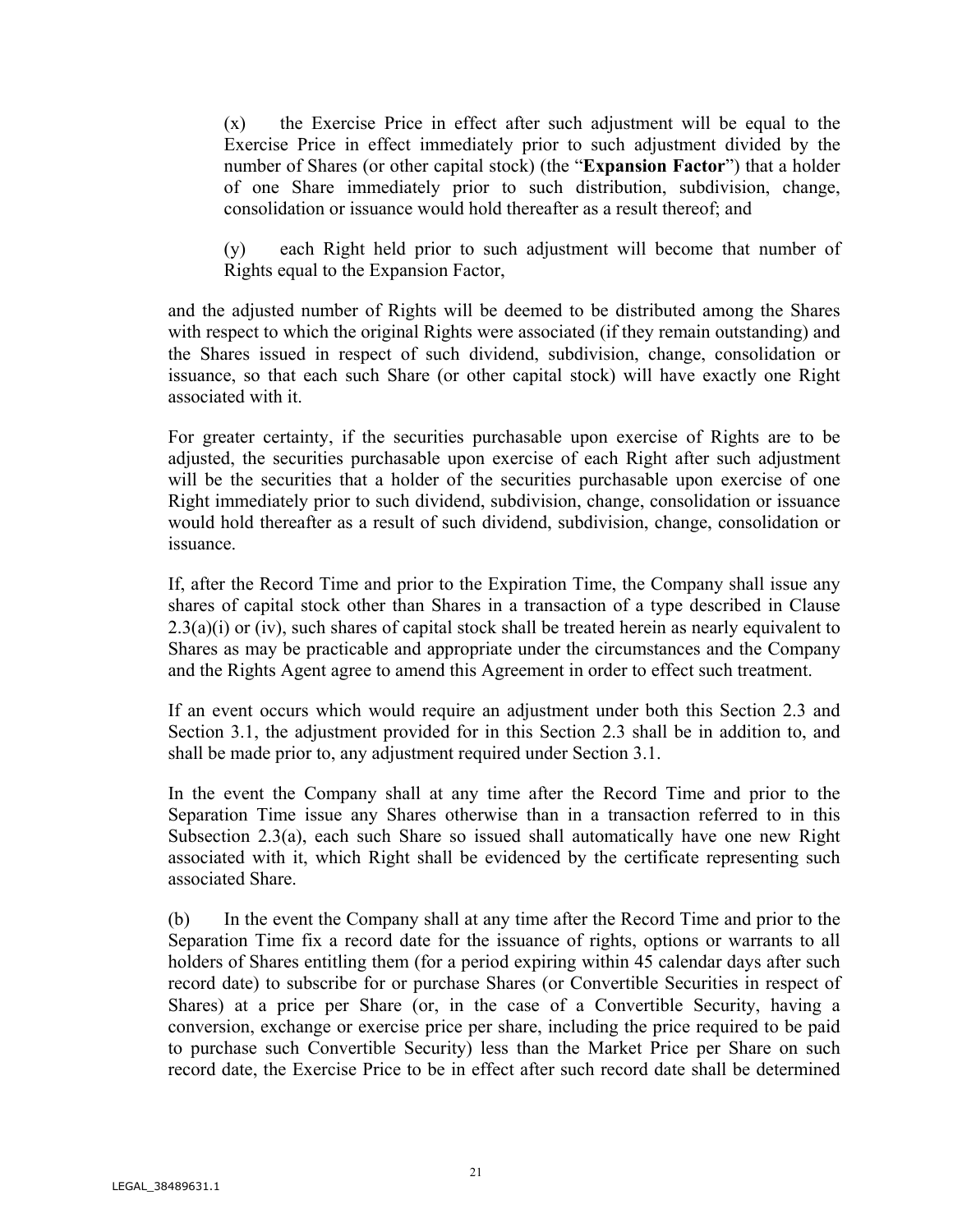by multiplying the Exercise Price in effect immediately prior to such record date by a fraction:

(i) the numerator of which shall be the number of Shares outstanding on such record date plus the number of Shares that the aggregate offering price of the total number of Shares so to be offered (and/or the aggregate initial conversion, exchange or exercise price of the Convertible Securities, including the price required to be paid to purchase such Convertible Securities) would purchase at such Market Price per Share; and

(ii) the denominator of which shall be the number of Shares outstanding on such record date plus the number of additional Shares to be offered for subscription or purchase (or into which the Convertible Securities so to be offered are initially convertible, exchangeable or exercisable).

In case such subscription price may be paid by delivery of consideration, part or all of which may be in a form other than cash, the value of such consideration shall be as determined in good faith by the Board of Directors, whose determination shall be described in a statement filed with the Rights Agent and shall be binding on the Rights Agent and the holders of Rights. Such adjustment shall be made successively whenever such a record date is fixed, and in the event that such rights, options or warrants are not so issued, or if issued, are not exercised prior to the expiration thereof, the Exercise Price shall be readjusted to the Exercise Price which would then be in effect if such record date had not been fixed, or to the Exercise Price which would be in effect based upon the number of Shares (or securities convertible into, or exchangeable or exercisable for Shares) actually issued upon the exercise of such rights, options or warrants, as the case may be.

For purposes of this Agreement, the granting of the right to purchase Shares (whether from treasury or otherwise) pursuant to any Dividend Reinvestment Plan or any employee benefit plan, stock option plan or any similar plan shall be deemed not to constitute an issue of rights, options or warrants by the Company; provided, however, that, in the case of any Dividend Reinvestment Plan or share purchase plan, the right to purchase Shares is at a price per Share of not less than 90% of the current market price per share (determined as provided in such plans) of the Shares.

(c) In the event the Company shall at any time after the Record Time and prior to the Separation Time fix a record date for the making of a distribution to all holders of Shares (including any such distribution made in connection with a merger or amalgamation) of evidences of indebtedness, cash (other than an annual cash dividend or a dividend paid in Common Shares, but including any dividend payable in securities other than Common Shares), assets or rights, options or warrants (excluding rights, options or warrants expiring within 45 calendar days after such record date) to purchase Shares or Convertible Securities in respect of Shares, the Exercise Price in effect after such record date shall be equal to the Exercise Price in effect immediately prior to such record date less the fair market value (as determined in good faith by the Board of Directors) of the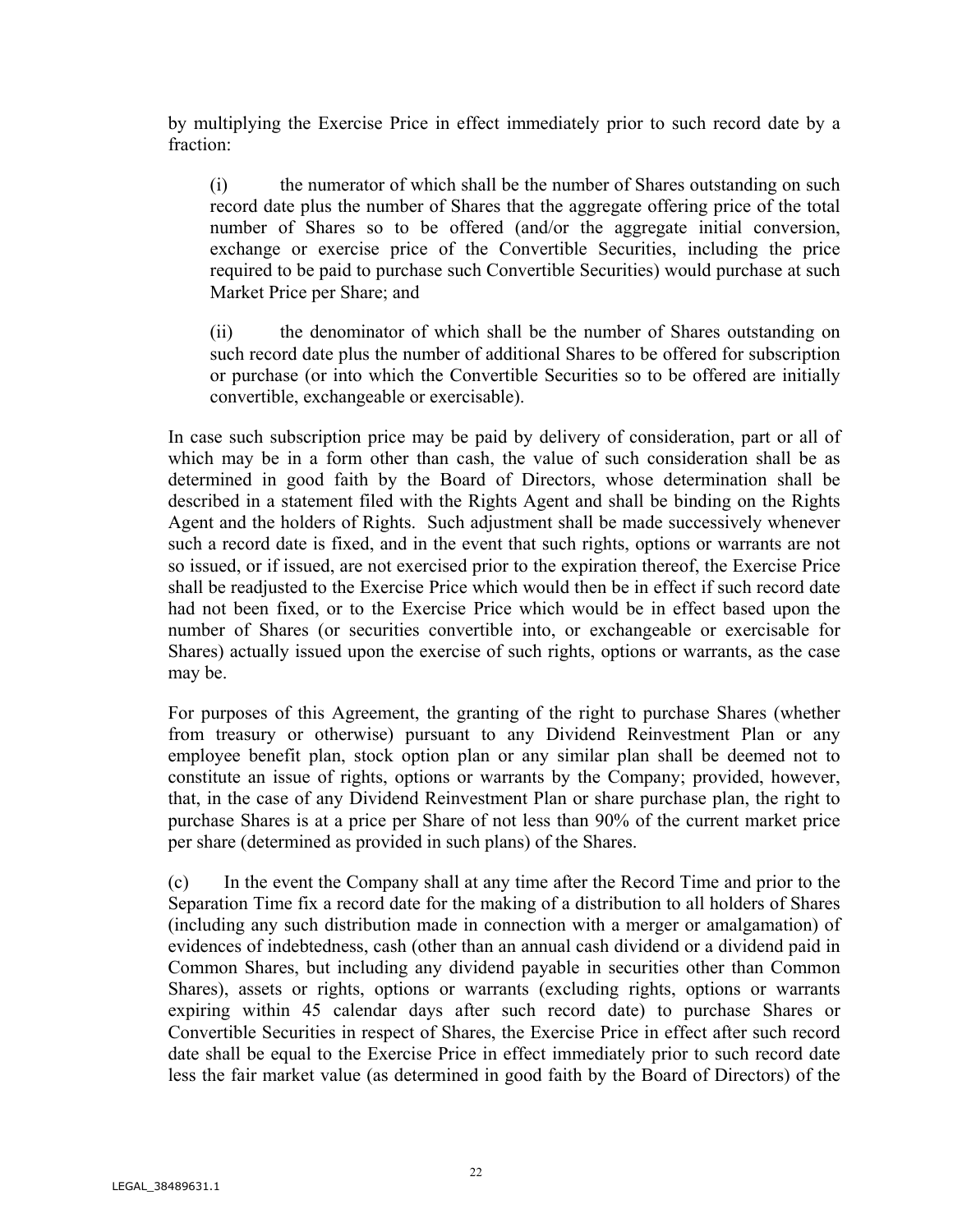portion of the evidences of indebtedness, cash, assets, rights, options or warrants so to be distributed applicable to the securities purchasable upon exercise of one Right.

(d) Notwithstanding anything herein to the contrary, no adjustment in the Exercise Price shall be required unless such adjustment would require an increase or decrease of at least one per cent in the Exercise Price; provided, however, that any adjustments which by reason of this Subsection 2.3(d) are not required to be made shall be carried forward and taken into account in any subsequent adjustment. All calculations under Section 2.3 shall be made to the nearest cent or to the nearest ten-thousandth of a Share. Any adjustment required by Section 2.3 shall be made as of:

(i) the payment or effective date for the applicable dividend, subdivision, change, combination or issuance, in the case of an adjustment made pursuant to Subsection 2.3(a); or

(ii) the record date for the applicable dividend or distribution, in the case of an adjustment made pursuant to Subsection 2.3(b) or (c), subject to readjustment to reverse the same if such dividend or distribution shall not be made.

(e) In the event the Company shall at any time after the Record Time and prior to the Separation Time issue any shares (other than Shares), or rights, options or warrants to subscribe for or purchase any such shares, or securities convertible into or exchangeable for any such shares, in a transaction referred to in Clause  $2.3(a)(i)$  or (iv) or Subsections 2.3(b) or (c), if the Board of Directors acting in good faith determines that the adjustments contemplated by Subsections  $2.3(a)$ , (b) and (c) in connection with such transaction will not appropriately protect the interests of the holders of Rights, the Board of Directors may determine what other adjustments to the Exercise Price, number of Rights and/or securities purchasable upon exercise of Rights would be appropriate and, notwithstanding Subsections 2.3(a), (b) and (c), such adjustments, rather than the adjustments contemplated by Subsections  $2.3(a)$ , (b) and (c), shall be made. Subject to Subsection 5.4(b) and (c), the Company and the Rights Agent may, with the prior approval of the holders of the Shares amend this Agreement as appropriate to provide for such adjustments.

(f) Each Right originally issued by the Company subsequent to any adjustment made to the Exercise Price hereunder shall evidence the right to purchase, at the adjusted Exercise Price, the number of Shares purchasable from time to time hereunder upon exercise of a Right immediately prior to such issue, all subject to further adjustment as provided herein.

(g) Irrespective of any adjustment or change in the Exercise Price or the number of Shares issuable upon the exercise of the Rights, the Rights Certificates theretofore and thereafter issued may continue to express the Exercise Price per Share and the number of Shares which were expressed in the initial Rights Certificates issued hereunder.

(h) In any case in which this Section 2.3 shall require that an adjustment in the Exercise Price be made effective as of a record date for a specified event, the Company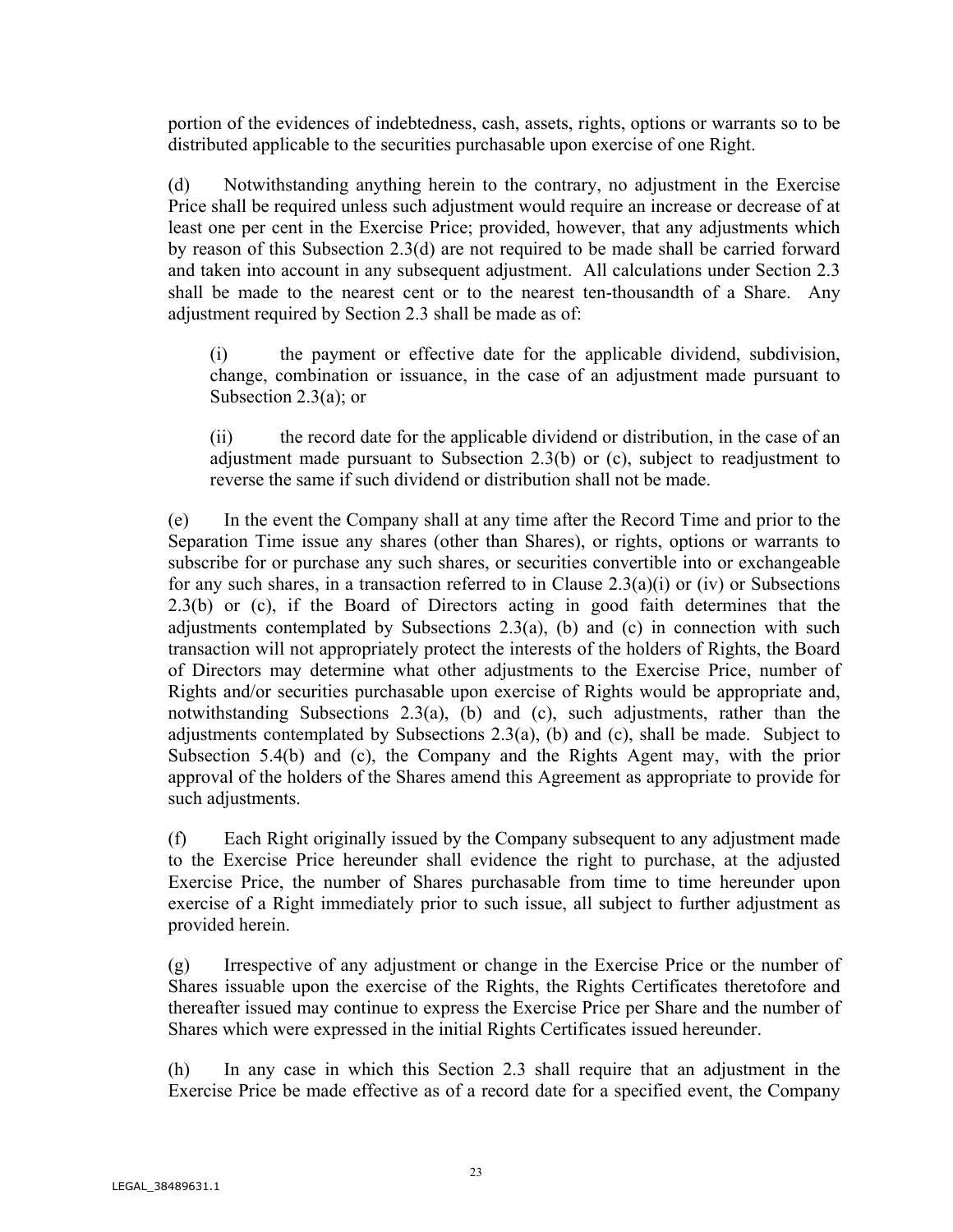may elect to defer until the occurrence of such event the issuance to the holder of any Right exercised after such record date the number of Shares and other securities of the Company, if any, issuable upon such exercise over and above the number of Shares and other securities of the Company, if any, issuable upon such exercise on the basis of the Exercise Price in effect prior to such adjustment; provided, however, that the Company shall deliver to such holder an appropriate instrument evidencing such holder's right to receive such additional shares (fractional or otherwise) or other securities upon the occurrence of the event requiring such adjustment.

(i) Notwithstanding anything contained in this Section 2.3 to the contrary, the Company shall be entitled to make such reductions in the Exercise Price, in addition to those adjustments expressly required by this Section 2.3, as and to the extent that in their good faith judgment the Board of Directors shall determine to be advisable, in order that any:

(i) consolidation or subdivision of Shares;

(ii) issuance (wholly or in part for cash) of Shares or securities that by their terms are convertible into or exchangeable for Shares;

- (iii) stock dividends; or
- (iv) issuance of rights, options or warrants referred to in this Section 2.3,

hereafter made by the Company to holders of its Shares, subject to applicable taxation laws, shall not be taxable to such shareholders or shall subject such shareholders to a lesser amount of tax.

(j) Whenever an adjustment to the Exercise Price or a change in the securities purchaseable upon exercise of the Rights is made pursuant to this Section 2.3, the Company shall promptly and in any event, where such change or adjustment occurs prior to the Separation Time, not later than the Separation Time:

(i) promptly prepare a certificate setting forth such adjustment and a brief statement of the facts accounting for such adjustment; and

(ii) promptly file with the Rights Agent and with each transfer agent for the Common Shares a copy of such certificate and mail a brief summary thereof to each holder of Rights who requests a copy;

(iii) cause notice of the particulars of such adjustment or change to be given to the holders of the Rights.

Failure to file such certificate or to cause such notice to be given as aforesaid, or any defect therein, shall not affect the validity of any such adjustment or change.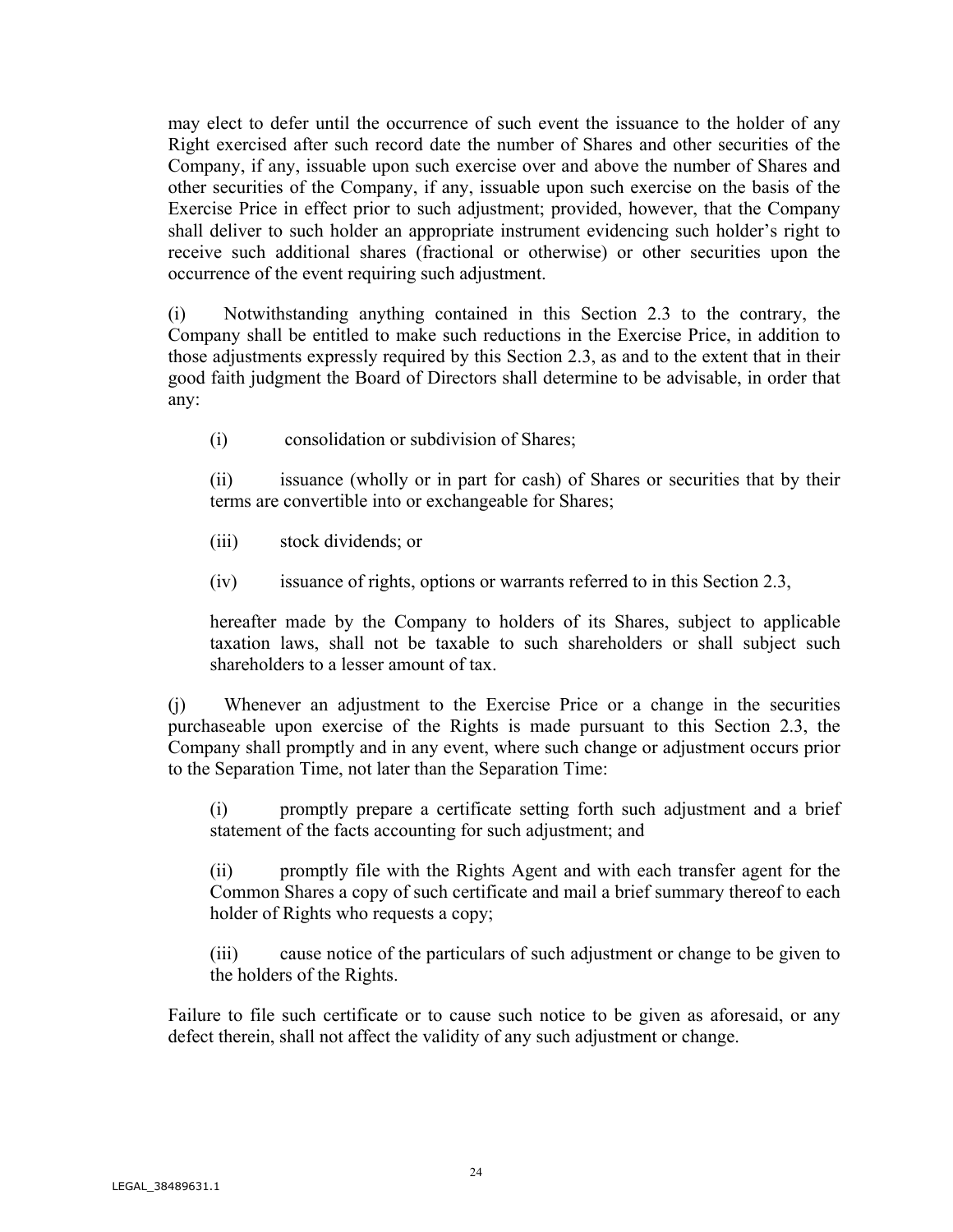## **2.4 Date on Which Exercise Is Effective**

Each Person in whose name any certificate for Shares or other securities, if applicable, is issued upon the exercise of Rights shall for all purposes be deemed to have become the absolute holder of record of the Shares or other securities, if applicable, represented thereon, and such certificate shall be dated the date upon which the Rights Certificate evidencing such Rights was duly surrendered in accordance with Subsection 2.2(d) (together with a duly completed Election to Exercise) and payment of the Exercise Price for such Rights (and any applicable transfer taxes and other governmental charges payable by the exercising holder hereunder) was made; provided, however, that if the date of such surrender and payment is a date upon which the Share transfer books of the Company are closed, such Person shall be deemed to have become the record holder of such Shares on, and such certificate shall be dated, the next succeeding Business Day on which the Share transfer books of the Company are open.

## **2.5 Execution, Authentication, Delivery and Dating of Rights Certificates**

(a) The Rights Certificates shall be executed on behalf of the Company by any of its Chairman of the Board, President, Chief Executive Officer and Chief Financial Officer. The signature of any of these officers on the Rights Certificates may be manual or facsimile. Rights Certificates bearing the manual or facsimile signatures of individuals who were at any time the proper officers of the Company shall bind the Company, notwithstanding that such individuals or any of them have ceased to hold such offices either before or after the countersignature and delivery of such Rights Certificates.

(b) Promptly after the Company learns of the Separation Time, the Company will notify the Rights Agent of such Separation Time and will deliver Rights Certificates executed by the Company to the Rights Agent for countersignature, and the Rights Agent shall countersign (manually or by facsimile signature in a manner satisfactory to the Company) and send such Rights Certificates to the holders of the Rights pursuant to Subsection 2.2(c) hereof. No Rights Certificate shall be valid for any purpose until countersigned by the Rights Agent as aforesaid.

(c) Each Rights Certificate shall be dated the date of countersignature thereof.

## **2.6 Registration, Transfer and Exchange**

(a) The Company will cause to be kept a register (the "**Rights Register**") in which, subject to such reasonable regulations as it may prescribe, the Company will provide for the registration and transfer of Rights. The Rights Agent, at its office in the City of Vancouver, is hereby appointed registrar for the Rights (the "**Rights Registrar**") for the purpose of maintaining the Rights Register for the Company and registering Rights and transfers of Rights as herein provided and the Rights Agent hereby accepts such appointment. In the event that the Rights Agent shall cease to be the Rights Registrar, the Rights Agent will have the right to examine the Rights Register at all reasonable times.

After the Separation Time and prior to the Expiration Time, upon surrender for registration of transfer or exchange of any Rights Certificate, and subject to the provisions of Subsection 2.6(c), the Company will execute, and the Rights Agent will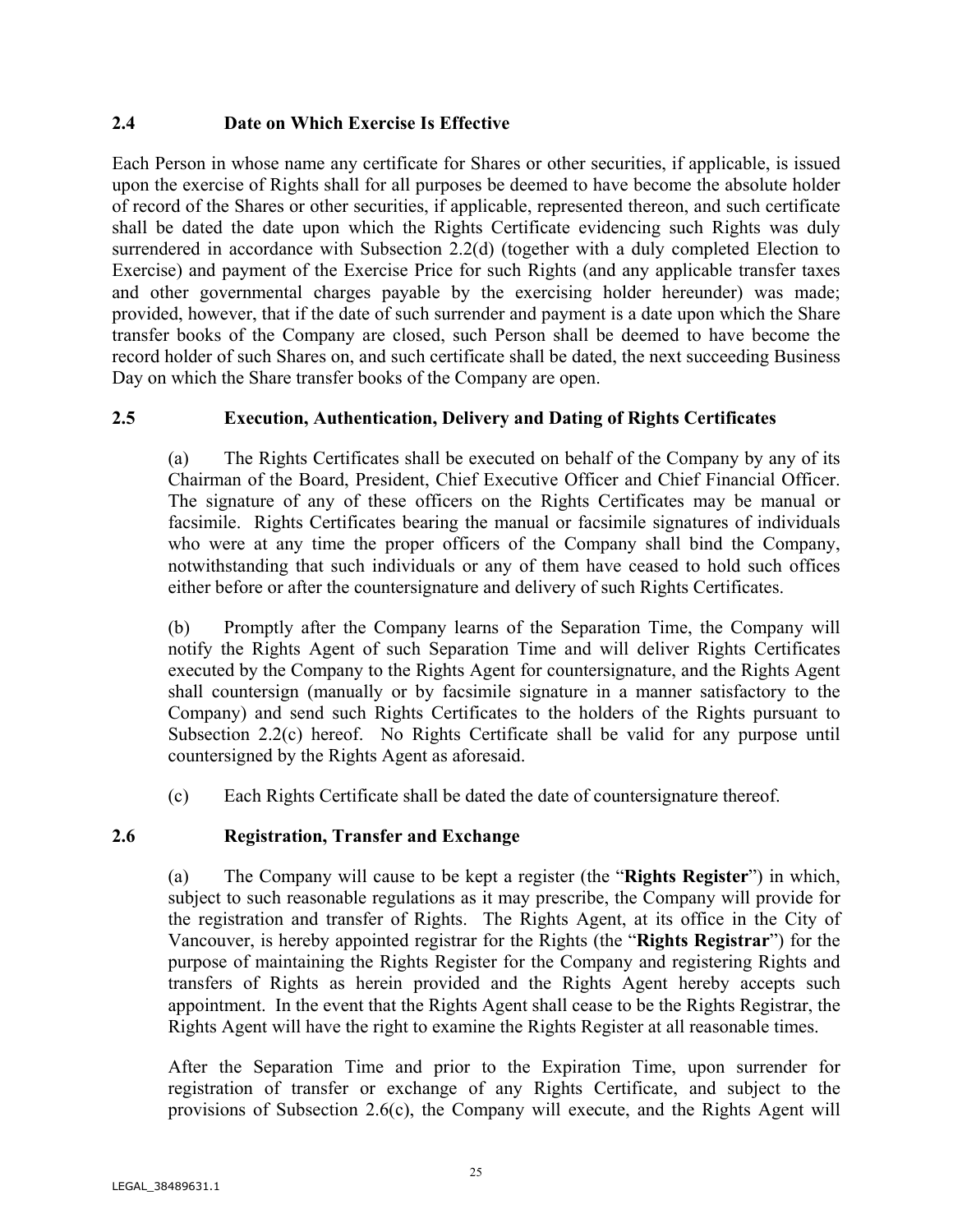countersign and deliver, in the name of the holder or the designated transferee or transferees, as required pursuant to the holder's instructions, one or more new Rights Certificates evidencing the same aggregate number of Rights as did the Rights Certificates so surrendered.

(b) All Rights issued upon any registration of transfer or exchange of Rights Certificates shall be the valid obligations of the Company, and such Rights shall be entitled to the same benefits under this Agreement as the Rights surrendered upon such registration of transfer or exchange.

(c) Every Rights Certificate surrendered for registration of transfer or exchange shall be duly endorsed, or be accompanied by a written instrument of transfer in form satisfactory to the Company or the Rights Agent, as the case may be, duly executed by the holder thereof or such holder's attorney duly authorized in writing. As a condition to the issuance of any new Rights Certificate under this Section 2.6, the Company may require the payment of a sum sufficient to cover any tax or other governmental charge that may be imposed in relation thereto and any other expenses (including the reasonable fees and expenses of the Rights Agent) connected therewith.

## **2.7 Mutilated, Destroyed, Lost and Stolen Rights Certificates**

(a) If any mutilated Rights Certificate is surrendered to the Rights Agent prior to the Expiration Time, the Company shall execute and the Rights Agent shall countersign and deliver in exchange therefor a new Rights Certificate evidencing the same number of Rights as did the Rights Certificate so surrendered.

(b) If there shall be delivered to the Company and the Rights Agent prior to the Expiration Time:

(i) evidence to their reasonable satisfaction of the destruction, loss or theft of any Rights Certificate; and

(ii) such security and indemnity as may be reasonably required by them to save each of them and any of their agents harmless,

then, in the absence of notice to the Company or the Rights Agent that such Rights Certificate has been acquired by a bona fide purchaser, the Company shall execute and upon the Company's request the Rights Agent shall countersign and deliver, in lieu of any such destroyed, lost or stolen Rights Certificate, a new Rights Certificate evidencing the same number of Rights as did the Rights Certificate so destroyed, lost or stolen.

(c) As a condition to the issuance of any new Rights Certificate under this Section 2.7, the Company may require the payment of a sum sufficient to cover any tax or other governmental charge that may be imposed in relation thereto and any other expenses (including the reasonable fees and expenses of the Rights Agent) connected therewith.

(d) Every new Rights Certificate issued pursuant to this Section 2.7 in lieu of any destroyed, lost or stolen Rights Certificate shall evidence the contractual obligation of the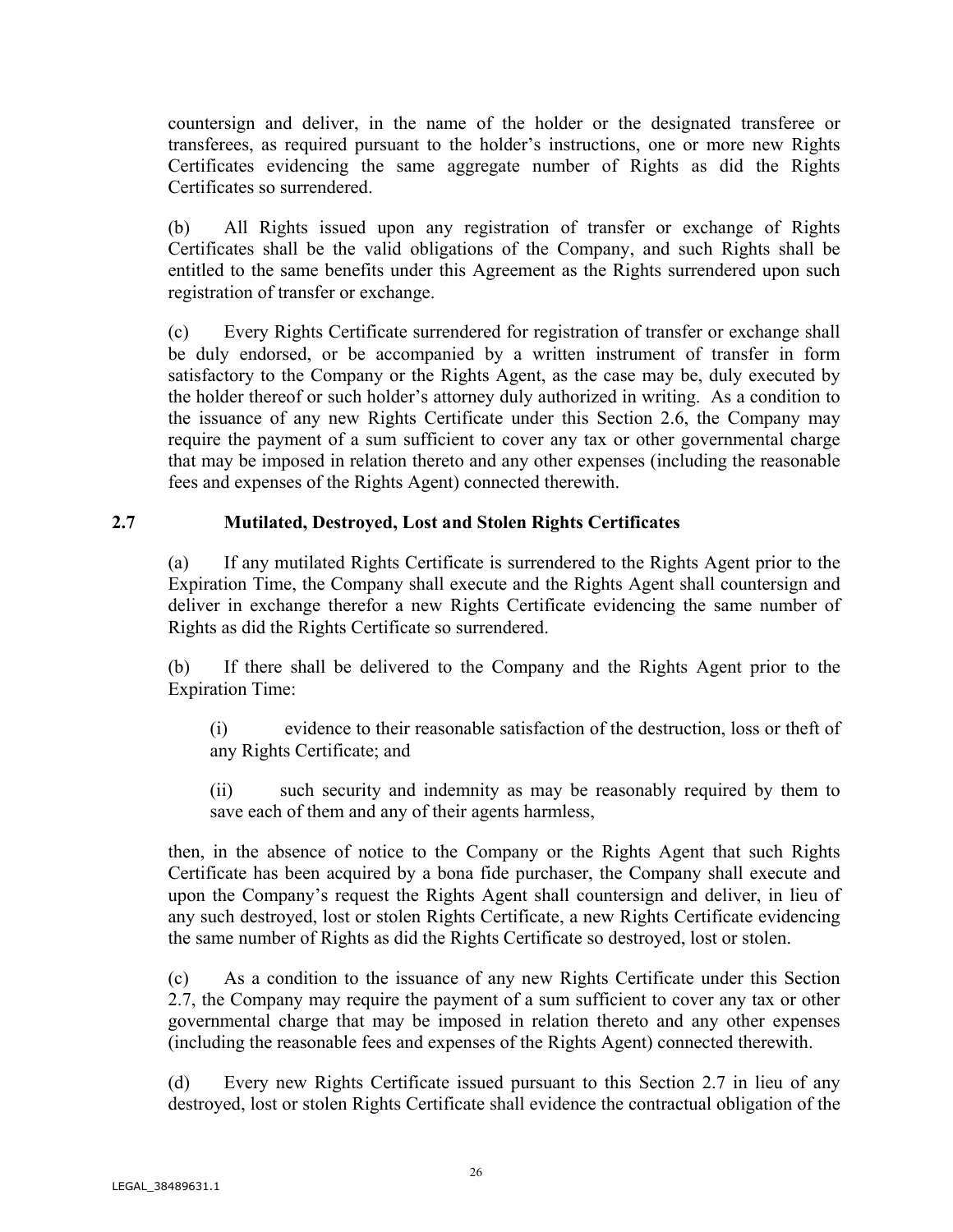Company, whether or not the destroyed, lost or stolen Rights Certificate shall be at any time enforceable by anyone, and shall be entitled to all the benefits of this Agreement equally and proportionately with any and all other Rights duly issued hereunder.

## **2.8 Persons Deemed Owners of Rights**

The Company, the Rights Agent and any agent of the Company or the Rights Agent may deem and treat the Person in whose name a Rights Certificate (or, prior to the Separation Time, the associated Share certificate) is registered as the absolute owner thereof and of the Rights evidenced thereby for all purposes whatsoever. As used in this Agreement, unless the context otherwise requires, the term "**holder**" of any Right shall mean the registered holder of such Right (or, prior to the Separation Time, of the associated Share).

# **2.9 Delivery and Cancellation of Certificates**

All Rights Certificates surrendered upon exercise or for redemption, registration of transfer or exchange shall, if surrendered to any Person other than the Rights Agent, be delivered to the Rights Agent and, in any case, shall be promptly cancelled by the Rights Agent. The Company may at any time deliver to the Rights Agent for cancellation any Rights Certificates previously countersigned and delivered hereunder which the Company may have acquired in any manner whatsoever, and all Rights Certificates so delivered shall be promptly cancelled by the Rights Agent. No Rights Certificate shall be countersigned in lieu of or in exchange for any Rights Certificates cancelled as provided in this Section 2.9, except as expressly permitted by this Agreement. The Rights Agent shall, subject to applicable laws, destroy all cancelled Rights Certificates and deliver a certificate of destruction to the Company.

# **2.10 Agreement of Rights Holders**

Every holder of Rights, by accepting the same, consents and agrees with the Company and the Rights Agent and with every other holder of Rights:

(a) to be bound by and subject to the provisions of this Agreement, as amended from time to time in accordance with the terms hereof, in respect of all Rights held;

(b) that prior to the Separation Time, each Right will be transferable only together with, and will be transferred by a transfer of, the associated Voting Share certificate representing such Right;

(c) that after the Separation Time, the Rights Certificates will be transferable only on the Rights Register as provided herein;

(d) that prior to due presentment of a Rights Certificate (or, prior to the Separation Time, the associated Voting Share certificate) for registration of transfer, the Company, the Rights Agent and any agent of the Company or the Rights Agent may deem and treat the Person in whose name the Rights Certificate (or, prior to the Separation Time, the associated Voting Share certificate) is registered as the absolute owner thereof and of the Rights evidenced thereby (notwithstanding any notations of ownership or writing on such Rights Certificate or the associated Voting Share certificate made by anyone other than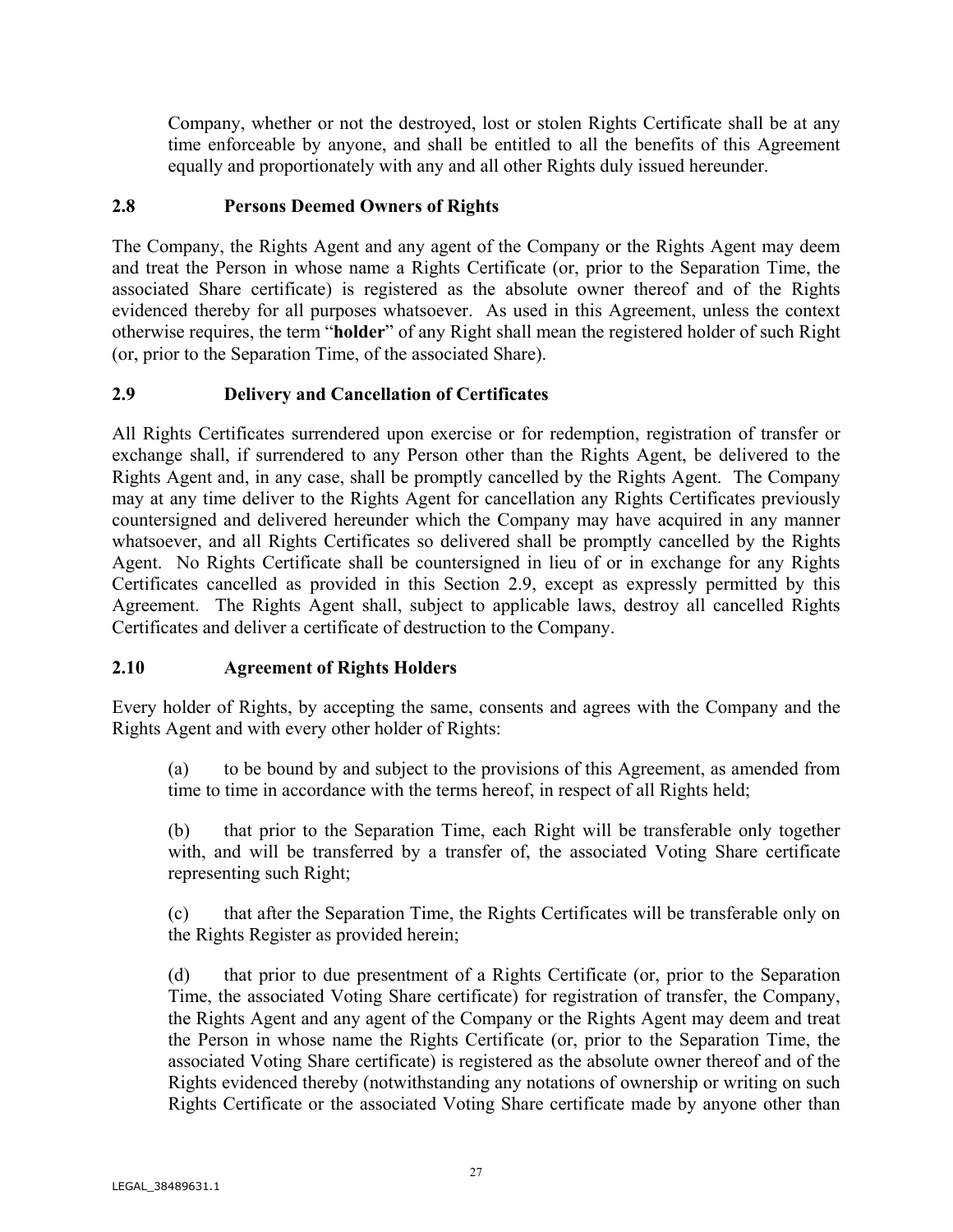the Company or the Rights Agent) for all purposes whatsoever, and neither the Company nor the Rights Agent shall be affected by any notice to the contrary;

(e) that such holder of Rights has waived his right to receive any fractional Rights or any fractional shares or other securities upon exercise of a Right (except as provided herein);

(f) that, subject to the provisions of Section 5.4, without the approval of any holder of Rights or Voting Shares and upon the sole authority of the Board of Directors, acting in good faith, this Agreement may be supplemented or amended from time to time pursuant to and as provided herein; and

(g) that notwithstanding anything in this Agreement to the contrary, neither the Company nor the Rights Agent shall have any liability to any holder of a Right or any other Person as a result of its inability to perform any of its obligations under this Agreement by reason of preliminary or permanent injunctions or other order, decree or ruling issued by a court of competent jurisdiction or by a governmental, regulatory or administrative agency or commission, or any statute, rule, regulations or executive order promulgated or enacted by any governmental authority prohibiting or otherwise restraining performance of such obligation.

## **2.11 Rights Certificate Holder Not Deemed a Shareholder**

No holder, as such, of any Rights or Rights Certificate shall be entitled to vote, receive dividends or be deemed for any purpose whatsoever the holder of any Share or any other share or security of the Company which may at any time be issuable on the exercise of the Rights represented thereby, nor shall anything contained herein or in any Rights Certificate be construed or deemed or confer upon the holder of any Right or Rights Certificate, as such, any right, title, benefit or privilege of a holder of Shares or any other shares or securities of the Company or any right to vote at any meeting of shareholders of the Company whether for the election of directors or otherwise or upon any matter submitted to holders of Shares or any other shares of the Company at any meeting thereof, or to give or withhold consent to any action of the Company, or to receive notice of any meeting or other action affecting any holder of Shares or any other shares of the Company except as expressly provided herein, or to receive dividends, distributions or subscription rights, or otherwise, until the Right or Rights evidenced by Rights Certificates shall have been duly exercised in accordance with the terms and provisions hereof.

### **ARTICLE 3**

### **ADJUSTMENTS TO THE RIGHTS**

### **3.1 Flip-in Event**

(a) Subject to Subsection 3.1(b) and Section 5.1, in the event that prior to the Expiration Time a Flip-in Event shall occur, each Right shall constitute, effective at the close of business on the tenth Trading Day after the Share Acquisition Date, the right to purchase from the Company, upon exercise thereof in accordance with the terms hereof,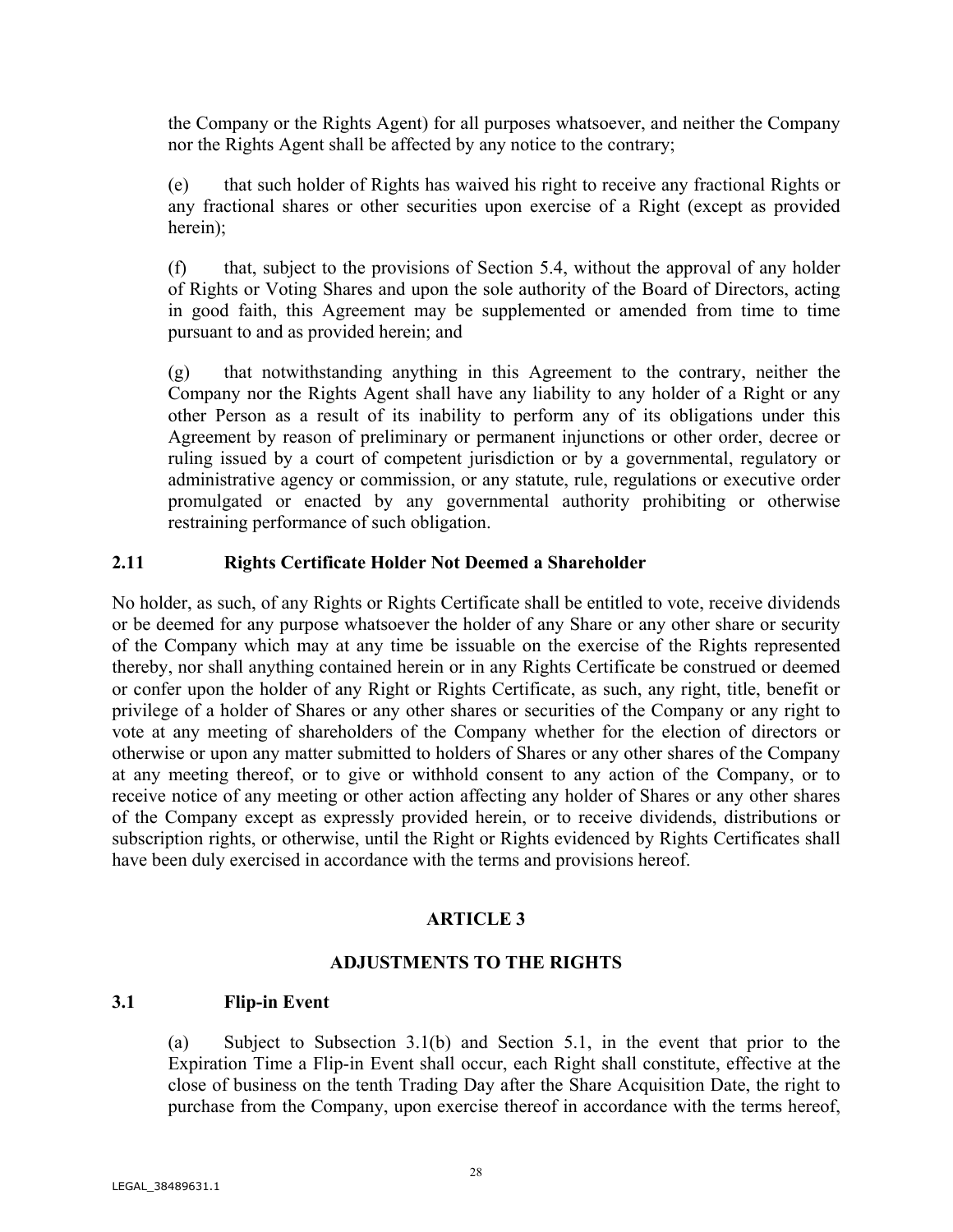that number of Shares having an aggregate Market Price on the date of consummation or occurrence of such Flip-in Event equal to twice the Exercise Price for an amount in cash equal to the Exercise Price (such right to be appropriately adjusted in a manner analogous to the applicable adjustment provided for in Section 2.3 in the event that after such consummation or occurrence, an event of a type analogous to any of the events described in Section 2.3 shall have occurred).

(b) Notwithstanding anything in this Agreement to the contrary, upon the occurrence of any Flip-in Event, any Rights that are or were Beneficially Owned on or after the earlier of the Separation Time or the Share Acquisition Date by:

(i) an Acquiring Person (or any Affiliate or Associate of an Acquiring Person or any other Person acting jointly or in concert with an Acquiring Person or any Affiliate or Associate of such other Person); or

(ii) a transferee or other successor in title, directly or indirectly, (a "**Transferee**") of Rights held by an Acquiring Person (or any Affiliate or Associate of an Acquiring Person or any other Person acting jointly or in concert with an Acquiring Person or any Affiliate or Associate of such other Person), where such Transferee becomes a transferee concurrently with or subsequent to the Acquiring Person becoming such in a transfer that the Board of Directors acting in good faith has determined is part of a plan, arrangement or scheme of an Acquiring Person (or any Affiliate or Associate of an Acquiring Person or any other Person acting jointly or in concert with an Acquiring Person or any Affiliate or Associate of such other Person), that has the purpose or effect of avoiding Clause 3.1(b)(i),

shall become null and void without any further action, and any holder of such Rights (including any Transferee) shall thereafter have no right to exercise such Rights under any provision of this Agreement and further shall thereafter not have any other rights whatsoever with respect to such Rights, whether under any provision of this Agreement or otherwise. The holder of any Rights represented by a Rights Certificate which is submitted to the Rights Agent upon exercise or for registration or transfer or exchange which does not contain the necessary certifications set forth in the Rights Certificate establishing that such Rights are not null and void under this Clause 3.1(b) shall be deemed to be an Acquiring Person for the purposes of this Clause 3.1 and such Rights shall become null and void.

(c) From and after the Separation Time, the Company shall do all such acts and things as shall be necessary and within its power to ensure compliance with the provisions of this Section 3.1, including without limitation, all such acts and things as may be required to satisfy the requirements of the British Columbia Business Corporations Act, the Securities Act and the securities laws or comparable legislation of each of the provinces of Canada in respect of the issue of Shares upon the exercise of Rights in accordance with this Agreement.

(d) Any Rights Certificate that represents Rights Beneficially Owned by a Person described in either Clause  $3.1(b)(i)$  or (ii) or transferred to any nominee of any such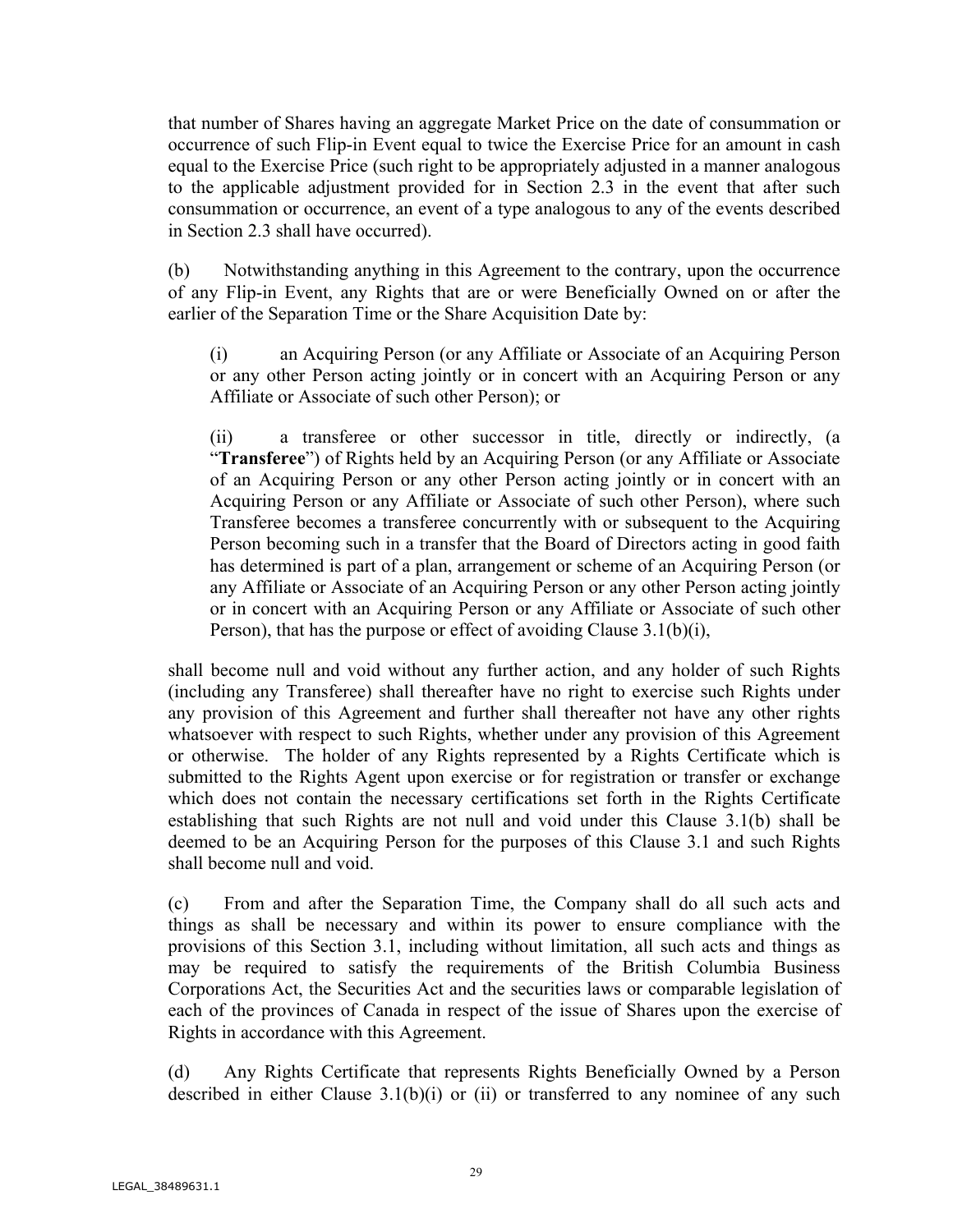Person, and any Rights Certificate issued upon transfer, exchange, replacement or adjustment of any other Rights Certificate referred to in this sentence, shall contain the following legend:

"The Rights represented by this Rights Certificate were issued to a Person who was an Acquiring Person or an Affiliate or an Associate of an Acquiring Person (as such terms are defined in the Shareholder Rights Agreement) or a Person who was acting jointly or in concert with an Acquiring Person or an Affiliate or Associate of such Person. This Rights Certificate and the Rights represented hereby are void or shall become void in the circumstances specified in Subsection 3.1(b) of the Shareholder Rights Agreement."

provided, however, that the Rights Agent shall not be under any responsibility to ascertain the existence of facts that would require the imposition of such legend but shall impose such legend only if instructed to do so by the Company in writing or if a holder fails to certify upon transfer or exchange in the space provided on the Rights Certificate that such holder is not a Person described in such legend and provided further that the fact that such legend does not appear on a certificate is not determinative of whether any Rights represented thereby are void under this Section.

#### **ARTICLE 4**

#### **THE RIGHTS AGENT**

### **4.1 General**

(a) The Company hereby appoints the Rights Agent to act as agent for the Company and the holders of the Rights in accordance with the terms and conditions hereof, and the Rights Agent hereby accepts such appointment. The Company may from time to time appoint such co-Rights Agents ("**Co-Rights Agents**") as it may deem necessary or desirable subject to the approval of the Rights Agent. In the event the Company appoints one or more Co-Rights Agents, the respective duties of the Rights Agent and Co-Rights Agents shall be as the Company may determine with the approval of the Rights Agent and the Co-Rights Agent. The Company agrees to pay to the Rights Agent reasonable compensation for all services rendered by it hereunder and, from time to time, on demand of the Rights Agent, its reasonable expenses and counsel fees and other disbursements incurred in the administration and execution of this Agreement and the exercise and performance of its duties hereunder (including the fees and disbursements of any expert or advisor retained by the Rights Agent). The Company also agrees to indemnify the Rights Agent, and its officers, directors, employees and agents for, and to hold it and them harmless against, any loss, liability or expense, incurred without gross negligence, bad faith or wilful misconduct on the part of the Rights Agent or such persons, for anything done or omitted by the Rights Agent or such persons in connection with the acceptance and administration of this Agreement, including legal costs and expenses,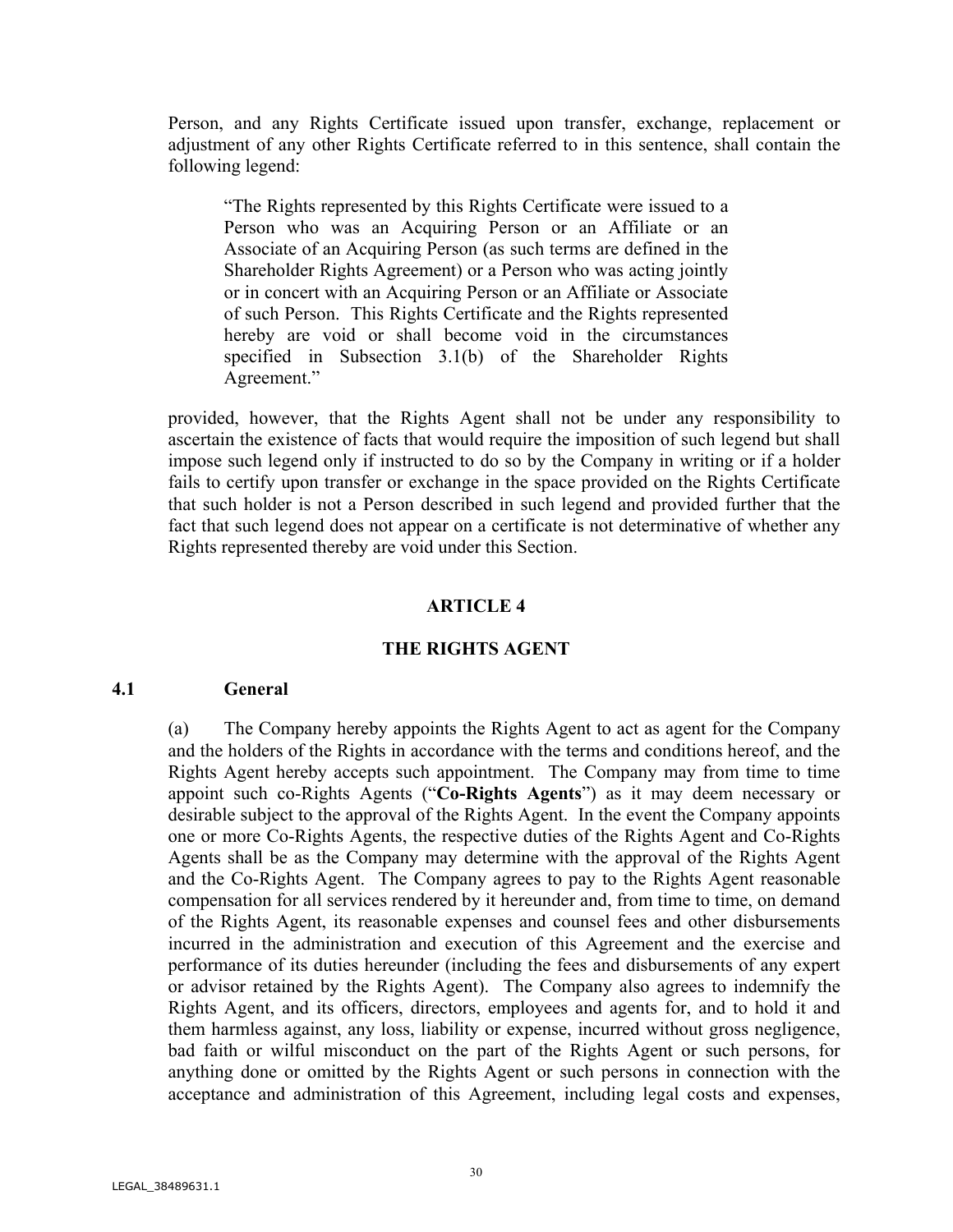which right to indemnification will survive the termination of this Agreement and the resignation or removal of the Rights Agent.

(b) The Rights Agent shall be protected and shall incur no liability for or in respect of any action taken, suffered or omitted by it in connection with its administration of this Agreement in reliance upon any certificate for Common Shares, Rights Certificate, certificate for other securities of the Company, instrument of assignment or transfer, power of attorney, endorsement, affidavit, letter, notice, direction, consent, certificate, opinion, statement, or other paper or document believed by it to be genuine and to be signed, executed and, where necessary, verified or acknowledged, by the proper Person or Persons.

(c) The Company shall inform the Rights Agent in a reasonably timely manner of events which may materially affect the administration of this Agreement by the Rights Agent and, at any time upon request, shall provide to the Rights Agent an incumbency certificate certifying the then current officers of the Company; provided that failure to inform the Rights Agent of any such events, or any defect therein shall not affect the validity of any action taken hereunder in relation to such events.

(d) No provision contained in this Agreement shall require the Rights Agent to expend or risk its own funds or otherwise incur financial liability in the performance of any of its duties or in the exercise of any of its rights or powers.

(e) Notwithstanding any other provision of this Agreement, and whether such losses or damages are foreseeable or unforeseeable, the Rights Agent shall not be liable under any circumstances whatsoever for any (i) breach by any other party of securities law or other rule of any securities regulatory authority, (ii) lost profits or (iii) special, indirect, incidental, consequential, exemplary, aggravated or punitive losses or damages.

(f) Notwithstanding any other provision of this Agreement, any liability of the Rights Agent shall be limited, in the aggregate, to the amount of fees paid by the Company to the Rights Agent under this Agreement in the twelve (12) months immediately prior to the Rights Agent receiving the first notice of the claim.

## **4.2 Merger, Amalgamation or Consolidation or Change of Name of Rights Agent**

(a) Any Company into which the Rights Agent may be merged or amalgamated or with which it may be consolidated, or any Company resulting from any merger, amalgamation, statutory arrangement or consolidation to which the Rights Agent is a party, or any Company succeeding to the shareholder or stockholder services business of the Rights Agent, will be the successor to the Rights Agent under this Agreement without the execution or filing of any paper or any further act on the part of any of the parties hereto, provided that such Company would be eligible for appointment as a successor Rights Agent under the provisions of Section 4.4 hereof. In case at the time such successor Rights Agent succeeds to the agency created by this Agreement any of the Rights Certificates have been countersigned but not delivered, any successor Rights Agent may adopt the countersignature of the predecessor Rights Agent and deliver such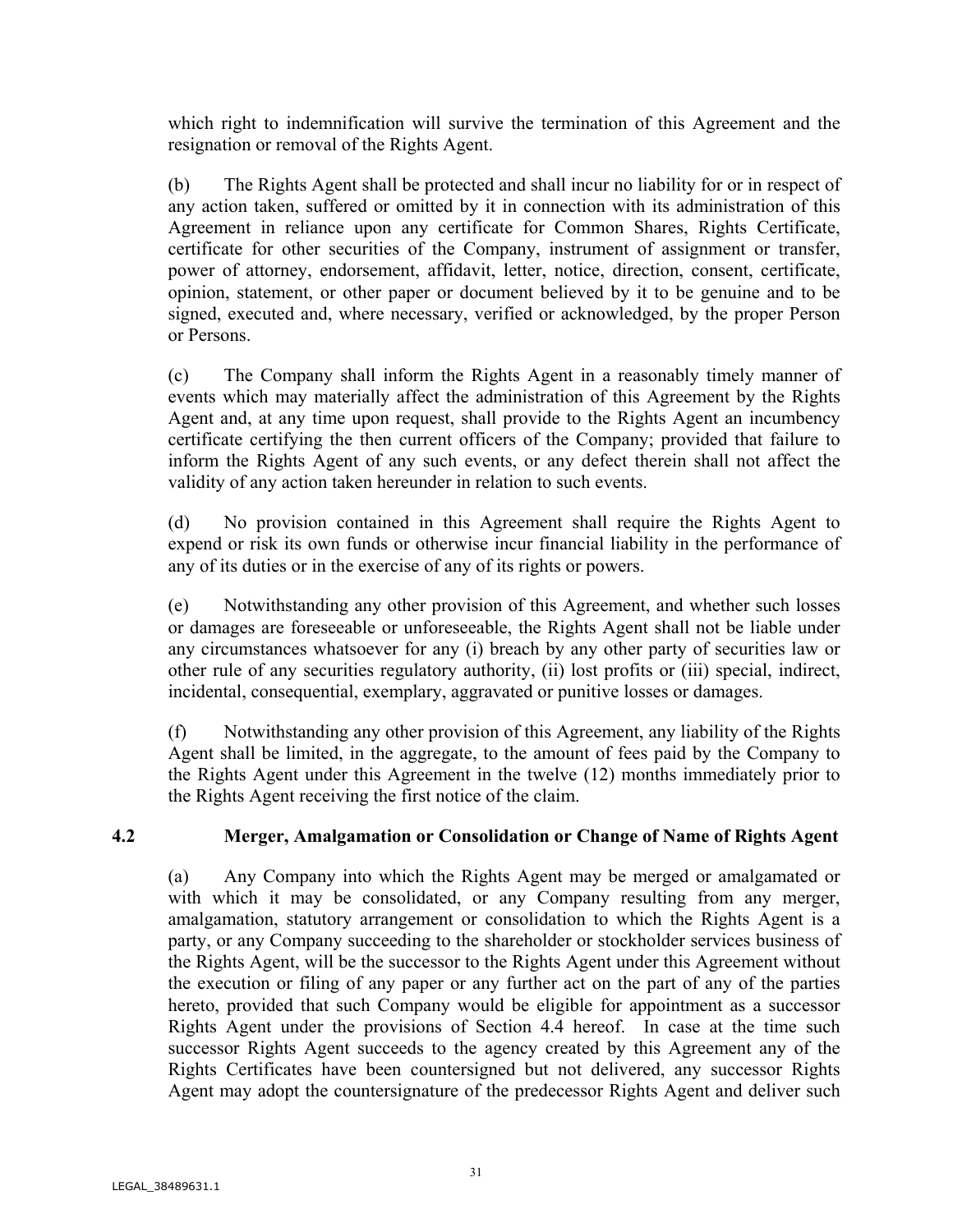Rights Certificates so countersigned; and in case at that time any of the Rights have not been countersigned, any successor Rights Agent may countersign such Rights Certificates in the name of the predecessor Rights Agent or in the name of the successor Rights Agent; and in all such cases such Rights Certificates will have the full force provided in the Rights Certificates and in this Agreement.

(b) In case at any time the name of the Rights Agent is changed and at such time any of the Rights Certificates shall have been countersigned but not delivered, the Rights Agent may adopt the countersignature under its prior name and deliver Rights Certificates so countersigned; and in case at that time any of the Rights Certificates shall not have been countersigned, the Rights Agent may countersign such Rights Certificates either in its prior name or in its changed name; and in all such cases such Rights Certificates shall have the full force provided in the Rights Certificates and in this Agreement.

## **4.3 Duties of Rights Agent**

The Rights Agent undertakes the duties and obligations imposed by this Agreement upon the following terms and conditions, all of which the Company and the holders of certificates for Shares and the holders of Rights Certificates, by their acceptance thereof, shall be bound:

(a) the Rights Agent may retain and consult with legal counsel (who may be legal counsel for the Company) and the opinion of such counsel will be full and complete authorization and protection to the Rights Agent as to any action taken or omitted by it in good faith and in accordance with such opinion and the Rights Agent may also consult with such other experts as the Rights Agent may reasonably consider necessary or appropriate to properly carry out the duties and obligations imposed under this Agreement (at the expense of the Company) and the Rights Agent shall be entitled to act and rely in good faith on the advice of any such expert;

(b) whenever in the performance of its duties under this Agreement, the Rights Agent deems it necessary or desirable that any fact or matter be proved or established by the Company prior to taking or suffering any action hereunder, such fact or matter (unless other evidence in respect thereof be herein specifically prescribed) may be deemed to be conclusively proved and established by a certificate signed by a Person believed by the Rights Agent to be the Chairman of the Board, President, Chief Executive Officer or Chief Financial Officer, any Vice-President or Corporate Secretary of the Company and delivered to the Rights Agent; and such certificate will be full authorization to the Rights Agent for any action taken or suffered in good faith by it under the provisions of this Agreement in reliance upon such certificate;

(c) the Rights Agent will be liable hereunder only for its own gross negligence, bad faith or willful misconduct;

(d) the Rights Agent will not be liable for or by reason of any of the statements of fact or recitals contained in this Agreement or in the certificates for Shares, or the Rights Certificates (except its countersignature thereof) or be required to verify the same, but all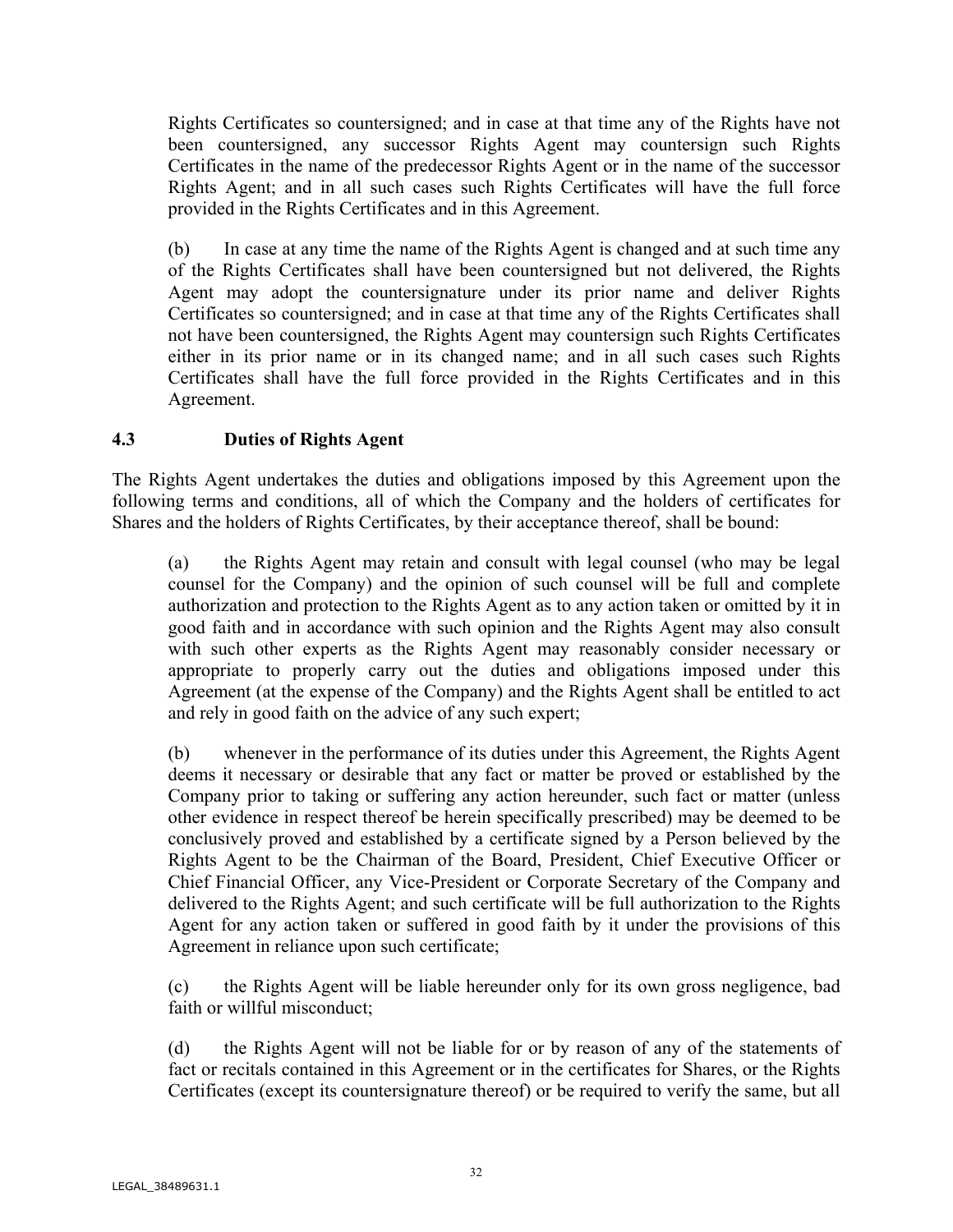such statements and recitals are and will be deemed to have been made by the Company only;

(e) the Rights Agent will not be under any responsibility in respect of the validity of this Agreement or the execution and delivery hereof (except the due authorization, execution and delivery hereof by the Rights Agent) or in respect of the validity or execution of any certificate for a Share or Rights Certificate (except its countersignature thereof); nor will it be responsible for any breach by the Company of any covenant or condition contained in this Agreement or in any Rights Certificate; nor will it be responsible for any change in the exercisability of the Rights (including the Rights becoming void pursuant to Subsection 3.1(b) hereof) or any adjustment required under the provisions of Section 2.3 hereof or responsible for the manner, method or amount of any such adjustment or the ascertaining of the existence of facts that would require any such adjustment (except with respect to the exercise of Rights after receipt of the certificate contemplated by Section 2.3 describing any such adjustment); nor will it by any act hereunder be deemed to make any representation or warranty as to the authorization of any Shares to be issued pursuant to this Agreement or any Rights or as to whether any Shares will, when issued, be duly and validly authorized, executed, issued and delivered and fully paid and non-assessable;

(f) the Company agrees that it will perform, execute, acknowledge and deliver or cause to be performed, executed, acknowledged and delivered all such further and other acts, instruments and assurances as may reasonably be required by the Rights Agent for the carrying out or performing by the Rights Agent of the provisions of this Agreement;

(g) the Rights Agent is hereby authorized and directed to accept instructions in writing with respect to the performance of its duties hereunder from any individual believed by the Rights Agent to be the Chairman of the Board, President, Chief Executive Officer or Chief Financial Officer, any Vice-President or Corporate Secretary of the Company, and to apply to such individuals for advice or instructions in connection with its duties, and it shall not be liable for any action taken or suffered by it in good faith in accordance with instructions of any such individual. It is understood that instructions to the Rights Agent shall, except where circumstances make it impractical or the Rights Agent otherwise agrees, be given in writing and, where not in writing, such instructions shall be confirmed in writing as soon as practicable after the giving of such instructions;

(h) the Rights Agent and any shareholder or stockholder, director, officer or employee of the Rights Agent may buy, sell or deal in Common Shares, Rights or other securities of the Company or become pecuniarily interested in any transaction in which the Company may be interested, or contract with or lend money to the Company or otherwise act as fully and freely as though it were not Rights Agent under this Agreement. Nothing herein shall preclude the Rights Agent from acting in any other capacity for the Company or for any other legal entity; and

(i) the Rights Agent may execute and exercise any of the rights or powers hereby vested in it or perform any duty hereunder either itself or by or through its attorneys or agents, and the Rights Agent will not be answerable or accountable for any act, default,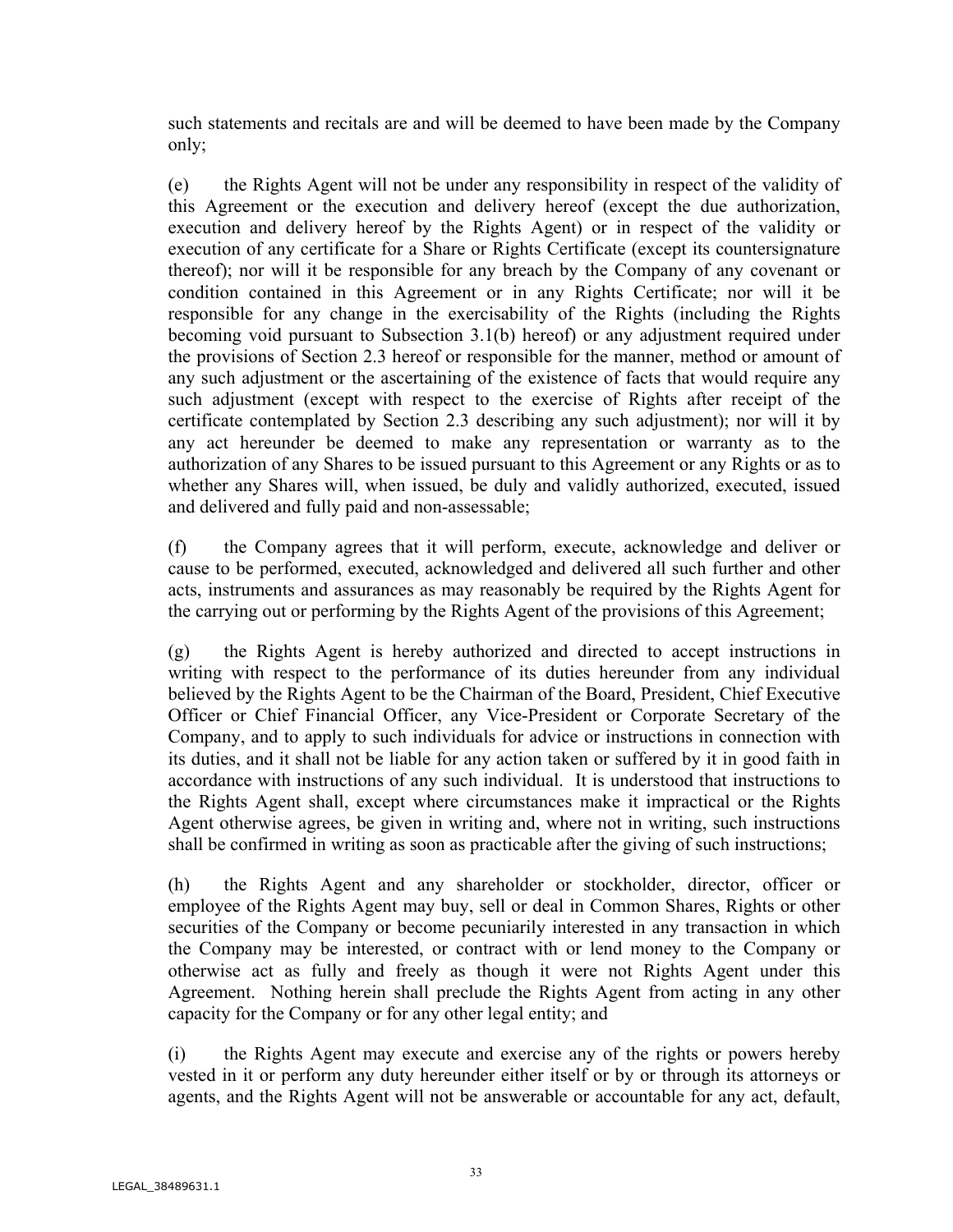neglect or misconduct of any such attorneys or agents or for any loss to the Company resulting from any such act, default, neglect or misconduct, provided reasonable care was exercised in the selection and continued employment thereof.

## **4.4 Change of Rights Agent**

The Rights Agent may resign and be discharged from its duties under this Agreement upon 60 days' notice (or such lesser notice as is acceptable to the Company) in writing mailed to the Company and to each transfer agent of Shares by registered or certified mail and to the holders of Rights in accordance with Section 5.9. The Company may remove the Rights Agent upon 30 days notice in writing, mailed to the Rights Agent and to each transfer agent of the Common Shares by registered or certified mail and to the holders of Rights in accordance with Section 5.9. If the Rights Agent should resign or be removed or otherwise become incapable of acting, the Company will appoint a successor to the Rights Agent. If the Company fails to make such appointment within a period of 30 days after such removal or after it has been notified in writing of such resignation or incapacity by the resigning or incapacitated Rights Agent, then by prior written notice to the Company the resigning Rights Agent or the holder of any Rights (which holder shall, with such notice, submit such holder's Rights Certificate, if any, for inspection by the Company), may apply, at the Company's expense, to any court of competent jurisdiction for the appointment of a new Rights Agent. Any successor Rights Agent, whether appointed by the Company or by such a court, shall be a Company incorporated under the laws of Canada or a province thereof authorized to carry on the business of a trust company in the Province of British Columbia. After appointment, the successor Rights Agent will be vested with the same powers, rights, duties and responsibilities as if it had been originally named as Rights Agent without further act or deed; but the predecessor Rights Agent shall, upon payment in full of any outstanding amounts owing by the Company to the Rights Agent under this Agreement, deliver and transfer to the successor Rights Agent any property at the time held by it hereunder, and execute and deliver any further assurance, conveyance, act or deed necessary for the purpose. Not later than the effective date of any such appointment, the Company will file notice thereof in writing with the predecessor Rights Agent and each transfer agent of the Shares, and mail a notice thereof in writing to the holders of the Rights in accordance with Section 5.9. Failure to give any notice provided for in this Section 4.4, however, or any defect therein, shall not affect the legality or validity of the resignation or removal of the Rights Agent or the appointment of any successor Rights Agent, as the case may be.

### **4.5 Compliance with Money Laundering Legislation**

The Rights Agent shall retain the right not to act and shall not be liable for refusing to act if, due to a lack of information or for any other reason whatsoever, the Rights Agent reasonably determines that such an act might cause it to be in non-compliance with any applicable antimoney laundering or anti-terrorist legislation, regulation or guideline. Further, should the Rights Agent reasonably determine at any time that its acting under this Agreement has resulted in it being in non-compliance with any applicable anti-money laundering or anti-terrorist legislation, regulation or guideline, then it shall have the right to resign on 10 days' written notice to the Company, provided: (i) that the Rights Agent's written notice shall describe the circumstances of such non-compliance; and (ii) that if such circumstances are rectified to the Rights Agent's satisfaction within such 10-day period, then such resignation shall not be effective.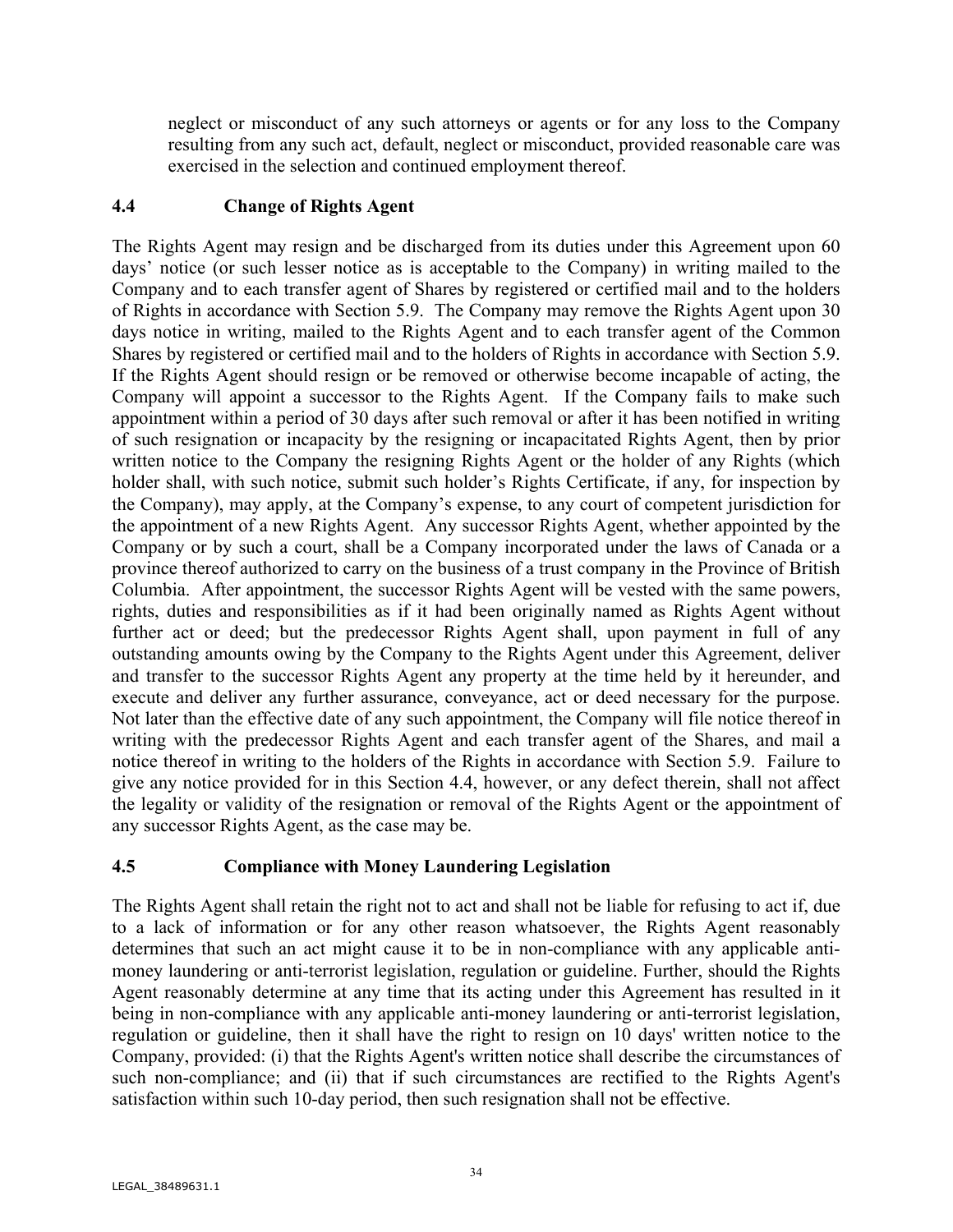### **4.6 Privacy Provision**

The parties acknowledge that federal and/or provincial legislation that addresses the protection of individual's personal information (collectively, "**Privacy Laws**") applies to obligations and activities under this Agreement. Despite any other provision of this Agreement, neither party will take or direct any action that would contravene, or cause the other to contravene, applicable Privacy Laws. The Company will, prior to transferring or causing to be transferred personal information to the Rights Agent, obtain and retain required consents of the relevant individuals to the collection, use and disclosure of their personal information, or will have determined that such consents either have previously been given upon which the parties can rely or are not required under the Privacy Laws. The Rights Agent will use commercially reasonable efforts to ensure that its services hereunder comply with Privacy Laws.

### **ARTICLE 5**

#### **MISCELLANEOUS**

#### **5.1 Redemption and Waiver**

(a) The Board of Directors acting in good faith may, with the prior approval of the holders of Voting Shares or of the holders of Rights given in accordance with Section 5.1(i) or (j), as the case may be, at any time prior to the occurrence of a Flip-in Event as to which the application of Section 3.1 has not been waived pursuant to the provisions of this Section 5.1, elect to redeem all but not less than all of the then outstanding Rights at a redemption price of \$0.00001 per Right appropriately adjusted in a manner analogous to the applicable adjustment provided for in Section 2.3 in the event that an event of the type analogous to any of the events described in Section 2.3 shall have occurred (such redemption price being herein referred to as the "**Redemption Price**").

(b) The Board of Directors acting in good faith may, with the prior approval of the holders of Voting Shares given in accordance with Section 5.1(i), determine, at any time prior to the occurrence of a Flip-in Event as to which the application of Section 3.1 has not been waived pursuant to this Section 5.1, if such Flip-in Event would occur by reason of an acquisition of Voting Shares otherwise than pursuant to a Take-over Bid made by means of a take-over bid circular to all holders of record of Voting Shares and otherwise than in the circumstances set forth in Subsection  $5.1(d)$ , to waive the application of Section 3.1 to such Flip-in Event. In the event that the Board of Directors proposes such a waiver, the Board of Directors shall extend the Separation Time to a date subsequent to and not more than ten Business Days following the meeting of shareholders called to approve such waiver.

(c) The Board of Directors acting in good faith may, until the occurrence of a Flip-in Event and upon prior written notice delivered to the Rights Agent, determine to waive the application of Section 3.1 to such particular Flip-in Event, provided that the Flip-in Event would occur by reason of a Take-over Bid made by way of take-over bid circular sent to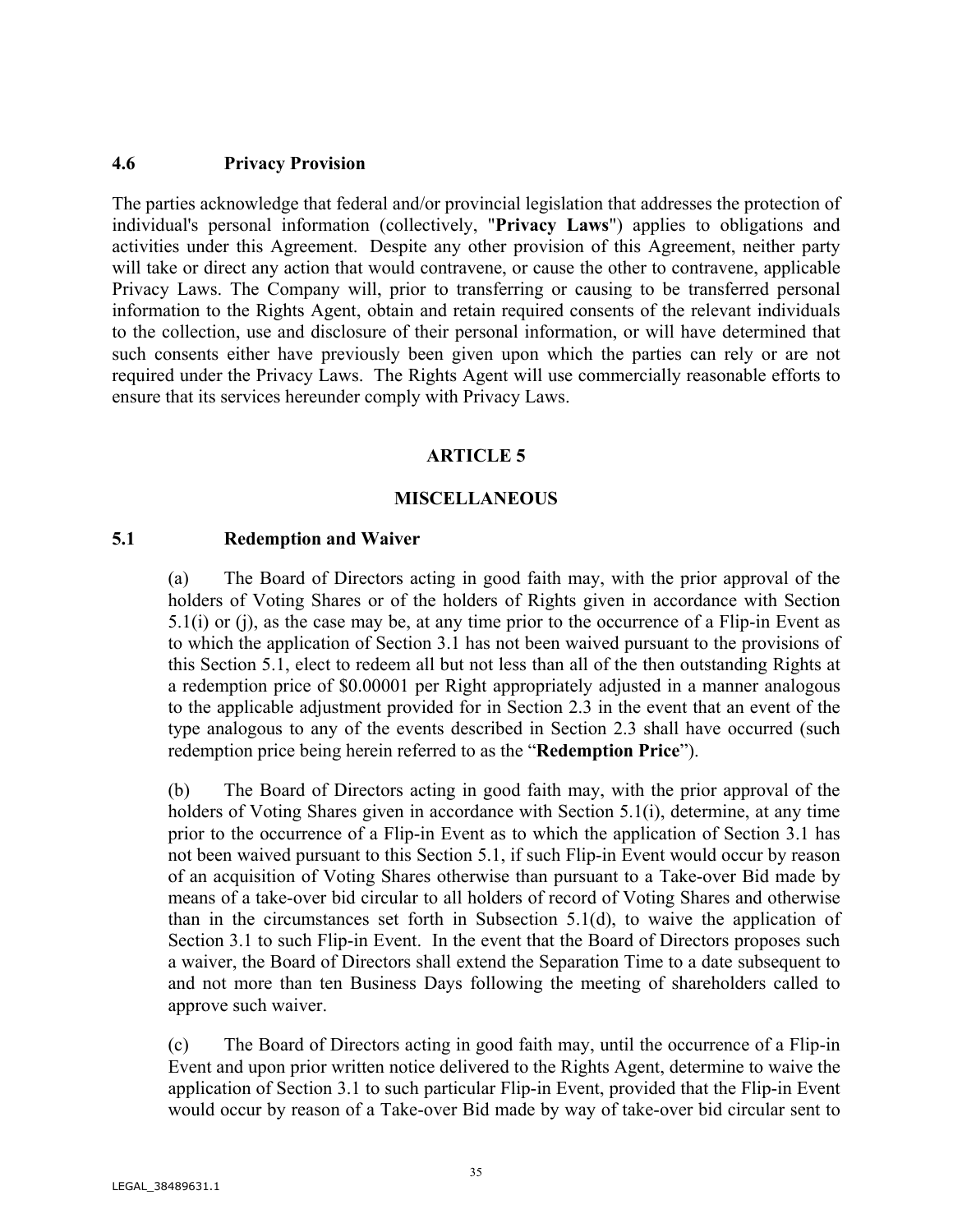all holders of Voting Shares (which for greater certainty shall not include the circumstances described in Subsection 5.1(d)); provided that if the Board of Directors waives the application of Section 3.1 to a particular Flip-in Event pursuant to this Subsection 5.1(c), the Board of Directors shall be deemed to have waived the application of Section 3.1 to any other Flip-in Event subsequently occurring by reason of any Takeover Bid which is made by means of a take-over bid circular to all holders of Voting Shares prior to the expiry of any Take-over Bid in respect of which a waiver is, or is deemed to have been, granted under this Subsection 5.1(c).

(d) Notwithstanding the provisions of Subsections 5.1(b) and (c) hereof, the Board of Directors may waive the application of Section 3.1 in respect of the occurrence of any Flip-in Event if the Board of Directors has determined within ten Trading Days following a Stock Acquisition Date that a Person became an Acquiring Person by inadvertence and without any intention to become, or knowledge that it would become, an Acquiring Person under this Agreement, and in the event such waiver is granted by the Board of Directors, such Stock Acquisition Date shall be deemed not to have occurred. Any such waiver pursuant to this Subsection 5.1(d) must be on the condition that such Person, within 14 days after the foregoing determination by the Board of Directors or such earlier or later date as the Board of Directors may determine (the "**Disposition Date**"), has reduced its Beneficial Ownership of Voting Shares such that the Person is no longer an Acquiring Person. If the Person remains an Acquiring Person at the close of business on the Disposition Date, the Disposition Date shall be deemed to be the date of occurrence of a further Stock Acquisition Date and Section 3.1 shall apply thereto.

(e) The Board of Directors, shall, without further formality, be deemed to have elected to redeem the Rights at the Redemption Price on the date that a Person which has made a Permitted Bid, a Competing Permitted Bid or a Take-Over Bid in respect of which the Board of Directors has waived, or is deemed to have waived, pursuant to Subsection 5.1(c) the application of Section 3.1, takes up and pays for Voting Shares in connection with such Permitted Bid, Competing Permitted Bid or Take-over bid, as the case may be.

(f) Where a Take-over Bid that is not a Permitted Bid Acquisition is withdrawn or otherwise terminated after the Separation Time has occurred and prior to the occurrence of a Flip-in Event, the Board of Directors may elect to redeem all the outstanding Rights at the Redemption Price. Upon the Rights being redeemed pursuant to this Subsection 5.1(f), all the provisions of this Agreement shall continue to apply as if the Separation Time had not occurred and Rights Certificates representing the number of Rights held by each holder of record of Shares as of the Separation Time had not been mailed to each such holder and for all purposes of this Agreement the Separation Time shall be deemed not to have occurred.

 $(g)$  If the Board of Directors elects or is deemed to have elected to redeem the Rights, and, in circumstances in which Subsection 5.1(a) is applicable, such redemption is approved by the holders of Voting Shares or the holders of Rights in accordance with Subsection 5.1(i) or (j), as the case may be, the right to exercise the Rights, will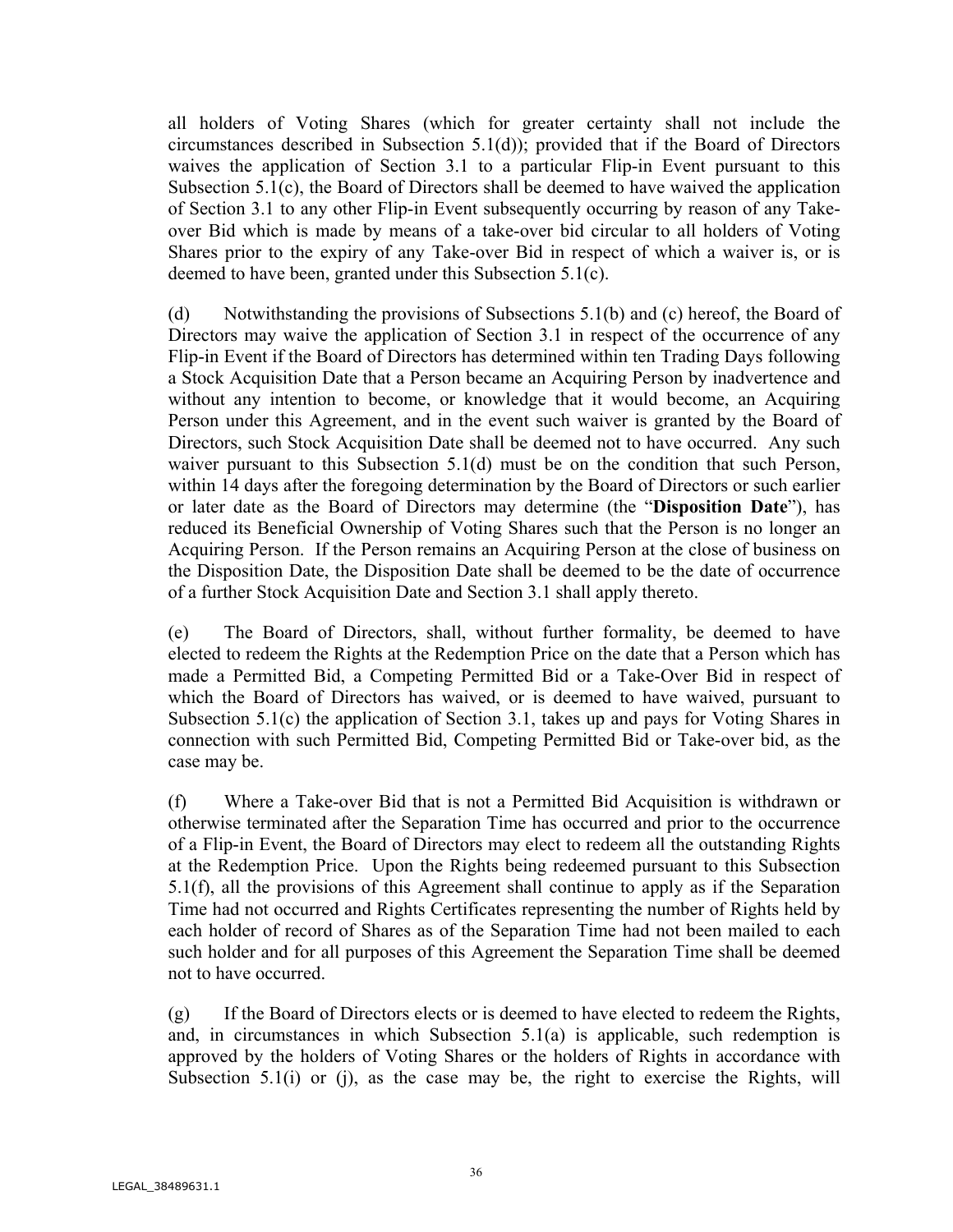thereupon, without further action and without notice, terminate and the only right thereafter of the holders of Rights shall be to receive the Redemption Price.

(h) Within 10 Business Days after the Board of Directors elects or is deemed to elect, to redeem the Rights or if Subsection 5.1(a) is applicable within 10 Business Days after the holders of Shares of the holders of Rights have approved a redemption of Rights in accordance with Section 5.1(i) or (j), as the case may be, the Company shall give notice of redemption to the holders of the then outstanding Rights by mailing such notice to each such holder at his last address as it appears upon the registry books of the Rights Agent or, prior to the Separation Time, on the registry books of the transfer agent for the Voting Shares. Any notice which is mailed in the manner herein provided shall be deemed given, whether or not the holder receives the notice. Each such notice of redemption will state the method by which the payment of the Redemption Price will be made. The Company may not redeem, acquire or purchase for value any Rights at any time in any manner other than specifically set forth in this Section 5.1 or in connection with the purchase of Shares prior to the Separation Time.

 $(i)$  If a redemption of Rights pursuant to Subsection 5.1(a) or a waiver of a Flip-in Event pursuant to Section 5.1(b) is proposed at any time prior to the Separation Time, such redemption or waiver shall be submitted for approval to the holders of Voting Shares. Such approval shall be deemed to have been given if the redemption or waiver is approved by the affirmative vote of a majority of the votes cast by Independent Shareholders represented in person or by proxy at a meeting of such holders duly held in accordance with applicable laws.

(j) If a redemption of Rights pursuant to Subsection 5.1(a) is proposed at any time after the Separation Time, such redemption shall be submitted for approval to the holders of Rights. Such approval shall be deemed to have been given if the redemption is approved by holders of Rights by a majority of the votes cast by the holders of Rights represented in person or by proxy at and entitled to vote at a meeting of such holders. For the purposes hereof, each outstanding Right (other than Rights which are Beneficially Owned by any Person referred to in clauses (i) to (v) inclusive of the definition of Independent Shareholders) shall be entitled to one vote, and the procedures for the calling, holding and conduct of the meeting shall be those, as nearly as may be, which are provided in the Company's by-laws and the British Columbia Business Corporations Act with respect to meetings of shareholders of the Company.

## **5.2 Expiration**

No Person shall have any rights whatsoever pursuant to this Agreement or in respect of any Right after the Expiration Time, except the Rights Agent as specified in Section 4.1 of this Agreement.

## **5.3 Issuance of New Rights Certificates**

Notwithstanding any of the provisions of this Agreement or the Rights to the contrary, the Company may, at its option, issue new Rights Certificates evidencing Rights in such form as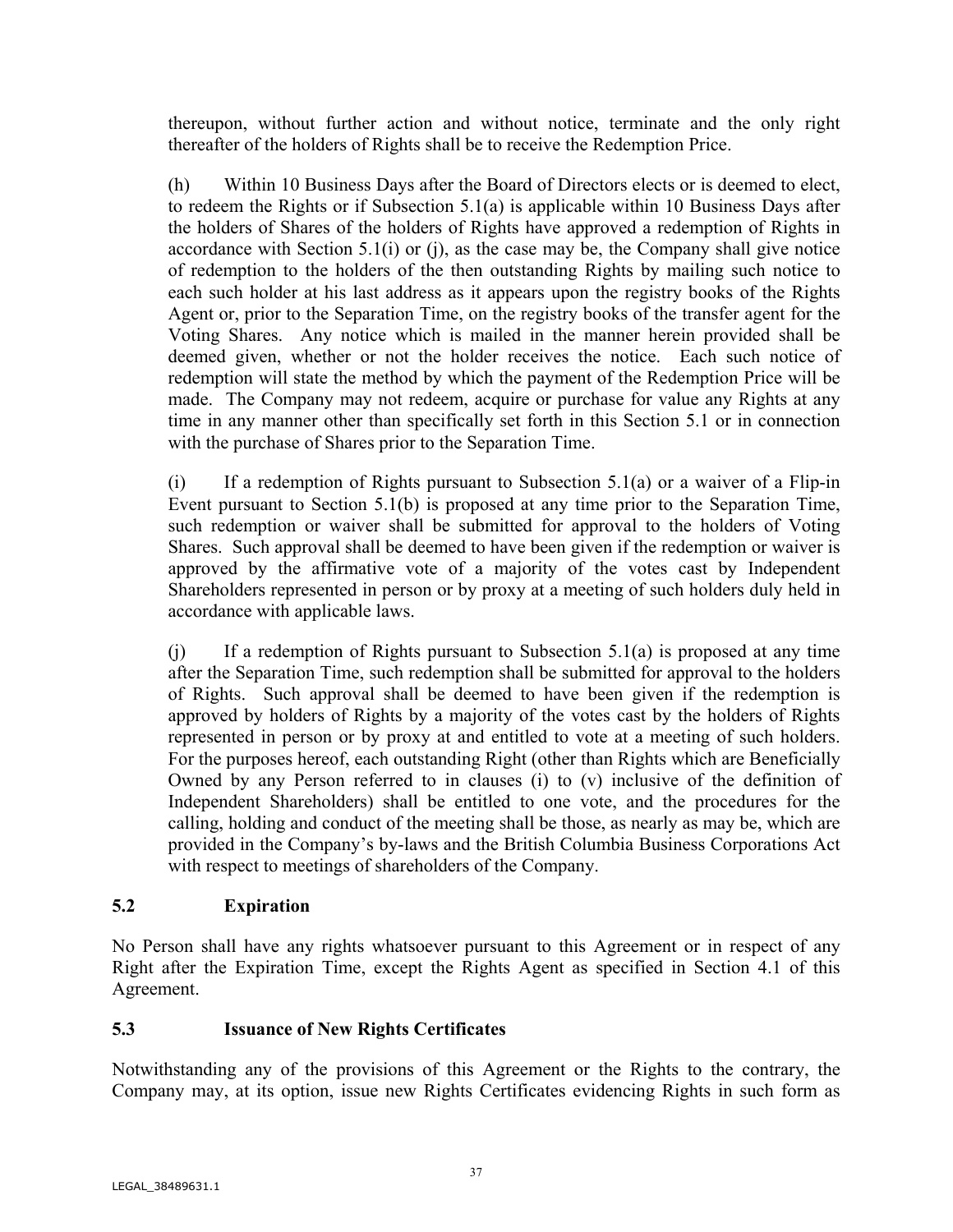may be approved by the Board of Directors to reflect any adjustment or change in the number or kind or class of securities purchasable upon exercise of Rights made in accordance with the provisions of this Agreement.

## **5.4 Supplements and Amendments**

(a) The Company may make amendments to this Agreement to correct any clerical or typographical error or which are required to maintain the validity of this Agreement as a result of any change in any applicable legislation or regulations or rules thereunder. The Company may supplement, amend, vary, rescind or delete any of the provisions of this Agreement and the Rights without the approval of any holders of Rights or Voting Shares in order to make any changes which the Board of Directors acting in good faith may deem necessary or desirable. Notwithstanding anything in this Section 5.4 to the contrary, no such supplement or amendment shall be made to the provisions of Article 4 except with the written concurrence of the Rights Agent to such supplement or amendment.

(b) Subject to Subsection 5.4(a) and the prior approval of the Toronto Stock Exchange (if required), the Company may, with the prior approval of the holders of Voting Shares obtained as set forth below, at any time before the Separation Time, supplement, amend, vary, rescind or delete any of the provisions of this Agreement and the Rights (whether or not such action would materially adversely affect the interests of the holders of Rights generally). Such consent shall be deemed to have been given if the action requiring such approval is authorized by the affirmative vote of a majority of the votes cast by Independent Shareholders present or represented at and entitled to be voted at a meeting of the holders of Voting Shares duly called and held in compliance with applicable laws and the articles and by-laws of the Company.

(c) Subject to Subsection 5.4(a), the Company may, with the prior approval of the holders of Rights, at any time on or after the Separation Time, supplement, amend, vary, rescind or delete any of the provisions of this Agreement and the Rights (whether or not such action would materially adversely affect the interests of the holders of Rights generally), provided that no such amendment, variation or deletion shall be made to the provisions of Article 4 except with the written concurrence of the Rights Agent thereto.

(d) Any approval of the holders of Rights shall be deemed to have been given if the action requiring such approval is authorized by the affirmative votes of the holders of Rights present or represented at and entitled to be voted at a meeting of the holders of Rights and representing a majority of the votes cast in respect thereof. For the purposes hereof, each outstanding Right (other than Rights which are void pursuant to the provisions hereof) shall be entitled to one vote, and the procedures for the calling, holding and conduct of the meeting shall be those, as nearly as may be, which are provided in the Company's by-laws with respect to meetings of shareholders of the Company.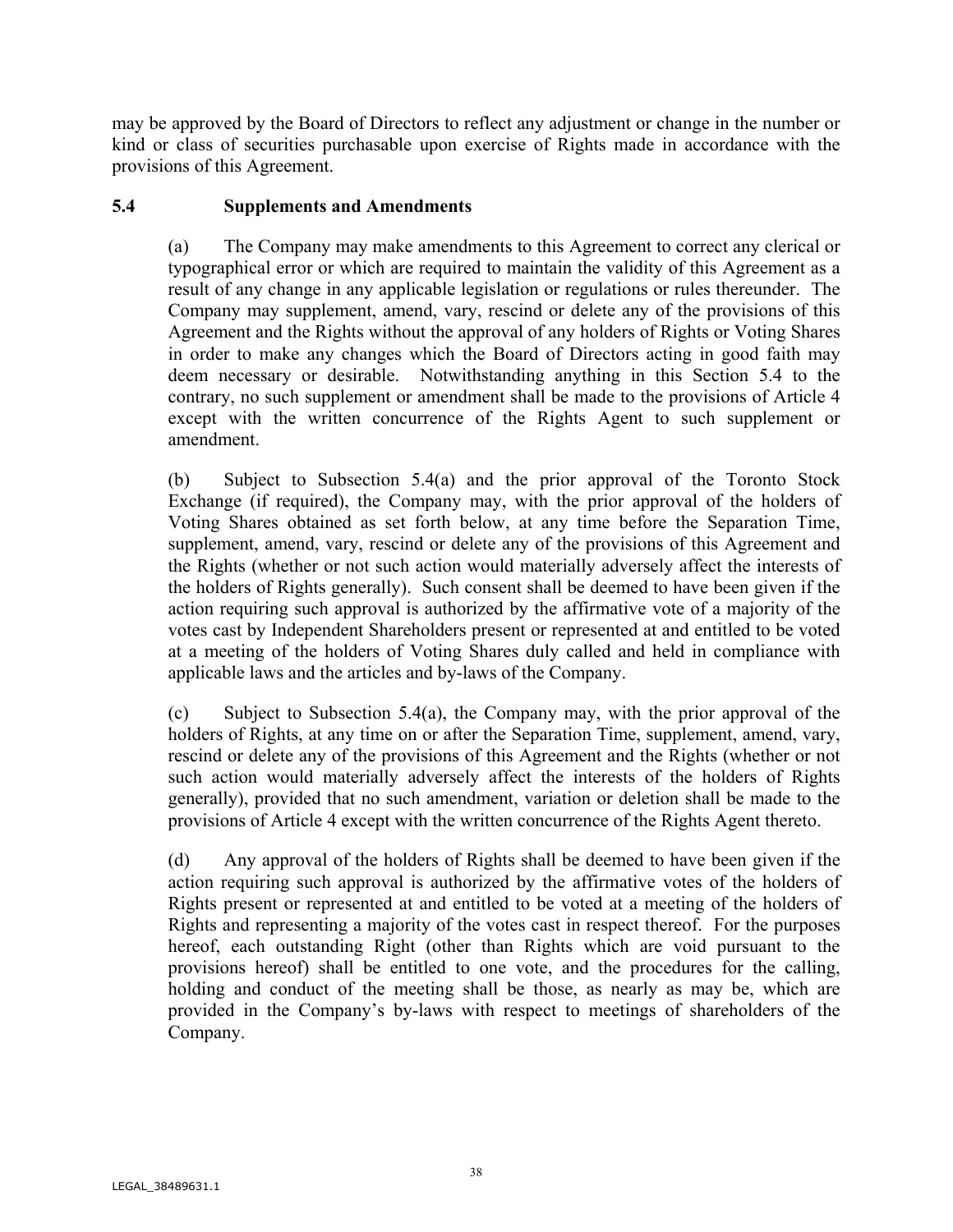(e) Any amendments made by the Company to this Agreement pursuant to Subsection 5.4(a) which are required to maintain the validity of this Agreement as a result of any change in any applicable legislation or regulations or rules thereunder shall:

(i) if made before the Separation Time, be submitted to the shareholders of the Company at the next meeting of shareholders and the shareholders may, by the majority referred to in Subsection 5.4(b), confirm or reject such amendment;

(ii) if made after the Separation Time, be submitted to the holders of Rights at a meeting to be called for on a date not later than immediately following the next meeting of shareholders of the Company and the holders of Rights may, by resolution passed by the majority referred to in Subsection 5.4(d), confirm or reject such amendment.

Any such amendment shall be effective from the date of the resolution of the Board of Directors adopting such amendment, until it is confirmed or rejected or until it ceases to be effective (as described in the next sentence) and, where such amendment is confirmed, it continues in effect in the form so confirmed. If such amendment is rejected by the shareholders or the holders of Rights or is not submitted to the shareholders or holders of Rights as required, then such amendment shall cease to be effective from and after the termination of the meeting (or any adjournment of such meeting) at which it was rejected or to which it should have been but was not submitted or from and after the date of the meeting of holders of Rights that should have been but was not held, and no subsequent resolution of the Board of Directors to amend this Agreement to substantially the same effect shall be effective until confirmed by the shareholders or holders of Rights as the case may be.

## **5.5 Fractional Rights and Fractional Shares**

(a) The Company shall not be required to issue fractions of Rights or to distribute Rights Certificates which evidence fractional Rights. After the Separation Time, in lieu of issuing fractional Rights, the Company shall pay to the holders of record of the Rights Certificates (provided the Rights represented by such Rights Certificates are not void pursuant to the provisions of Subsection 3.1(b), at the time such fractional Rights would otherwise be issuable), an amount in cash equal to the fraction of the Market Price of one whole Right that the fraction of a Right that would otherwise be issuable is of one whole Right.

(b) The Company shall not be required to issue fractions of Shares upon exercise of Rights or to distribute certificates which evidence fractional Shares. In lieu of issuing fractional Shares, the Company shall pay to the registered holders of Rights Certificates, at the time such Rights are exercised as herein provided, an amount in cash equal to the fraction of the Market Price of one Share that the fraction of a Share that would otherwise be issuable upon the exercise of such Right is of one whole Share at the date of such exercise.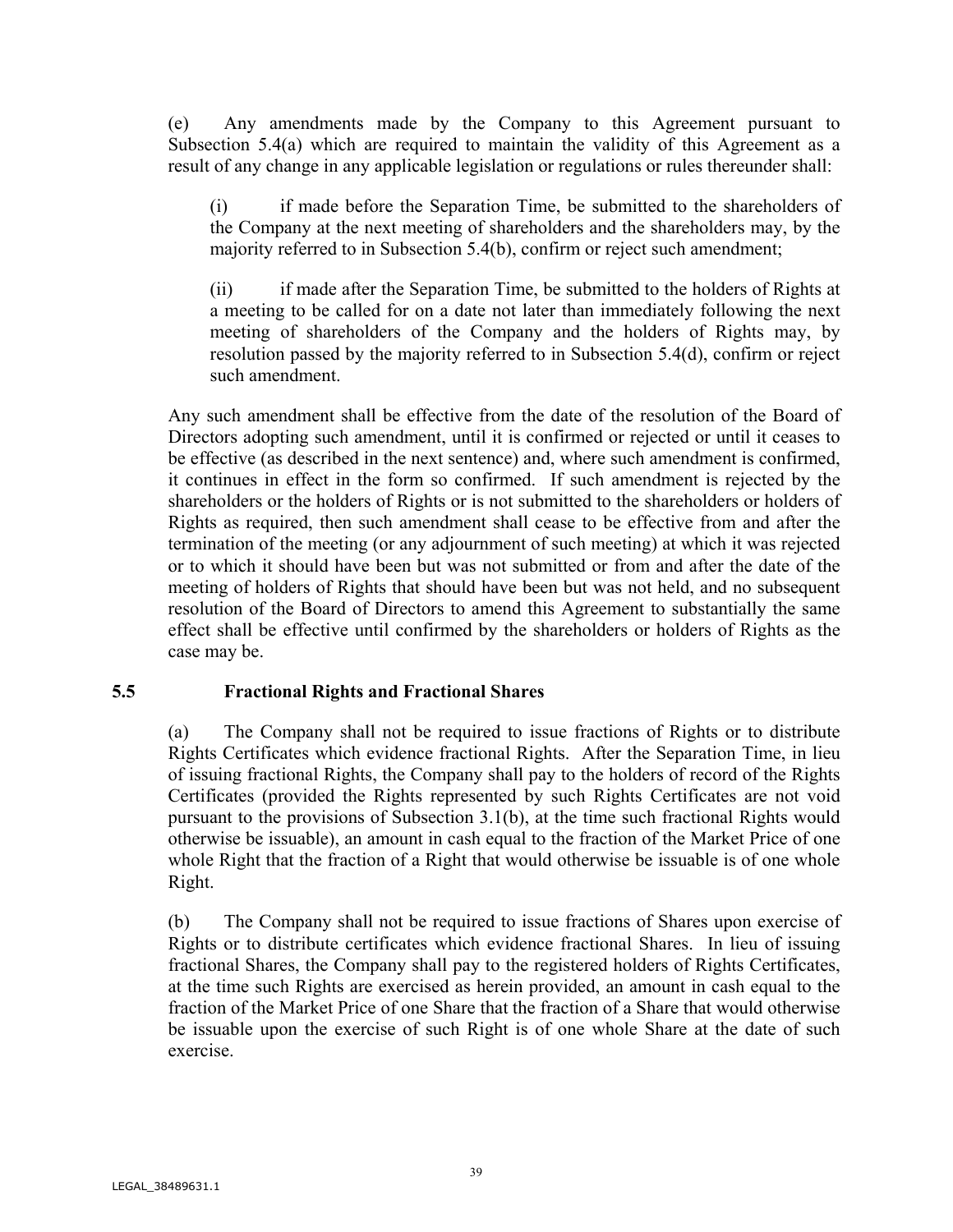## **5.6 Rights of Action**

Subject to the terms of this Agreement, all rights of action in respect of this Agreement, other than rights of action vested solely in the Rights Agent, are vested in the respective holders of the Rights. Any holder of Rights, without the consent of the Rights Agent or of the holder of any other Rights, may, on such holder's own behalf and for such holder's own benefit and the benefit of other holders of Rights enforce, and may institute and maintain any suit, action or proceeding against the Company to enforce such holder's right to exercise such holder's Rights, or Rights to which such holder is entitled, in the manner provided in such holder's Rights Certificate and in this Agreement. Without limiting the foregoing or any remedies available to the holders of Rights, it is specifically acknowledged that the holders of Rights would not have an adequate remedy at law for any breach of this Agreement and will be entitled to specific performance of the obligations under, and injunctive relief against actual or threatened violations of the obligations of any Person subject to, this Agreement.

## **5.7 Regulatory Approvals**

Any obligation of the Company or action or event contemplated by this Agreement shall be subject to the receipt of any requisite approval or consent from any governmental or regulatory authority, including without limiting the generality of the foregoing, any necessary approvals of The Toronto Stock Exchange, or any other applicable stock exchange or market.

### **5.8 Notice of Proposed Actions**

In case the Company shall propose after the Separation Time and prior to the Expiration Time to effect the liquidation, dissolution or winding up of the Company or the sale of all or substantially all of the Company's assets, then, in each such case, the Company shall give to each holder of a Right, in accordance with Section 5.9 hereof, a notice of such proposed action, which shall specify the date on which such Flip-in Event, liquidation, dissolution, or winding up is to take place, and such notice shall be so given at least 20 Business Days prior to the date of taking of such proposed action by the Company.

### **5.9 Notices**

(a) Notices or demands authorized or required by this Agreement to be given or made by the Rights Agent or by the holder of any Rights to or on the Company shall be sufficiently given or made if delivered, sent by registered or certified mail, postage prepaid (until another address is filed in writing with the Rights Agent), or sent by facsimile or other form of recorded electronic communication, charges prepaid and confirmed in writing, as follows:

Taseko Mines Limited 15th Floor 1040 West Georgia Street Vancouver, BC V6E 4H1

Attention: President and CEO Facsimile: (604) 684-6365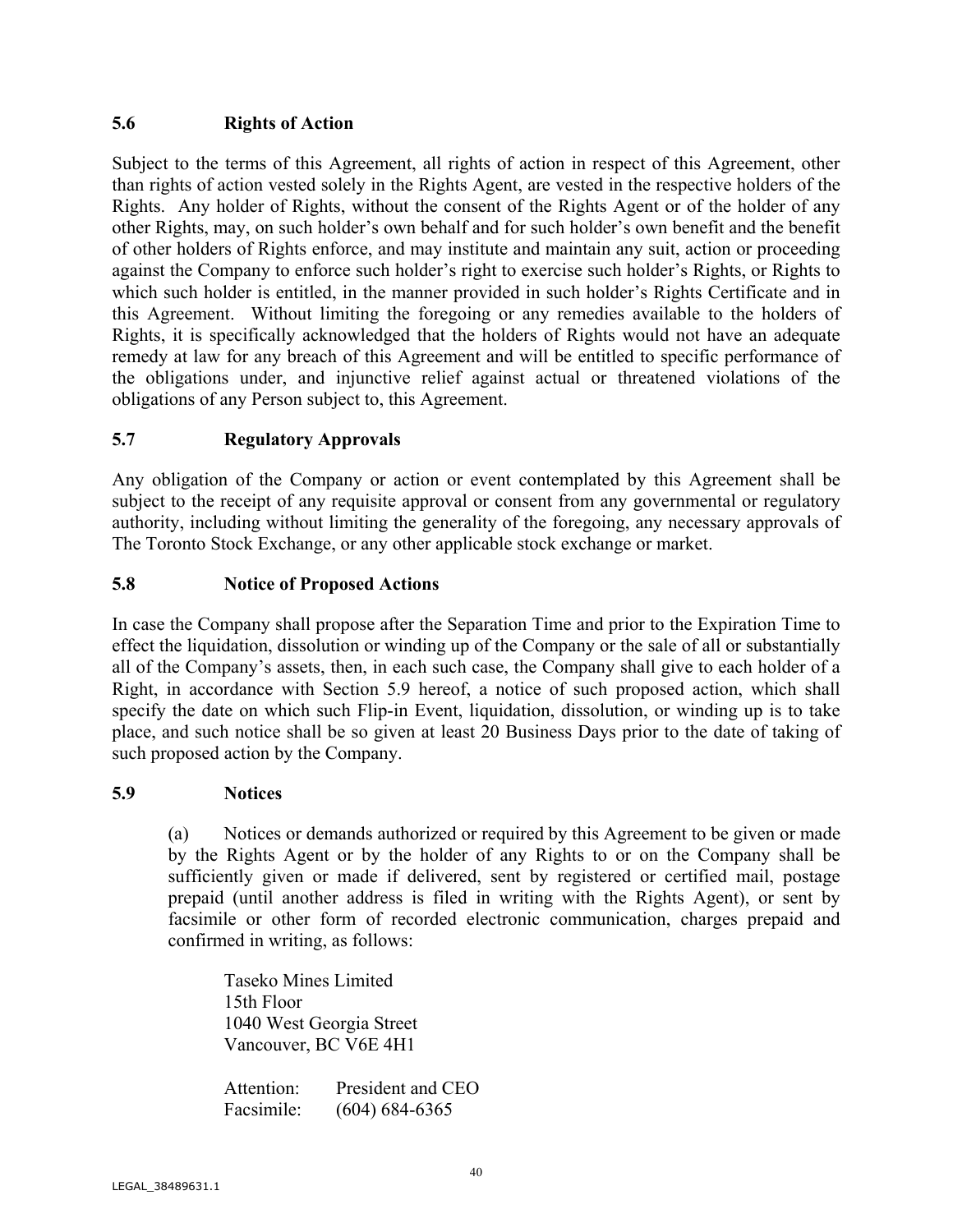(b) Notices or demands authorized or required by this Agreement to be given or made by the Company or by the holder of any Rights to or on the Rights Agent shall be sufficiently given or made if delivered, sent by registered or certified mail, postage prepaid (until another address is filed in writing with the Company), or sent by facsimile or other form of recorded electronic communication, charges prepaid and confirmed in writing, as follows:

Computershare Investor Services Inc. 3rd Floor 510 Burrard Street Vancouver, BC V6C 3B9

Attention: Manager, Client Services Facsimile: (604) 661-9401

(c) Notices or demands authorized or required by this Agreement to be given or made by the Company or the Rights Agent to or on the holder of any Rights shall be sufficiently given or made if delivered or sent by first class mail, postage prepaid, addressed to such holder at the address of such holder as it appears upon the register of the Rights Agent or, prior to the Separation Time, on the register of the Company for its Common Shares. Any notice which is mailed or sent in the manner herein provided shall be deemed given, whether or not the holder receives the notice.

(d) Any notice given or made in accordance with this Section 5.9 shall be deemed to have been given and to have been received on the day of delivery, if so delivered, on the third Business Day (excluding each day during which there exists any general interruption of postal service due to strike, lockout or other cause) following the mailing thereof, if so mailed, and on the day of telegraphing, telecopying or sending of the same by other means of recorded electronic communication (provided such sending is during the normal business hours of the addressee on a Business Day and if not, on the first Business Day thereafter). Each of the Company and the Rights Agent may from time to time change its address for notice by notice to the other given in the manner aforesaid.

## **5.10 Costs of Enforcement**

The Company agrees that if the Company fails to fulfil any of its obligations pursuant to this Agreement, then the Company will reimburse the holder of any Rights for the costs and expenses (including legal fees) incurred by such holder, on a solicitor and his own client basis, to enforce his rights pursuant to any Rights or this Agreement.

### **5.11 Successors**

All the covenants and provisions of this Agreement by or for the benefit of the Company or the Rights Agent shall bind and enure to the benefit of their respective successors and assigns hereunder.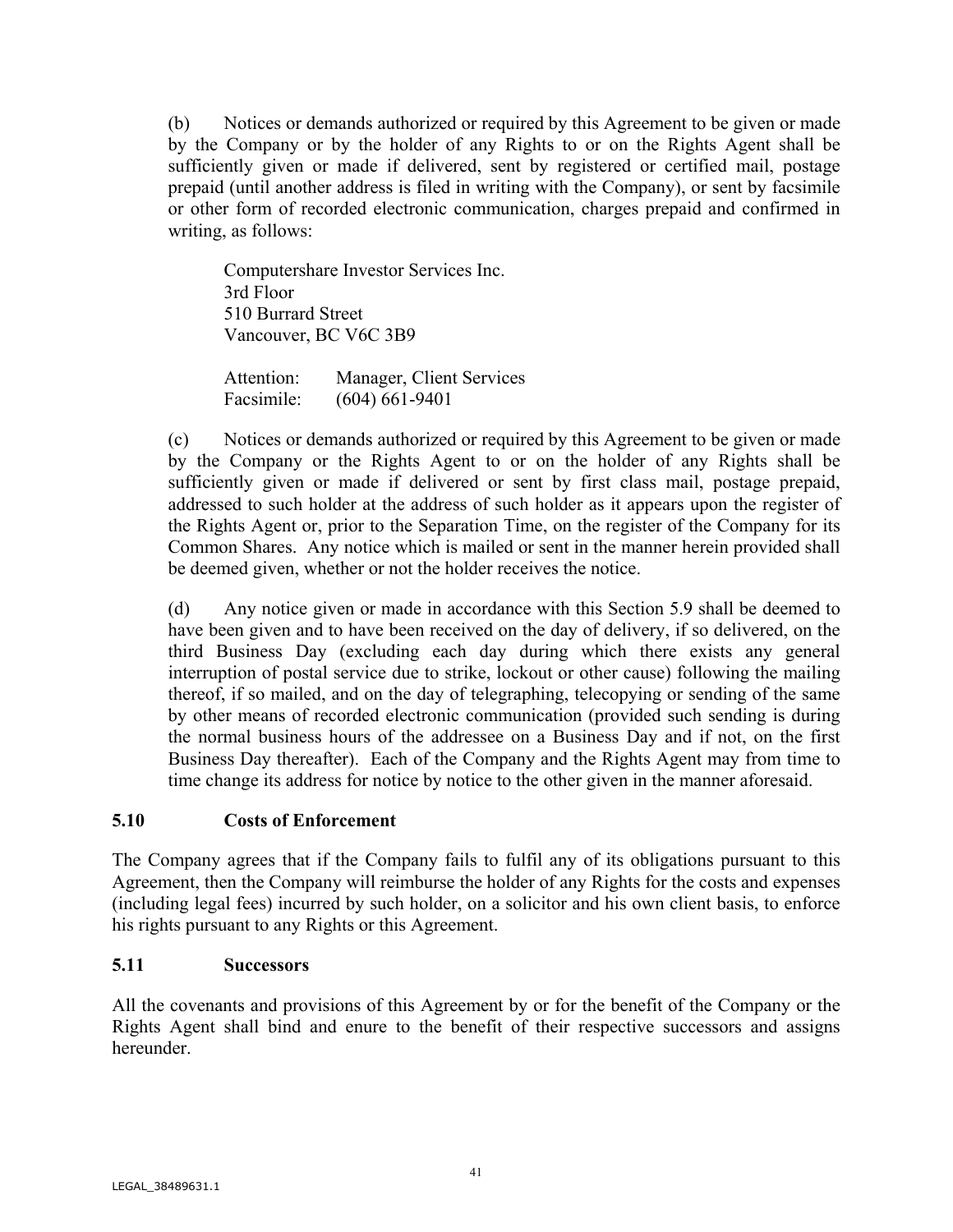# **5.12 Benefits of this Agreement**

Nothing in this Agreement shall be construed to give to any Person other than the Company, the Rights Agent and the holders of the Rights any legal or equitable right, remedy or claim under this Agreement; further, this Agreement shall be for the sole and exclusive benefit of the Company, the Rights Agent and the holders of the Rights.

# **5.13 Governing Law**

This Agreement and each Right issued hereunder shall be deemed to be a contract made under the laws of the Province of British Columbia and for all purposes shall be governed by and construed in accordance with the laws of such Province applicable to contracts to be made and performed entirely within such Province.

## **5.14 Severability**

If any term or provision hereof or the application thereof to any circumstance shall, in any jurisdiction and to any extent, be invalid or unenforceable, such term or provision shall be ineffective only as to such jurisdiction and to the extent of such invalidity or unenforceability in such jurisdiction without invalidating or rendering unenforceable or ineffective the remaining terms and provisions hereof in such jurisdiction or the application of such term or provision in any other jurisdiction or to circumstances other than those as to which it is specifically held invalid or unenforceable.

## **5.15 Effective Date and Confirmation**

This Agreement:

(a) shall be effective and in full force and effect in accordance with its terms from and after the Effective Date, and shall constitute the entire agreement between the parties pertaining to the subject matter hereof, as of such time on the Effective Date; and

- (b) shall expire and be of no further force or effect from and after the earlier of:
	- (i) the Termination Time, and
	- (ii) the time at which the annual meeting of shareholders of the Company held in 2025 terminates (the "**Expiration Time**").

### **5.16 Determinations and Actions by the Board of Directors**

All actions, calculations and determinations (including all omissions with respect to the foregoing) which are done or made or approved by the Board of Directors in connection herewith, in good faith, shall not subject the Board of Directors or any director of the Company to any liability to the holders of the Rights.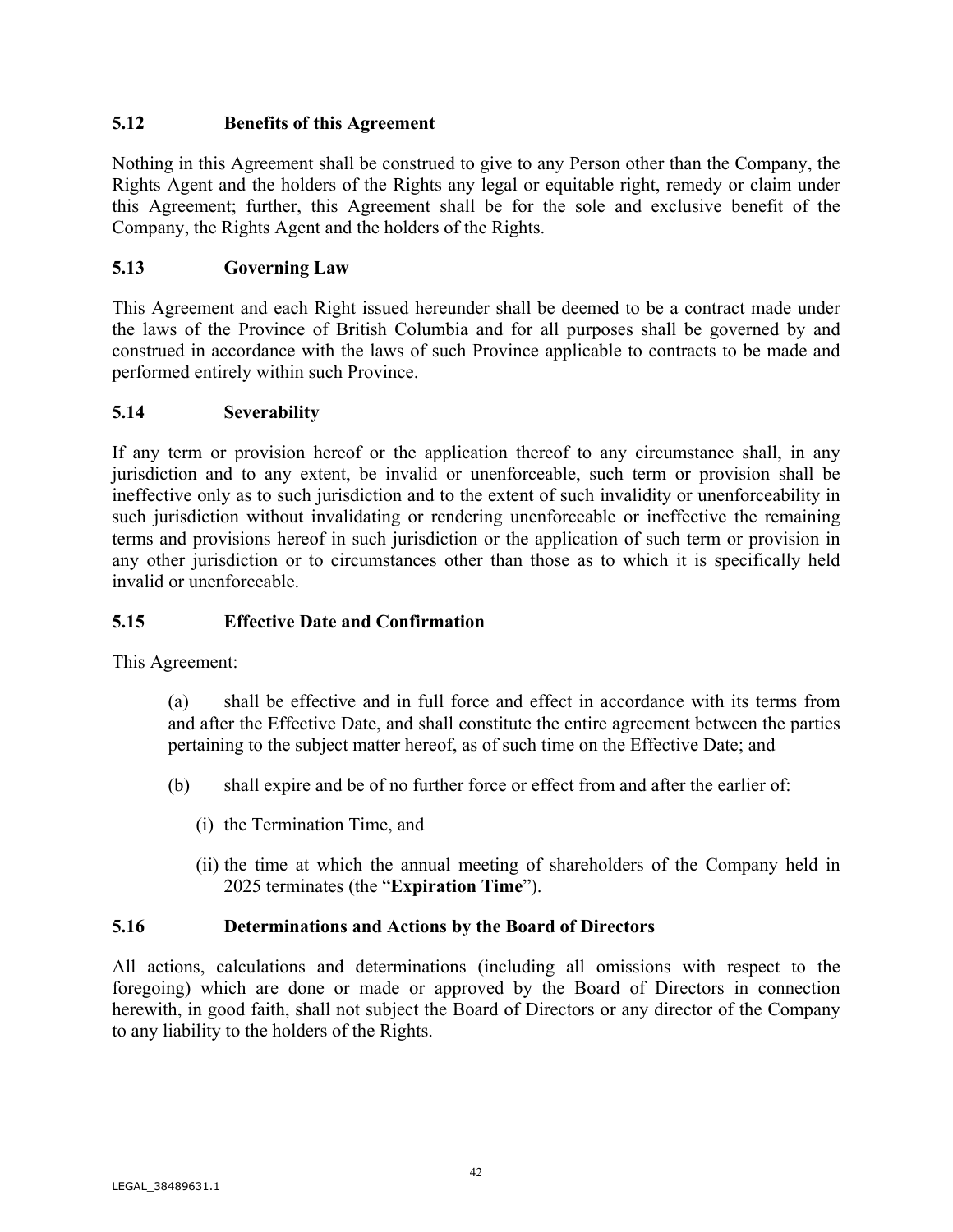## **5.17 Compliance with Money Laundering Legislation**

The Rights Agent shall retain the right not to act and shall not be liable for refusing to act if, due to a lack of information or for any other reason whatsoever, the Rights Agent reasonably determines that such an act might cause it to be in non-compliance with any applicable antimoney laundering or anti-terrorist legislation, regulation or guideline. Further, should the Rights Agent reasonably determine at any time that its acting under this Agreement has resulted in it being in non-compliance with any applicable anti-money laundering or anti-terrorist legislation, regulation or guideline, then it shall have the right to resign on 10 days' written notice to the Company, provided: (i) that the Rights Agent's written notice shall describe the circumstances of such non-compliance; and (ii) that if such circumstances are rectified to the Rights Agent's satisfaction within such 10-day period, then such resignation shall not be effective.

# **5.18 Privacy Provision**

The parties acknowledge that federal and/or provincial legislation that addresses the protection of individual's personal information (collectively, "**Privacy Laws**") may apply to obligations and activities under this Agreement. Despite any other provision of this Agreement, neither party will take or direct any action that would contravene, or cause the other to contravene, applicable Privacy Laws. The Company will, prior to transferring or causing to be transferred personal information to the Rights Agent, obtain and retain required consents of the relevant individuals to the collection, use and disclosure of their personal information, or will have determined that such consents either have previously been given upon which the parties can rely or are not required under applicable Privacy Laws.

## **5.19 Declaration as to Non-Canadian Holders**

If in the opinion of the Board of Directors (who may rely upon the advice of counsel) any action or event contemplated by this Agreement would require compliance by the Company with the securities laws or comparable legislation of a jurisdiction outside Canada or the United States, the Board of Directors acting in good faith shall take such actions as it may deem appropriate to ensure such compliance. In no event shall the Company or the Rights Agent be required to issue or deliver Rights or securities issuable on exercise of Rights to persons who are citizens, residents or nationals of any jurisdiction other than Canada or the United States, in which such issue or delivery would be unlawful without registration of the relevant Persons or securities for such purposes.

## **5.20 Time of the Essence**

Time shall be of the essence in this Agreement.

## **5.21 Execution in Counterparts**

This Agreement may be executed in any number of counterparts and each of such counterparts shall for all purposes be deemed to be an original, and all such counterparts shall together constitute one and the same instrument.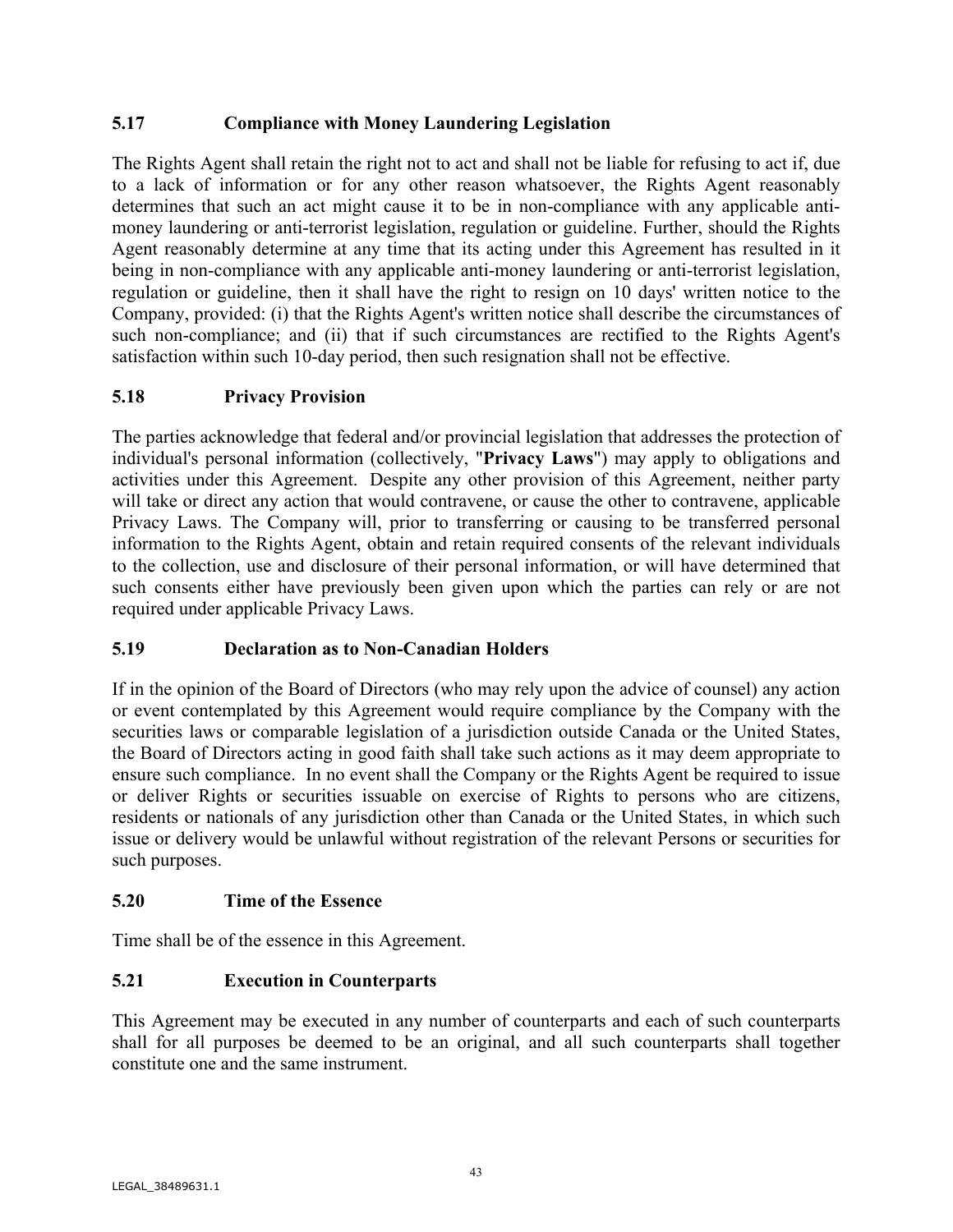## **5.22 Force Majeure**

No party shall be liable to the other, or held in breach of this Agreement, if prevented, hindered, or delayed in the performance or observance of any provision contained herein by reason of act of God, riots, terrorism, acts of war, epidemics, governmental action or judicial order, earthquakes, or any other similar causes (including, but not limited to, mechanical, electronic or communication interruptions, disruptions or failures). Performance times under this Agreement shall be extended for a period of time equivalent to the time lost because of any delay that is excusable under this Section.

**IN WITNESS WHEREOF**, the parties hereto have caused this Agreement to be duly executed as of June 9, 2022.

## **TASEKO MINES LIMITED**

Per:

Authorized Signatory

Name and title of authorized signatory

# **COMPUTERSHARE INVESTOR SERVICES INC.**

Per:

Account Manager

Per:

Account Manager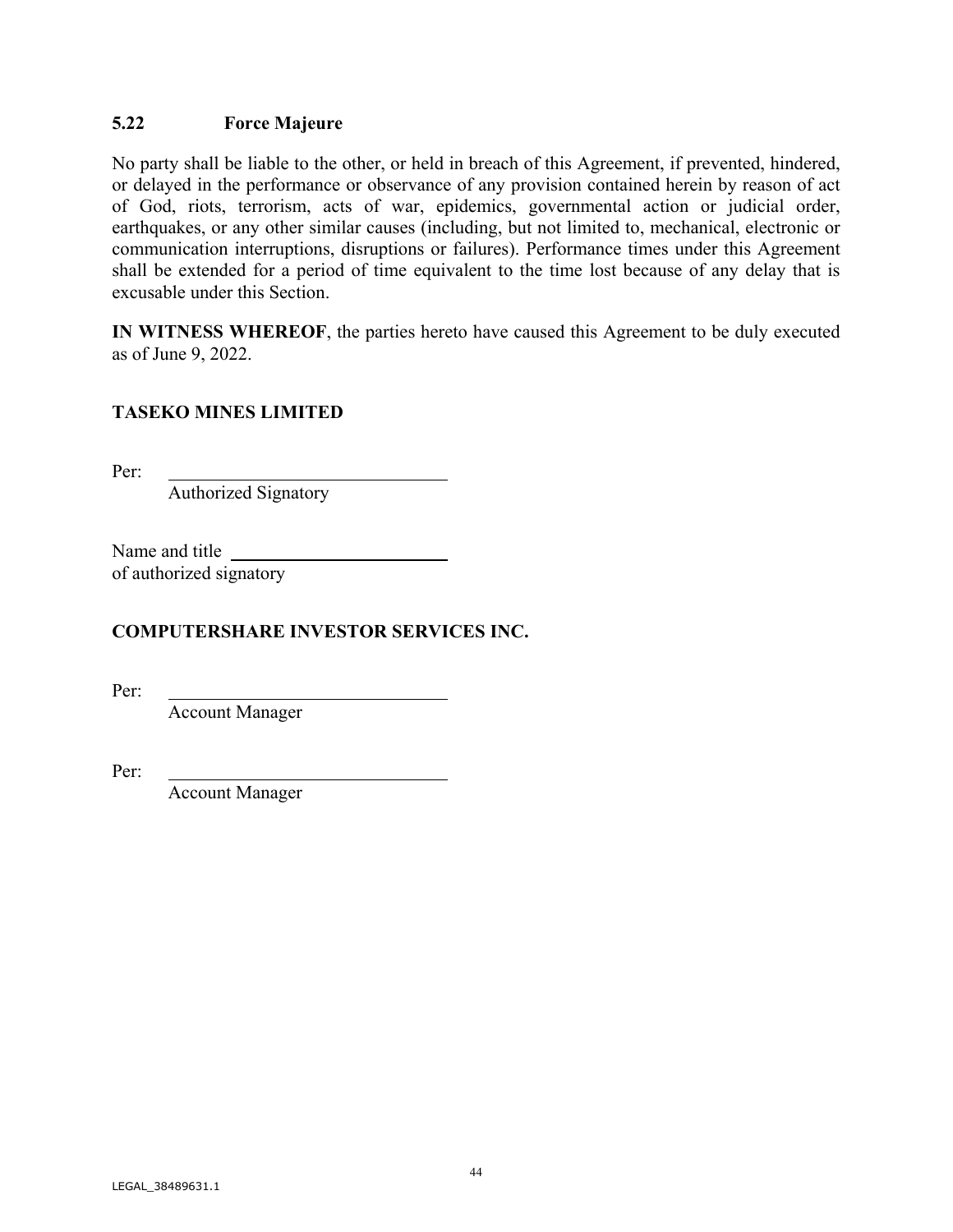### **ATTACHMENT 1**

### **TASEKO MINES LIMITED**

#### SHAREHOLDER RIGHTS AGREEMENT (as defined below)

#### **[Form of Rights Certificate]**

**Certificate No.** Rights

**THE RIGHTS ARE SUBJECT TO REDEMPTION, AT THE OPTION OF THE TRUST, AND AMENDMENT OR TERMINATION ON THE TERMS SET FORTH IN THE SHAREHOLDER RIGHTS AGREEMENT (AS DEFINED BELOW). UNDER CERTAIN CIRCUMSTANCES (SPECIFIED IN SUBSECTION 3.1(b) OF THE SHAREHOLDER RIGHTS AGREEMENT (AS DEFINED BELOW)), RIGHTS BENEFICIALLY OWNED BY AN ACQUIRING PERSON OR CERTAIN RELATED PARTIES, OR TRANSFEREES OF AN ACQUIRING PERSON OR CERTAIN RELATED PARTIES, MAY BECOME VOID.** 

#### **Rights Certificate**

This certifies that , or registered assigns, is the registered holder of the number of Rights set forth above, each of which entitles the registered holder thereof, subject to the terms, provisions and conditions of the Amended and Restated Shareholder Rights Plan Agreement dated as of June 9, 2016, amended and extended June 9, 2022, as may be amended or supplemented from time to time (the "**Shareholder Rights Agreement**"), between Taseko Mines Limited, a Company incorporated under the British Columbia Business Corporations Act, (the "**Company**") and Computershare Investor Services Inc., a trust company incorporated under the laws of Canada (the "**Rights Agent**") (which term shall include any successor Rights Agent under the Shareholder Rights Agreement), to purchase from the Company at any time after the Separation Time (as such term is defined in the Shareholder Rights Agreement) and prior to the Expiration Time (as such term is defined in the Shareholder Rights Agreement), one fully paid common share of the Company (a "**Share**") at the Exercise Price referred to below, upon presentation and surrender of this Rights Certificate with the Form of Election to Exercise (in the form provided hereinafter) duly executed and submitted to the Rights Agent at its principal office in any of the cities of Vancouver and Toronto. Until adjustment thereof in certain events as provided in the Shareholder Rights Agreement, the Exercise Price shall be:

(a) until the Separation Time, an amount equal to three times the Market Price (as such term is defined in the Shareholder Rights Agreement), from time to time, per Share; and

(b) from and after the Separation Time, an amount equal to three times the Market Price, as at the Separation Time, per Share.

In certain circumstances described in the Shareholder Rights Agreement, each Right evidenced hereby may entitle the registered holder thereof to purchase or receive assets, debt securities or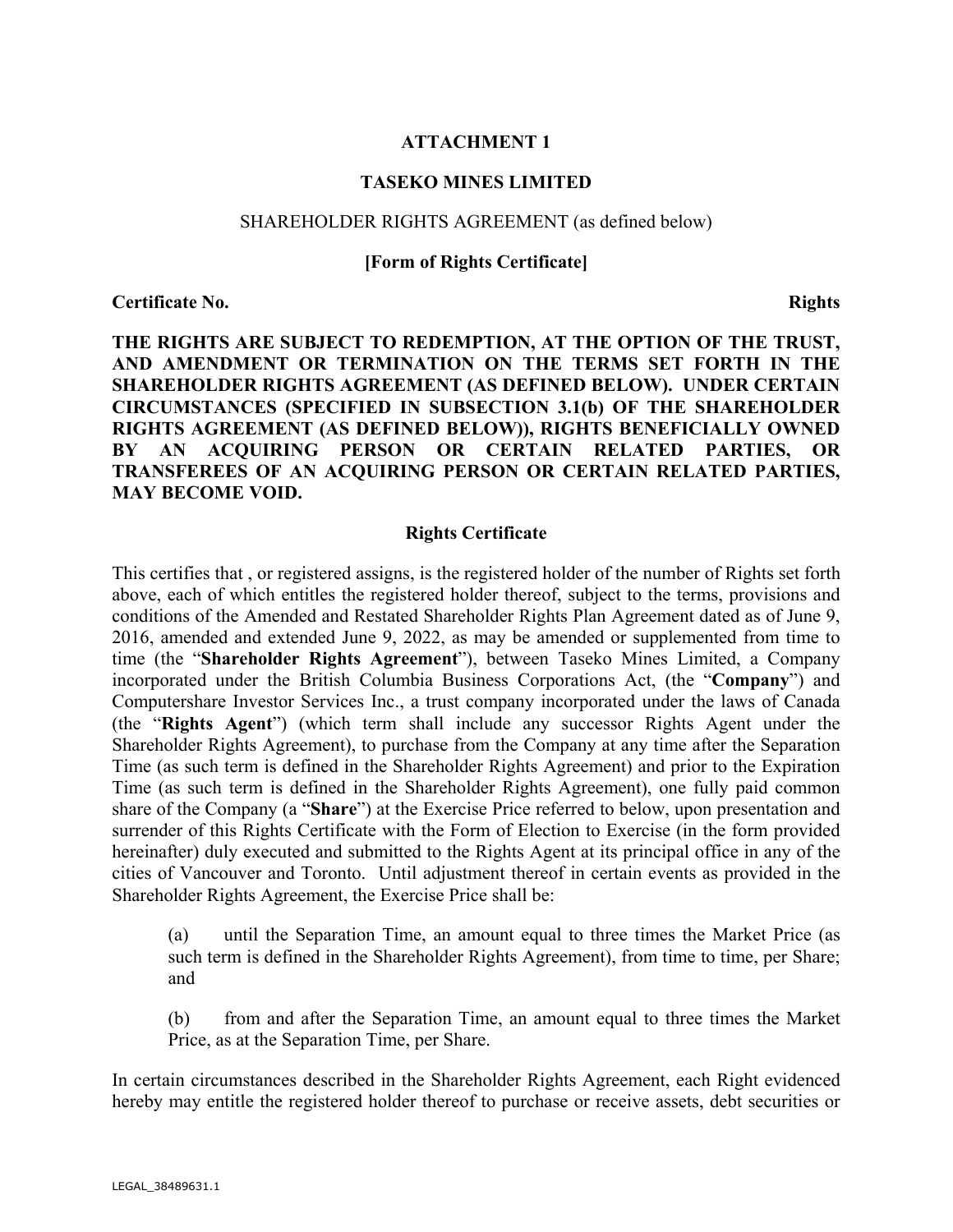shares of the Company other than Shares, or more or less than one Share, all as provided in the Shareholder Rights Agreement.

This Rights Certificate is subject to all of the terms and provisions of the Shareholder Rights Agreement, which terms and provisions are incorporated herein by reference and made a part hereof and to which Shareholder Rights Agreement reference is hereby made for a full description of the rights, limitations of rights, obligations, duties and immunities thereunder of the Rights Agent, the Company and the holders of the Rights Certificates. Copies of the Shareholder Rights Agreement are on file at the registered office of the Company and are available upon request.

This Rights Certificate, with or without other Rights Certificates, upon surrender at any of the offices of the Rights Agent designated for such purpose, may be exchanged for another Rights Certificate or Rights Certificates of like tenor and date evidencing an aggregate number of Rights equal to the aggregate number of Rights evidenced by the Rights Certificate or Rights Certificates surrendered. If this Rights Certificate shall be exercised in part, the registered holder shall be entitled to receive, upon surrender hereof, another Rights Certificate or Rights Certificates for the number of whole Rights not exercised.

Subject to the provisions of the Shareholder Rights Agreement, the Rights evidenced by this Rights Certificate may be, and under certain circumstances are required to be, redeemed by the Company at a redemption price of \$0.00001 per Right.

No fractional Shares will be issued upon the exercise of any Right or Rights evidenced hereby, but in lieu thereof a cash payment will be made, as provided in the Shareholder Rights Agreement.

No holder of this Rights Certificate, as such, shall be entitled to vote or receive dividends or be deemed for any purpose the holder of Shares or of any other securities which may at any time be issuable upon the exercise hereof, nor shall anything contained in the Shareholder Rights Agreement or herein be construed to confer upon the holder hereof, as such, any of the Rights of a shareholder of the Company or any right to vote for the election of directors or upon any matter submitted to shareholders at any meeting thereof, or to give or withhold consent to any corporate action, or to receive notice of meetings or other actions affecting shareholders (except as provided in the Shareholder Rights Agreement), or to receive dividends or subscription rights, or otherwise, until the Rights evidenced by this Rights Certificate shall have been exercised as provided in the Shareholder Rights Agreement.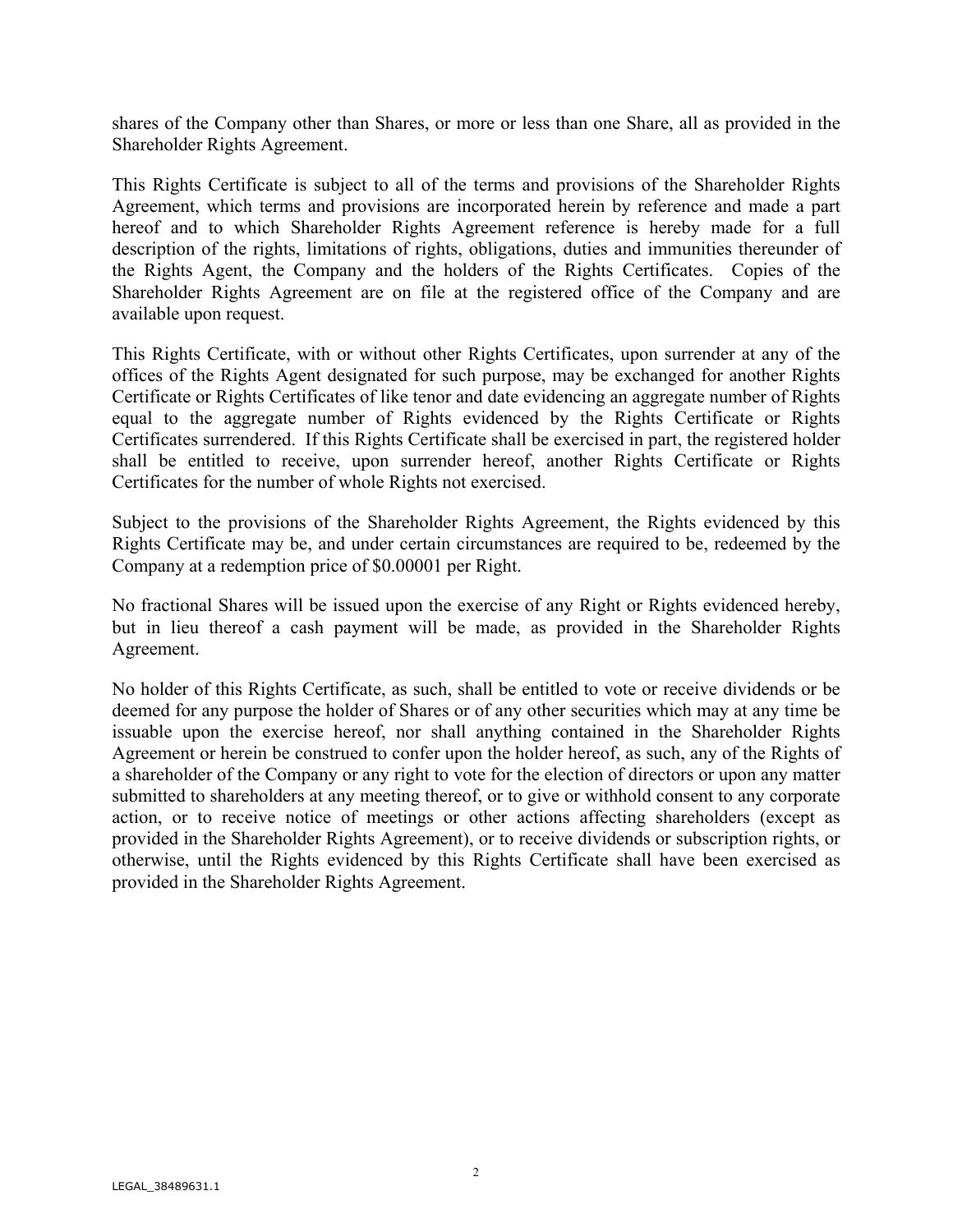This Rights Certificate shall not be valid or obligatory for any purpose until it shall have been countersigned by the Rights Agent.

WITNESS the facsimile signature of the proper officer of the Company and its corporate seal.

Date: \_\_\_\_\_\_\_\_\_\_\_\_\_\_\_\_\_\_\_\_\_\_\_\_\_\_\_\_\_\_\_\_\_\_\_\_

# **TASEKO MINES LIMITED**

Per:

Authorized Signatory

Per:

Authorized Signatory

Countersigned:

# **COMPUTERSHARE INVESTOR SERVICES INC.**

Per:

Account Manager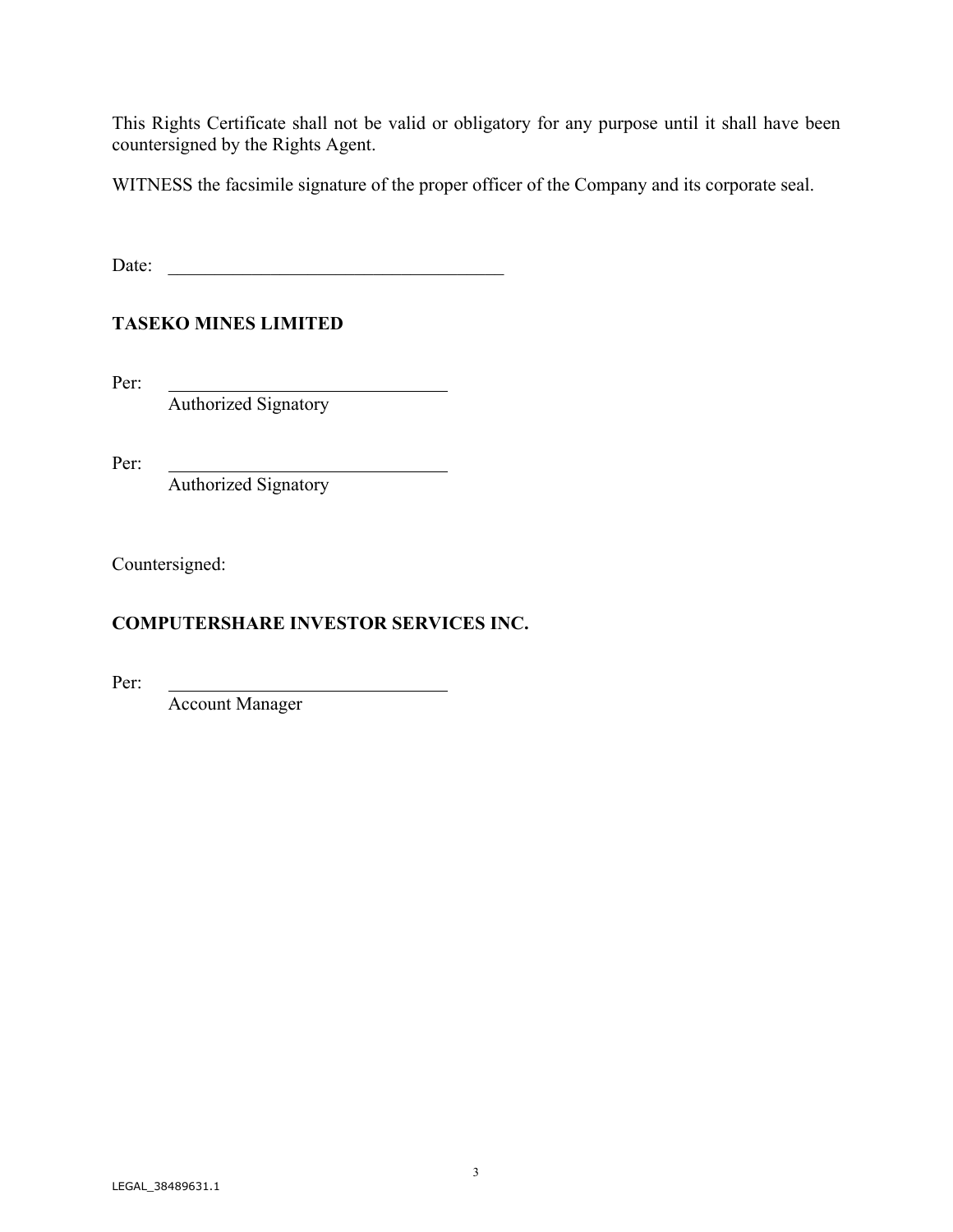#### **FORM OF ASSIGNMENT**

(To be executed by the registered holder if such holder desires to transfer the Rights Certificate.)

| FOR VALUE RECEIVED | hereby sells, assigns |  |
|--------------------|-----------------------|--|
| and transfers unto |                       |  |

(Please print name and address of transferee.)

the Rights represented by this Rights Certificate, together with all right, title and interest therein, and does hereby irrevocably constitute and appoint

as attorney, to transfer the within Rights on the books of the Company, with full power of substitution.

Dated:

Signature

(Please print name of Signatory)

Signature Guaranteed: (Signature must correspond to name as written upon the face of this Rights Certificate in every particular, without alteration or enlargement or any change whatsoever.)

Signature must be guaranteed by a Canadian chartered bank or an eligible guarantor institution with membership in an approved signature medallion guarantee program.

........................................................................................................................................................................

#### **CERTIFICATE**

(To be completed if true.)

The undersigned party transferring Rights hereunder, hereby represents, for the benefit of all holders of Rights and Shares, that the Rights evidenced by this Rights Certificate are not, and, to the knowledge of the undersigned, have never been, Beneficially Owned by an Acquiring Person or an Affiliate or Associate thereof or a Person acting jointly or in concert with any of the foregoing. Capitalized terms shall have the meaning ascribed thereto in the Shareholder Rights Agreement.

Signature

(Please print name of Signatory)

........................................................................................................................................................................

(To be attached to each Rights Certificate.)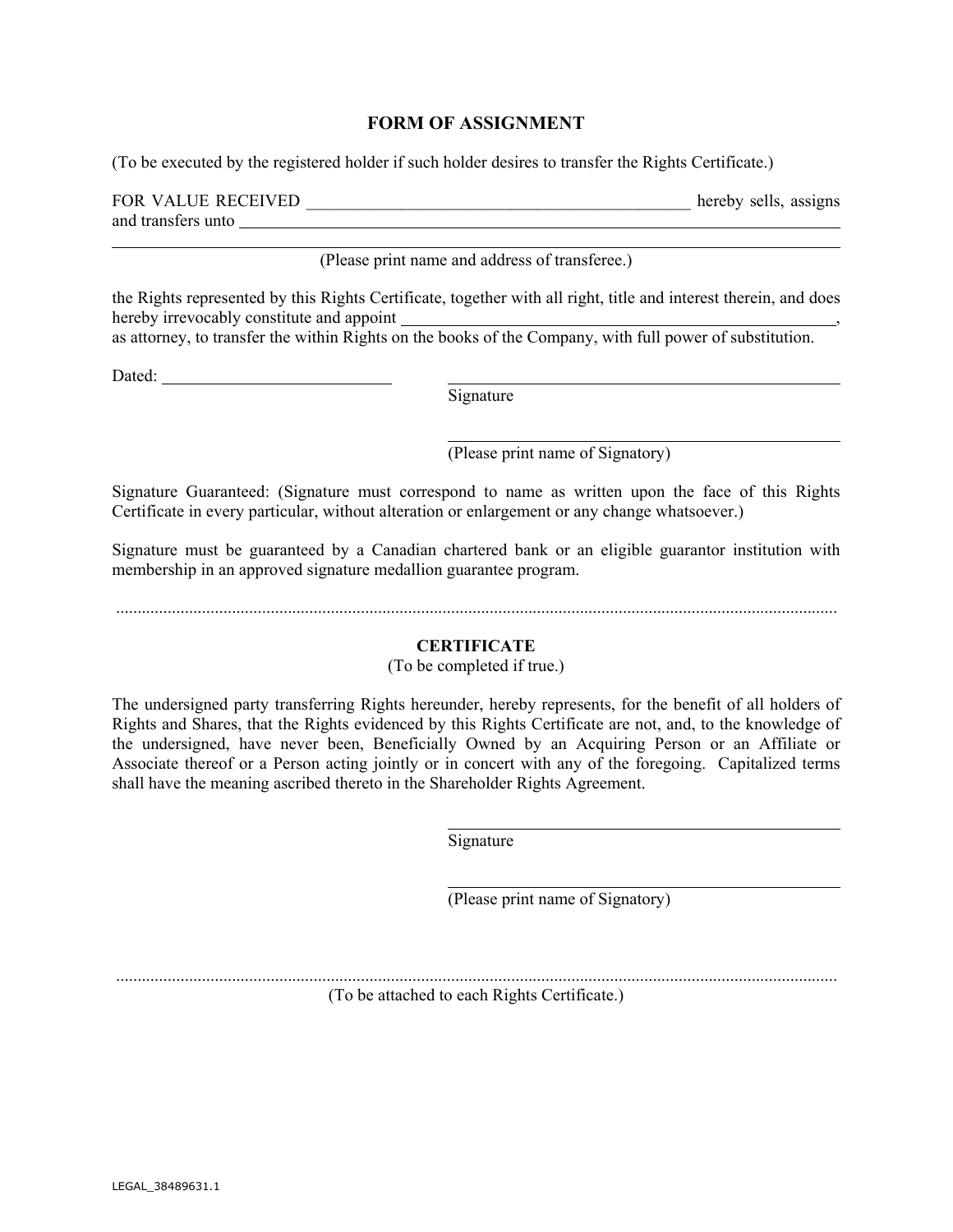## **FORM OF ELECTION TO EXERCISE**

(To be executed by the registered holder if such holder desires to exercise the Rights Certificate.)

TO:

The undersigned hereby irrevocably elects to exercise \_\_\_\_\_\_\_\_\_\_\_\_\_\_\_\_\_\_\_\_ whole Rights represented by the attached Rights Certificate to purchase the Shares or other securities, if applicable, issuable upon the exercise of such Rights and requests that certificates for such securities be issued in the name of:

(Name)

(Address)

(City and Province)

Social Insurance Number or other taxpayer identification number.

Dated:

Signature

(Please print name of Signatory)

If such number of Rights shall not be all the Rights evidenced by this Rights Certificate, a new Rights Certificate for the balance of such Rights shall be registered in the name of and delivered to:

(Name)

(Address)

(City and Province)

Social Insurance Number or other taxpayer identification number.

Dated: **Dated: Dated: Dated: Dated: Dated: Dated: Date: Date: Date: Date: Date: Date: Date: Date: Date: Date: Date: Date: Date: Date: Date: Date: Date: Date: Date: Date:**

Signature

(Please print name of Signatory)

Signature Guaranteed: (Signature must correspond to name as written upon the face of this Rights Certificate in every particular, without alteration or enlargement or any change whatsoever.)

Signature must be guaranteed by a Canadian chartered bank or an eligible guarantor institution with membership in an approved signature medallion guarantee program.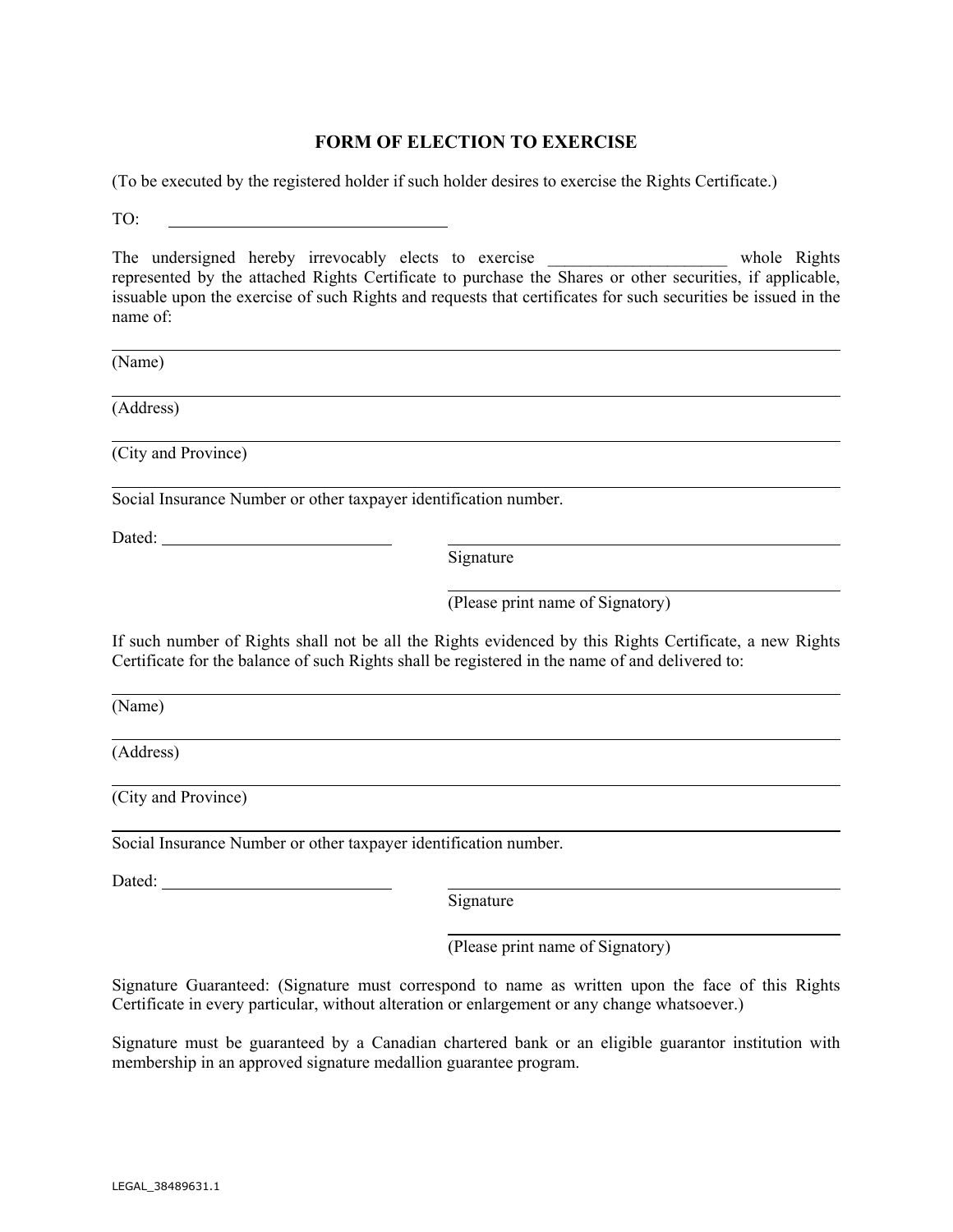### **CERTIFICATE**

#### (To be completed if true.)

The undersigned party exercising Rights hereunder, hereby represents, for the benefit of all holders of Rights and Shares, that the Rights evidenced by this Rights Certificate are not, and, to the knowledge of the undersigned, have never been, Beneficially Owned by an Acquiring Person or an Affiliate or Associate thereof or a Person acting jointly or in concert with any of the foregoing. Capitalized terms shall have the meaning ascribed thereto in the Shareholder Rights Agreement.

Signature

(Please print name of Signatory)

........................................................................................................................................................................

(To be attached to each Rights Certificate.)